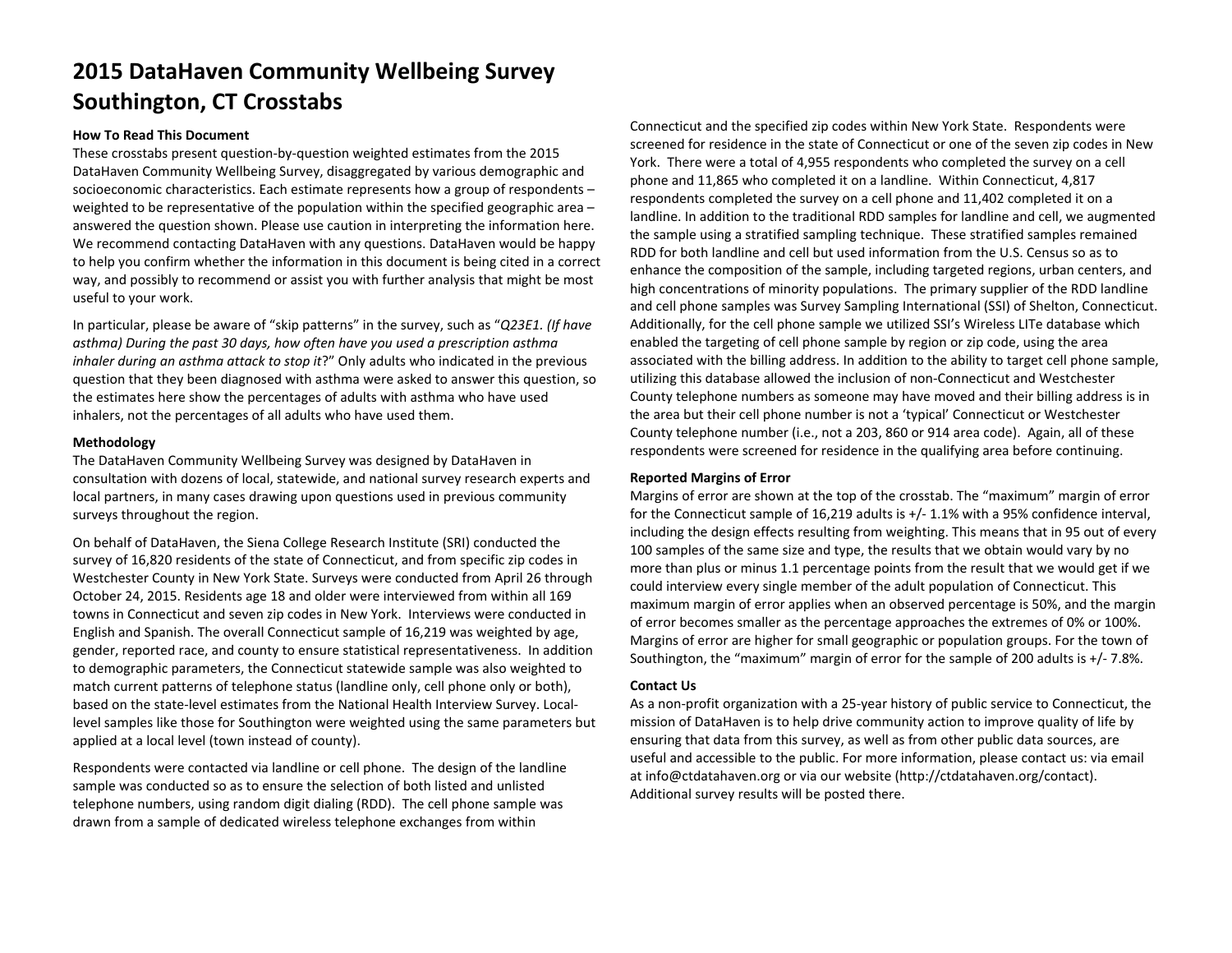| Southington                                                                                                                                                                                                            |             |             |       |        |       |       |                    |                  |                      |        |        |      |                       |
|------------------------------------------------------------------------------------------------------------------------------------------------------------------------------------------------------------------------|-------------|-------------|-------|--------|-------|-------|--------------------|------------------|----------------------|--------|--------|------|-----------------------|
| Margin of Error by Estimate                                                                                                                                                                                            | 1.1%        | 7.8%        | 10.9% | 11.2%  | 17.4% | 8.5%  | 14.2%              | 13.4%            | 12.8%                | 11.2%  | 14.3%  | 8.6% | 16.8%                 |
| Sample Size (Weighted)                                                                                                                                                                                                 | 16219       | 200         | 95    | 105    | 94    | 96    | 47                 | 62               | 91                   | 86     | 78     | 128  | 72                    |
|                                                                                                                                                                                                                        |             |             |       |        |       |       |                    |                  |                      |        |        |      |                       |
| Q1. Are you satisfied with the city or area where you live?                                                                                                                                                            |             |             |       |        |       |       |                    |                  |                      |        |        |      |                       |
|                                                                                                                                                                                                                        |             |             |       | Gender |       | Age   |                    | <b>Education</b> |                      | Income |        |      | <b>Children in HH</b> |
|                                                                                                                                                                                                                        |             |             |       |        |       |       | <b>High School</b> | Some college     | <b>Bachelor's or</b> |        |        |      |                       |
|                                                                                                                                                                                                                        | Connecticut | Southington | М     | F      | 18-49 | $50+$ | or less            | or Associate's   | higher               | <\$75K | \$75K+ | No.  | Yes                   |
| Yes                                                                                                                                                                                                                    | 82%         | 86%         | 81%   | 90%    | 84%   | 88%   | 79%                | 92%              | 85%                  | 84%    | 87%    | 86%  | 86%                   |
| <b>No</b>                                                                                                                                                                                                              | 17%         | 13%         | 17%   | 9%     | 14%   | 11%   | 21%                | 6%               | 13%                  | 15%    | 11%    | 13%  | 12%                   |
| Don't know                                                                                                                                                                                                             | 1%          | 1%          | 2%    | 1%     | 2%    | 1%    | 0%                 | 2%               | 2%                   | 1%     | 2%     | 1%   | 2%                    |
| Refused                                                                                                                                                                                                                | 0%          | 0%          | 0%    | 0%     | 0%    | 0%    | 0%                 | 0%               | 0%                   | 0%     | 0%     | 0%   | 0%                    |
|                                                                                                                                                                                                                        |             |             |       |        |       |       |                    |                  |                      |        |        |      |                       |
| Q2. As a place to live, is the city or area where you live getting much better, getting somewhat better, remaining about the same, getting somewhat worse or getting much worse?                                       |             |             |       |        |       |       |                    |                  |                      |        |        |      |                       |
|                                                                                                                                                                                                                        |             |             |       | Gender |       | Age   |                    | <b>Education</b> |                      | Income |        |      | <b>Children in HH</b> |
|                                                                                                                                                                                                                        |             |             |       |        |       |       | <b>High School</b> | Some college     | <b>Bachelor's or</b> |        |        |      |                       |
|                                                                                                                                                                                                                        | Connecticut | Southington | М     | F      | 18-49 | $50+$ | or less            | or Associate's   | higher               | <\$75K | \$75K+ | No   | Yes                   |
| <b>Much better</b>                                                                                                                                                                                                     | 8%          | 8%          | 7%    | 8%     | 9%    | 5%    | 4%                 | 12%              | 7%                   | 10%    | 5%     | 8%   | 6%                    |
| <b>Somewhat better</b>                                                                                                                                                                                                 | 21%         | 20%         | 20%   | 20%    | 17%   | 25%   | 14%                | 22%              | 22%                  | 20%    | 22%    | 17%  | 26%                   |
| About the same                                                                                                                                                                                                         | 49%         | 53%         | 51%   | 54%    | 55%   | 49%   | 46%                | 50%              | 58%                  | 43%    | 60%    | 51%  | 55%                   |
| Somewhat worse                                                                                                                                                                                                         | 14%         | 12%         | 12%   | 13%    | 12%   | 12%   | 17%                | 13%              | 10%                  | 19%    | 8%     | 15%  | 8%                    |
| <b>Much worse</b>                                                                                                                                                                                                      | 6%          | 5%          | 8%    | 3%     | 4%    | 6%    | 10%                | 4%               | 3%                   | 5%     | 4%     | 7%   | 2%                    |
| Don't know                                                                                                                                                                                                             | 2%          | 2%          | 3%    | 2%     | 2%    | 2%    | 9%                 | 0%               | 0%                   | 4%     | 0%     | 2%   | 3%                    |
| <b>Refused</b>                                                                                                                                                                                                         | 0%          | 0%          | 0%    | 0%     | 0%    | 0%    | 0%                 | 0%               | 0%                   | 0%     | 0%     | 0%   | 0%                    |
|                                                                                                                                                                                                                        |             |             |       |        |       |       |                    |                  |                      |        |        |      |                       |
| Now I'm going to ask you to think about some aspects of life in your city or area. For each of the following, I'd like you to rate that part of life in your area as excellent, good, fair, poor or let me know if you |             |             |       |        |       |       |                    |                  |                      |        |        |      |                       |
| simply don't know enough in order to say                                                                                                                                                                               |             |             |       |        |       |       |                    |                  |                      |        |        |      |                       |
| Q3A. How responsive local government is to the needs of residents                                                                                                                                                      |             |             |       |        |       |       |                    |                  |                      |        |        |      |                       |
|                                                                                                                                                                                                                        |             |             |       | Gender |       | Age   |                    | <b>Education</b> |                      | Income |        |      | <b>Children in HH</b> |
|                                                                                                                                                                                                                        |             |             |       |        |       |       | <b>High School</b> | Some college     | <b>Bachelor's or</b> |        |        |      |                       |
|                                                                                                                                                                                                                        | Connecticut | Southington | М     | F      | 18-49 | $50+$ | or less            | or Associate's   | higher               | <\$75K | \$75K+ | No.  | Yes                   |
| <b>Excellent</b>                                                                                                                                                                                                       | 10%         | 14%         | 13%   | 14%    | 21%   | 8%    | 6%                 | 21%              | 12%                  | 12%    | 17%    | 13%  | 15%                   |
| Good                                                                                                                                                                                                                   | 33%         | 37%         | 27%   | 46%    | 28%   | 44%   | 34%                | 40%              | 37%                  | 42%    | 31%    | 38%  | 36%                   |
| Fair                                                                                                                                                                                                                   | 28%         | 23%         | 30%   | 16%    | 22%   | 24%   | 17%                | 14%              | 32%                  | 16%    | 37%    | 20%  | 28%                   |
| Poor                                                                                                                                                                                                                   | 15%         | 12%         | 15%   | 9%     | 13%   | 9%    | 21%                | 9%               | 8%                   | 15%    | 8%     | 15%  | 6%                    |
| Don't know enough about it in order to say                                                                                                                                                                             | 13%         | 15%         | 15%   | 14%    | 16%   | 14%   | 22%                | 15%              | 11%                  | 16%    | 8%     | 14%  | 15%                   |
| Refused                                                                                                                                                                                                                | 0%          | 0%          | 0%    | 0%     | 0%    | 0%    | 0%                 | 0%               | 0%                   | 0%     | 0%     | 0%   | 0%                    |
|                                                                                                                                                                                                                        |             |             |       |        |       |       |                    |                  |                      |        |        |      |                       |
|                                                                                                                                                                                                                        |             |             |       |        |       |       |                    |                  |                      |        |        |      |                       |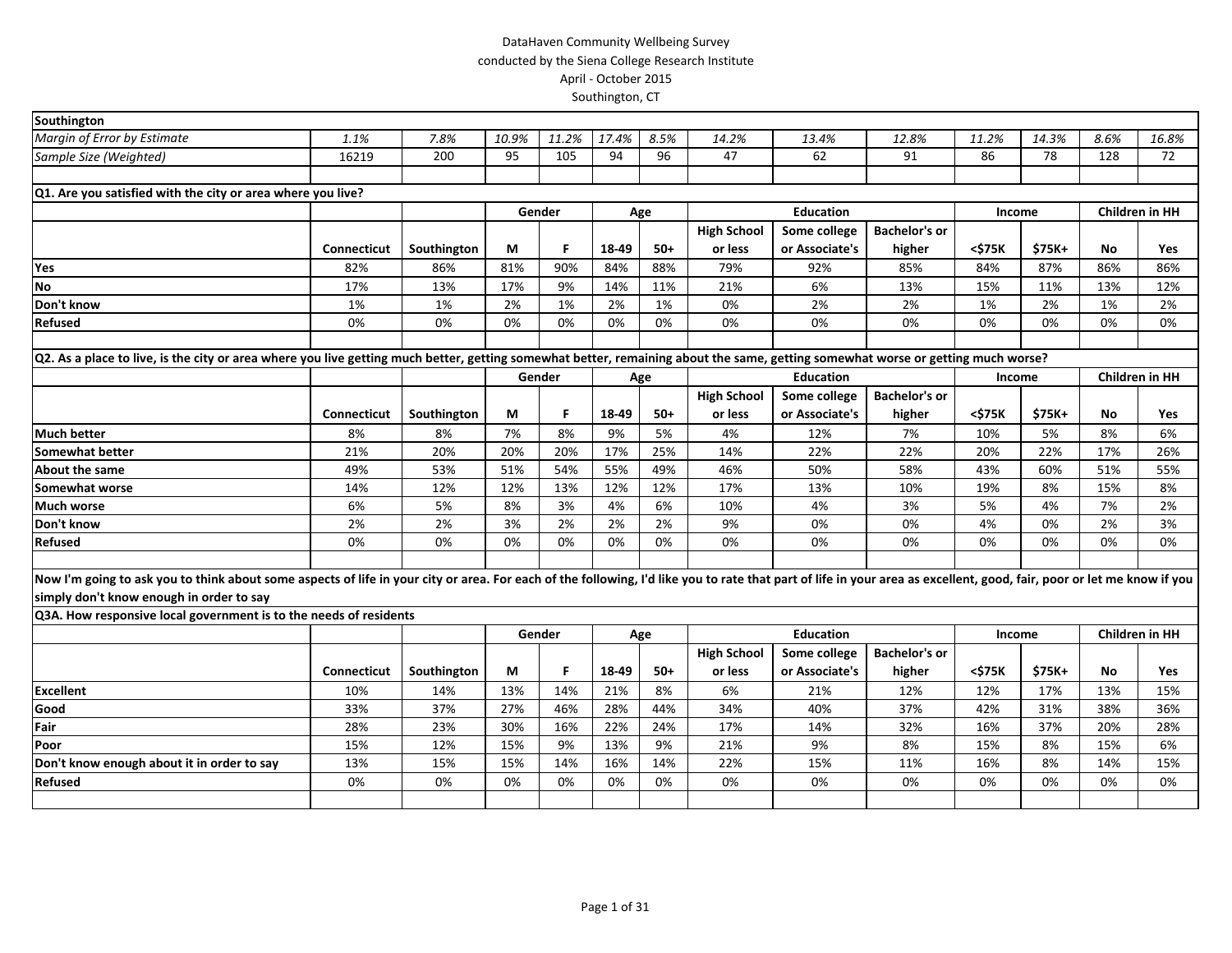| Q3B. The availability of the goods and services that meet your needs |                    |             |        |        |       |       |                    |                  |                      |               |               |                       |     |
|----------------------------------------------------------------------|--------------------|-------------|--------|--------|-------|-------|--------------------|------------------|----------------------|---------------|---------------|-----------------------|-----|
|                                                                      |                    |             |        | Gender |       | Age   |                    | <b>Education</b> |                      | Income        |               | Children in HH        |     |
|                                                                      |                    |             |        |        |       |       | <b>High School</b> | Some college     | <b>Bachelor's or</b> |               |               |                       |     |
|                                                                      | Connecticut        | Southington | М      | F.     | 18-49 | $50+$ | or less            | or Associate's   | higher               | <\$75K        | \$75K+        | No                    | Yes |
| <b>Excellent</b>                                                     | 27%                | 40%         | 42%    | 37%    | 49%   | 29%   | 23%                | 46%              | 44%                  | 42%           | 40%           | 38%                   | 42% |
| Good                                                                 | 47%                | 45%         | 42%    | 47%    | 35%   | 54%   | 52%                | 40%              | 44%                  | 42%           | 48%           | 42%                   | 49% |
| Fair                                                                 | 18%                | 10%         | 11%    | 10%    | 13%   | 9%    | 14%                | 11%              | 8%                   | 9%            | 11%           | 11%                   | 9%  |
| Poor                                                                 | 6%                 | 3%          | 4%     | 3%     | 3%    | 4%    | 9%                 | 0%               | 2%                   | 5%            | 0%            | 5%                    | 0%  |
| Don't know enough about it in order to say                           | 3%                 | 2%          | 1%     | 3%     | 0%    | 4%    | 2%                 | 4%               | 1%                   | 3%            | 1%            | 3%                    | 0%  |
| Refused                                                              | 0%                 | 0%          | 0%     | 0%     | 0%    | 0%    | 0%                 | 0%               | 0%                   | 0%            | 0%            | 0%                    | 0%  |
|                                                                      |                    |             |        |        |       |       |                    |                  |                      |               |               |                       |     |
| Q3C. The job done by the police to keep residents safe               |                    |             |        |        |       |       |                    |                  |                      |               |               |                       |     |
|                                                                      |                    |             | Gender |        |       | Age   |                    | <b>Education</b> |                      | <b>Income</b> |               | <b>Children in HH</b> |     |
|                                                                      |                    |             |        |        |       |       | <b>High School</b> | Some college     | <b>Bachelor's or</b> |               |               |                       |     |
|                                                                      | <b>Connecticut</b> | Southington | М      | F      | 18-49 | $50+$ | or less            | or Associate's   | higher               | <\$75K        | \$75K+        | <b>No</b>             | Yes |
| <b>Excellent</b>                                                     | 30%                | 40%         | 39%    | 42%    | 49%   | 33%   | 36%                | 42%              | 42%                  | 38%           | 43%           | 36%                   | 48% |
| Good                                                                 | 45%                | 49%         | 51%    | 48%    | 48%   | 49%   | 56%                | 45%              | 49%                  | 54%           | 47%           | 52%                   | 44% |
| Fair                                                                 | 15%                | 6%          | 6%     | 5%     | 3%    | 9%    | 4%                 | 9%               | 4%                   | 3%            | 7%            | 6%                    | 4%  |
| Poor                                                                 | 6%                 | 2%          | 1%     | 3%     | 0%    | 3%    | 2%                 | 1%               | 2%                   | 3%            | 0%            | 2%                    | 1%  |
| Don't know enough about it in order to say                           | 4%                 | 3%          | 3%     | 3%     | 0%    | 6%    | 2%                 | 3%               | 3%                   | 2%            | 3%            | 4%                    | 1%  |
| <b>Refused</b>                                                       | 0%                 | 0%          | 0%     | 0%     | 0%    | 0%    | 0%                 | 0%               | 0%                   | 0%            | 0%            | 0%                    | 0%  |
|                                                                      |                    |             |        |        |       |       |                    |                  |                      |               |               |                       |     |
| Q3D. The ability of residents to obtain suitable employment          |                    |             |        |        |       |       |                    |                  |                      |               |               |                       |     |
|                                                                      |                    |             | Gender |        |       | Age   |                    | <b>Education</b> |                      | Income        |               | <b>Children in HH</b> |     |
|                                                                      |                    |             |        |        |       |       | <b>High School</b> | Some college     | <b>Bachelor's or</b> |               |               |                       |     |
|                                                                      | <b>Connecticut</b> | Southington | М      | F.     | 18-49 | $50+$ | or less            | or Associate's   | higher               | <\$75K        | <b>\$75K+</b> | <b>No</b>             | Yes |
| <b>Excellent</b>                                                     | 6%                 | 17%         | 19%    | 16%    | 29%   | 5%    | 9%                 | 21%              | 19%                  | 14%           | 23%           | 12%                   | 26% |
| Good                                                                 | 30%                | 31%         | 30%    | 31%    | 38%   | 26%   | 24%                | 27%              | 37%                  | 30%           | 30%           | 26%                   | 39% |
| Fair                                                                 | 31%                | 23%         | 21%    | 25%    | 19%   | 26%   | 25%                | 17%              | 26%                  | 21%           | 28%           | 25%                   | 21% |
| Poor                                                                 | 19%                | 11%         | 15%    | 7%     | 8%    | 13%   | 19%                | 11%              | 6%                   | 14%           | 8%            | 12%                   | 9%  |
| Don't know enough about it in order to say                           | 14%                | 18%         | 14%    | 21%    | 6%    | 31%   | 22%                | 23%              | 12%                  | 21%           | 11%           | 25%                   | 5%  |
| <b>Refused</b>                                                       | 0%                 | 0%          | 0%     | 0%     | 0%    | 0%    | 0%                 | 0%               | 0%                   | 0%            | 0%            | 0%                    | 0%  |
|                                                                      |                    |             |        |        |       |       |                    |                  |                      |               |               |                       |     |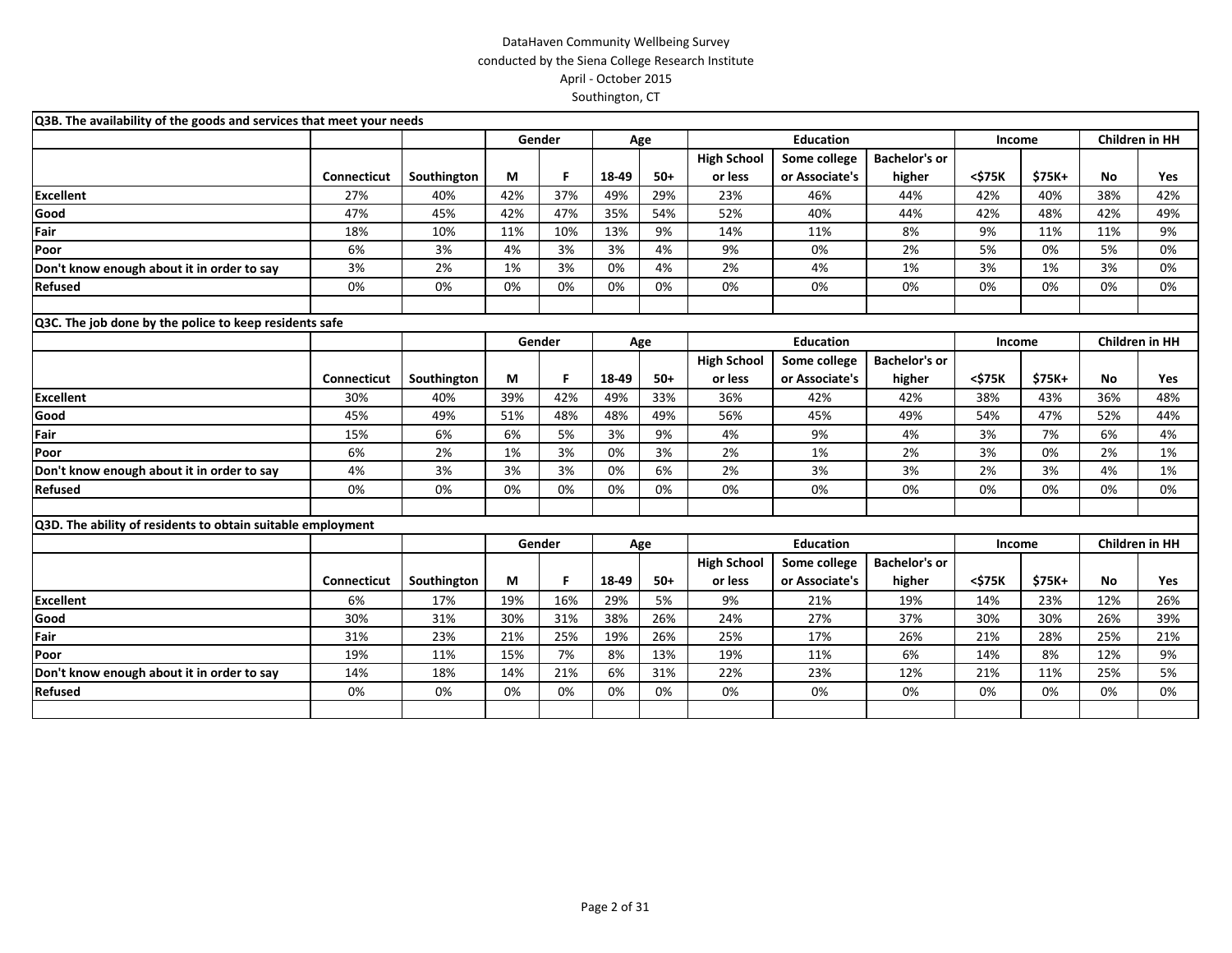| Q3E. As a place to raise children                                                                                                                 |                    |             |     |        |       |       |                    |                  |                      |        |        |     |                       |
|---------------------------------------------------------------------------------------------------------------------------------------------------|--------------------|-------------|-----|--------|-------|-------|--------------------|------------------|----------------------|--------|--------|-----|-----------------------|
|                                                                                                                                                   |                    |             |     | Gender |       | Age   |                    | <b>Education</b> |                      | Income |        |     | <b>Children in HH</b> |
|                                                                                                                                                   |                    |             |     |        |       |       | <b>High School</b> | Some college     | <b>Bachelor's or</b> |        |        |     |                       |
|                                                                                                                                                   | <b>Connecticut</b> | Southington | М   | F      | 18-49 | $50+$ | or less            | or Associate's   | higher               | <\$75K | \$75K+ | No  | Yes                   |
| <b>Excellent</b>                                                                                                                                  | 34%                | 50%         | 51% | 50%    | 59%   | 42%   | 46%                | 54%              | 49%                  | 49%    | 49%    | 45% | 58%                   |
| Good                                                                                                                                              | 36%                | 38%         | 36% | 40%    | 31%   | 45%   | 37%                | 37%              | 39%                  | 41%    | 40%    | 39% | 36%                   |
| Fair                                                                                                                                              | 16%                | 5%          | 6%  | 5%     | 6%    | 5%    | 4%                 | 6%               | 5%                   | 2%     | 8%     | 6%  | 5%                    |
| Poor                                                                                                                                              | 8%                 | 2%          | 3%  | 1%     | 2%    | 1%    | 3%                 | 2%               | 1%                   | 2%     | 1%     | 2%  | 1%                    |
| Don't know enough about it in order to say                                                                                                        | 5%                 | 5%          | 5%  | 4%     | 2%    | 7%    | 9%                 | 0%               | 5%                   | 5%     | 2%     | 7%  | 0%                    |
| <b>Refused</b>                                                                                                                                    | 0%                 | 0%          | 0%  | 0%     | 0%    | 0%    | 0%                 | 0%               | 0%                   | 0%     | 0%     | 0%  | 0%                    |
|                                                                                                                                                   |                    |             |     |        |       |       |                    |                  |                      |        |        |     |                       |
| Q3F. The condition of public parks and other public recreational facilities                                                                       |                    |             |     |        |       |       |                    |                  |                      |        |        |     |                       |
|                                                                                                                                                   |                    |             |     | Gender |       | Age   |                    | <b>Education</b> |                      | Income |        |     | <b>Children in HH</b> |
|                                                                                                                                                   |                    |             |     |        |       |       | <b>High School</b> | Some college     | <b>Bachelor's or</b> |        |        |     |                       |
|                                                                                                                                                   | Connecticut        | Southington | М   | F      | 18-49 | $50+$ | or less            | or Associate's   | higher               | <\$75K | \$75K+ | No  | Yes                   |
| <b>Excellent</b>                                                                                                                                  | 28%                | 42%         | 41% | 42%    | 47%   | 36%   | 30%                | 56%              | 38%                  | 48%    | 38%    | 37% | 51%                   |
| Good                                                                                                                                              | 45%                | 46%         | 45% | 47%    | 34%   | 56%   | 53%                | 33%              | 50%                  | 43%    | 49%    | 50% | 38%                   |
| Fair                                                                                                                                              | 17%                | 9%          | 10% | 7%     | 16%   | 2%    | 4%                 | 9%               | 10%                  | 6%     | 11%    | 7%  | 12%                   |
| Poor                                                                                                                                              | 6%                 | 3%          | 4%  | 1%     | 3%    | 3%    | 7%                 | 2%               | 1%                   | 2%     | 1%     | 4%  | 0%                    |
| Don't know enough about it in order to say                                                                                                        | 4%                 | 1%          | 0%  | 3%     | 0%    | 3%    | 6%                 | 0%               | 0%                   | 1%     | 0%     | 2%  | 0%                    |
| <b>Refused</b>                                                                                                                                    | 0%                 | 0%          | 0%  | 0%     | 0%    | 0%    | 0%                 | 0%               | 0%                   | 0%     | 0%     | 0%  | 0%                    |
|                                                                                                                                                   |                    |             |     |        |       |       |                    |                  |                      |        |        |     |                       |
| Q4. Over the past 12 months, have you volunteered for or through an organization or helped out as a volunteer to address needs in your community? |                    |             |     |        |       |       |                    |                  |                      |        |        |     |                       |
|                                                                                                                                                   |                    |             |     | Gender |       | Age   |                    | <b>Education</b> |                      | Income |        |     | Children in HH        |
|                                                                                                                                                   |                    |             |     |        |       |       | <b>High School</b> | Some college     | <b>Bachelor's or</b> |        |        |     |                       |
|                                                                                                                                                   | <b>Connecticut</b> | Southington | M   | F      | 18-49 | $50+$ | or less            | or Associate's   | higher               | <\$75K | \$75K+ | No  | Yes                   |
| Yes                                                                                                                                               | 43%                | 47%         | 43% | 51%    | 47%   | 45%   | 33%                | 48%              | 54%                  | 49%    | 45%    | 46% | 50%                   |
| No                                                                                                                                                | 57%                | 52%         | 57% | 47%    | 53%   | 53%   | 66%                | 52%              | 44%                  | 51%    | 55%    | 53% | 50%                   |
| Don't know                                                                                                                                        | 0%                 | 1%          | 0%  | 2%     | 0%    | 2%    | 1%                 | 0%               | 1%                   | 1%     | 0%     | 1%  | 0%                    |
| <b>Refused</b>                                                                                                                                    | 0%                 | 0%          | 0%  | 0%     | 0%    | 0%    | 0%                 | 0%               | 0%                   | 0%     | 0%     | 0%  | 0%                    |
|                                                                                                                                                   |                    |             |     |        |       |       |                    |                  |                      |        |        |     |                       |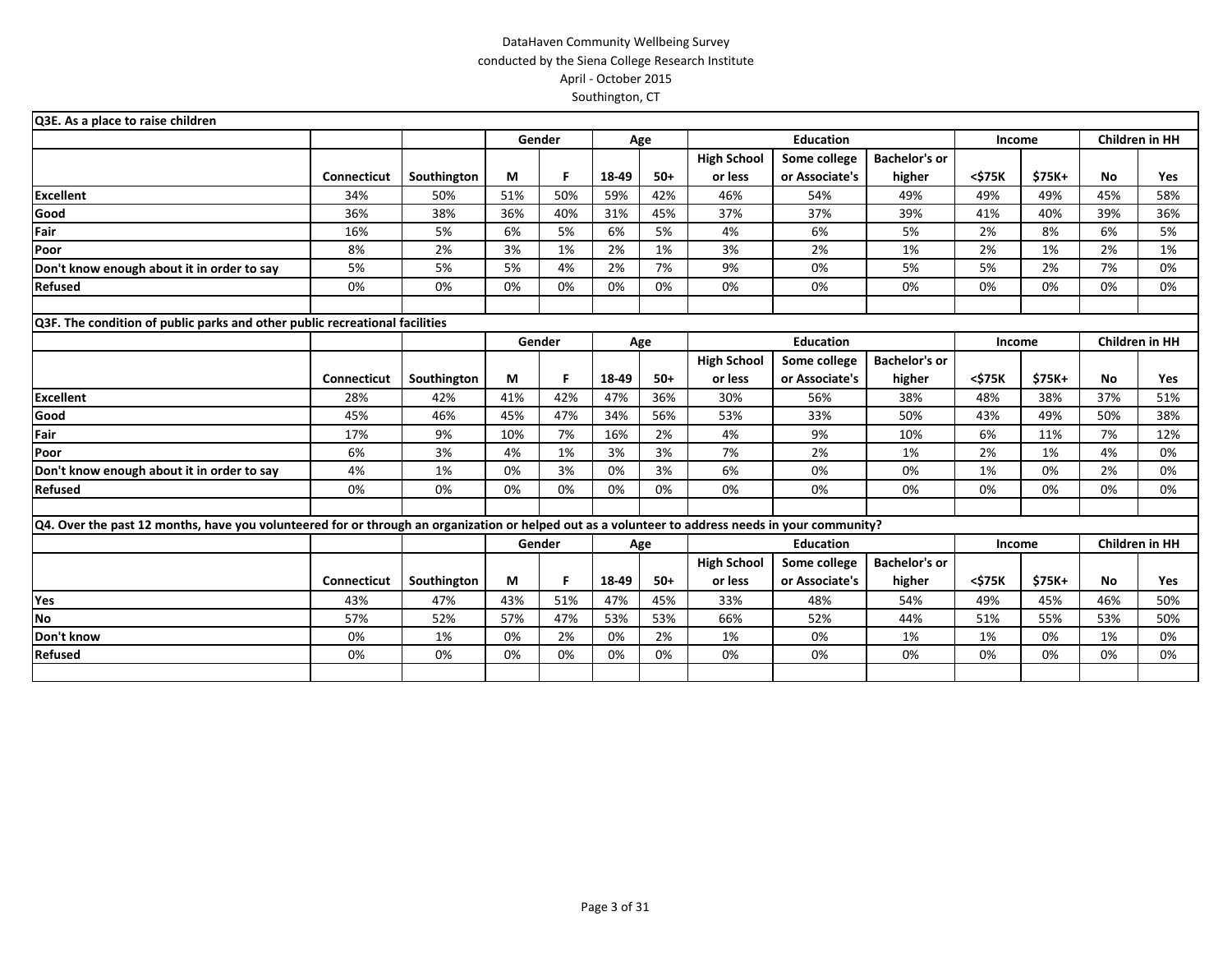| Q5. How would you describe your ability to influence local-government decision making? Would you say that you have great influence, moderate influence, a little influence, or no influence at all? |                    |             |     |        |       |       |                    |                  |                      |        |         |                       |                       |
|-----------------------------------------------------------------------------------------------------------------------------------------------------------------------------------------------------|--------------------|-------------|-----|--------|-------|-------|--------------------|------------------|----------------------|--------|---------|-----------------------|-----------------------|
|                                                                                                                                                                                                     |                    |             |     | Gender |       | Age   |                    | <b>Education</b> |                      | Income |         |                       | <b>Children in HH</b> |
|                                                                                                                                                                                                     |                    |             |     |        |       |       | <b>High School</b> | Some college     | <b>Bachelor's or</b> |        |         |                       |                       |
|                                                                                                                                                                                                     | Connecticut        | Southington | М   | F.     | 18-49 | $50+$ | or less            | or Associate's   | higher               | <\$75K | $$75K+$ | No                    | Yes                   |
| <b>Great influence</b>                                                                                                                                                                              | 4%                 | 4%          | 3%  | 5%     | 3%    | 4%    | 5%                 | 4%               | 4%                   | 3%     | 5%      | 5%                    | 3%                    |
| <b>Moderate influence</b>                                                                                                                                                                           | 23%                | 22%         | 16% | 27%    | 23%   | 22%   | 14%                | 17%              | 29%                  | 24%    | 19%     | 25%                   | 16%                   |
| A little influence                                                                                                                                                                                  | 33%                | 39%         | 41% | 37%    | 42%   | 38%   | 32%                | 38%              | 43%                  | 37%    | 42%     | 33%                   | 48%                   |
| No influence at all                                                                                                                                                                                 | 36%                | 33%         | 37% | 29%    | 30%   | 33%   | 47%                | 40%              | 20%                  | 33%    | 31%     | 34%                   | 31%                   |
| Don't know                                                                                                                                                                                          | 3%                 | 3%          | 3%  | 3%     | 2%    | 4%    | 2%                 | 1%               | 4%                   | 4%     | 2%      | 3%                    | 2%                    |
| <b>Refused</b>                                                                                                                                                                                      | 0%                 | 0%          | 0%  | 0%     | 0%    | 0%    | 0%                 | 0%               | 0%                   | 0%     | 0%      | 0%                    | 0%                    |
|                                                                                                                                                                                                     |                    |             |     |        |       |       |                    |                  |                      |        |         |                       |                       |
| Q6. Are you registered to vote?                                                                                                                                                                     |                    |             |     |        |       |       |                    |                  |                      |        |         |                       |                       |
|                                                                                                                                                                                                     |                    |             |     | Gender |       | Age   |                    | <b>Education</b> |                      | Income |         | <b>Children in HH</b> |                       |
|                                                                                                                                                                                                     |                    |             |     |        |       |       | <b>High School</b> | Some college     | <b>Bachelor's or</b> |        |         |                       |                       |
|                                                                                                                                                                                                     | Connecticut        | Southington | М   | F.     | 18-49 | $50+$ | or less            | or Associate's   | higher               | <\$75K | $$75K+$ | No                    | Yes                   |
| Yes                                                                                                                                                                                                 | 86%                | 92%         | 96% | 89%    | 94%   | 91%   | 79%                | 94%              | 98%                  | 88%    | 97%     | 90%                   | 95%                   |
| No                                                                                                                                                                                                  | 14%                | 8%          | 4%  | 11%    | 6%    | 9%    | 21%                | 6%               | 2%                   | 12%    | 3%      | 10%                   | 5%                    |
| Don't know                                                                                                                                                                                          | 0%                 | 0%          | 0%  | 0%     | 0%    | 0%    | 0%                 | 0%               | 0%                   | 0%     | 0%      | 0%                    | 0%                    |
| <b>Refused</b>                                                                                                                                                                                      | 0%                 | 0%          | 0%  | 0%     | 0%    | 0%    | 0%                 | 0%               | 0%                   | 0%     | 0%      | 0%                    | 0%                    |
|                                                                                                                                                                                                     |                    |             |     |        |       |       |                    |                  |                      |        |         |                       |                       |
| Q7. During the past 12 months, how often have you utilized arts and cultural resources within the area, such as concerts, museums or cultural events?                                               |                    |             |     |        |       |       |                    |                  |                      |        |         |                       |                       |
|                                                                                                                                                                                                     |                    |             |     | Gender |       | Age   |                    | <b>Education</b> |                      | Income |         | <b>Children in HH</b> |                       |
|                                                                                                                                                                                                     |                    |             |     |        |       |       | <b>High School</b> | Some college     | <b>Bachelor's or</b> |        |         |                       |                       |
|                                                                                                                                                                                                     | <b>Connecticut</b> | Southington | М   | F.     | 18-49 | $50+$ | or less            | or Associate's   | higher               | <\$75K | \$75K+  | No                    | Yes                   |
| Very often                                                                                                                                                                                          | 12%                | 4%          | 3%  | 5%     | 5%    | 3%    | 0%                 | 7%               | 4%                   | 3%     | 6%      | 4%                    | 5%                    |
| <b>Fairly often</b>                                                                                                                                                                                 | 18%                | 21%         | 19% | 23%    | 18%   | 24%   | 22%                | 22%              | 21%                  | 17%    | 19%     | 26%                   | 13%                   |
| <b>Sometimes</b>                                                                                                                                                                                    | 36%                | 40%         | 40% | 40%    | 39%   | 40%   | 22%                | 43%              | 48%                  | 37%    | 46%     | 37%                   | 45%                   |
| Almost never                                                                                                                                                                                        | 17%                | 19%         | 21% | 18%    | 20%   | 19%   | 24%                | 20%              | 17%                  | 27%    | 13%     | 18%                   | 22%                   |
| Never at all                                                                                                                                                                                        | 17%                | 15%         | 17% | 13%    | 17%   | 14%   | 33%                | 9%               | 10%                  | 15%    | 16%     | 15%                   | 16%                   |
| Don't know                                                                                                                                                                                          | 0%                 | 0%          | 0%  | 0%     | 0%    | 0%    | 0%                 | 0%               | 0%                   | 0%     | 0%      | 0%                    | 0%                    |
| Refused                                                                                                                                                                                             | 0%                 | 0%          | 0%  | 0%     | 0%    | 0%    | 0%                 | 0%               | 0%                   | 0%     | 0%      | 0%                    | 0%                    |
|                                                                                                                                                                                                     |                    |             |     |        |       |       |                    |                  |                      |        |         |                       |                       |
|                                                                                                                                                                                                     |                    |             |     |        |       |       |                    |                  |                      |        |         |                       |                       |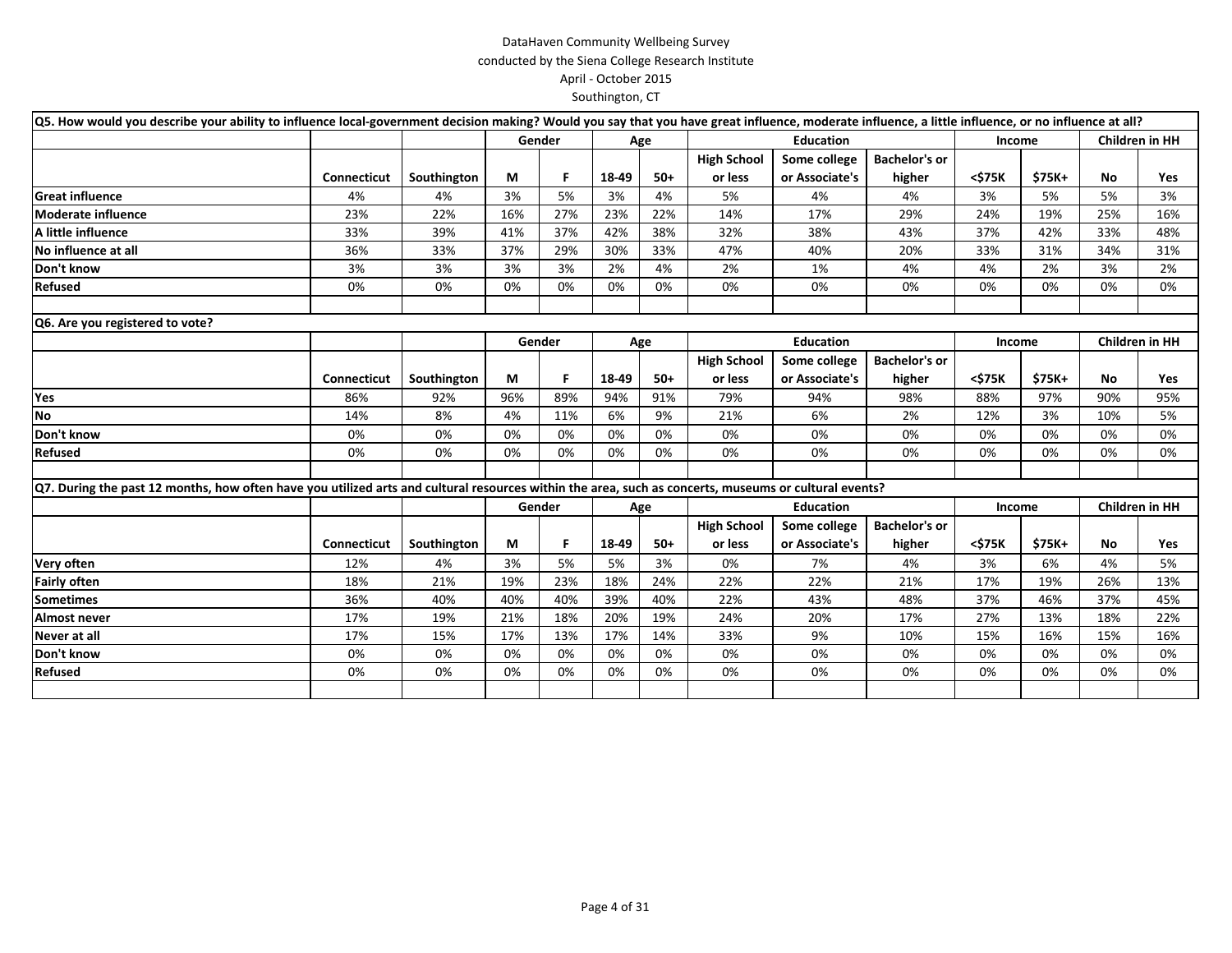| Q8. Do you have access to a car when you need it? Would you say you have access |                    |             |     |        |       |       |                    |                  |                      |        |        |     |                       |
|---------------------------------------------------------------------------------|--------------------|-------------|-----|--------|-------|-------|--------------------|------------------|----------------------|--------|--------|-----|-----------------------|
|                                                                                 |                    |             |     | Gender |       | Age   |                    | <b>Education</b> |                      | Income |        |     | <b>Children in HH</b> |
|                                                                                 |                    |             |     |        |       |       | <b>High School</b> | Some college     | <b>Bachelor's or</b> |        |        |     |                       |
|                                                                                 | <b>Connecticut</b> | Southington | М   | F.     | 18-49 | $50+$ | or less            | or Associate's   | higher               | <\$75K | \$75K+ | No  | Yes                   |
| Very often                                                                      | 85%                | 90%         | 93% | 88%    | 95%   | 86%   | 85%                | 90%              | 94%                  | 83%    | 99%    | 90% | 91%                   |
| <b>Fairly often</b>                                                             | 4%                 | 4%          | 2%  | 5%     | 1%    | 6%    | 6%                 | 4%               | 2%                   | 6%     | 1%     | 4%  | 3%                    |
| <b>Sometimes</b>                                                                | 5%                 | 2%          | 4%  | 1%     | 3%    | 2%    | 2%                 | 3%               | 2%                   | 6%     | 0%     | 1%  | 5%                    |
| Almost never                                                                    | 1%                 | 1%          | 1%  | 1%     | 0%    | 2%    | 2%                 | 0%               | 1%                   | 2%     | 0%     | 1%  | 1%                    |
| Never at all                                                                    | 5%                 | 2%          | 0%  | 4%     | 0%    | 4%    | 5%                 | 3%               | 0%                   | 3%     | 0%     | 3%  | 0%                    |
| Don't know                                                                      | 0%                 | 0%          | 0%  | 0%     | 0%    | 0%    | 0%                 | 0%               | 0%                   | 0%     | 0%     | 0%  | 0%                    |
| Refused                                                                         | 0%                 | 0%          | 0%  | 1%     | 0%    | 1%    | 0%                 | 1%               | 0%                   | 1%     | 0%     | 0%  | 0%                    |
|                                                                                 |                    |             |     |        |       |       |                    |                  |                      |        |        |     |                       |
| Q9. How long have you lived at your current address? Would that be              |                    |             |     |        |       |       |                    |                  |                      |        |        |     |                       |
|                                                                                 |                    |             |     | Gender |       | Age   |                    | <b>Education</b> |                      | Income |        |     | <b>Children in HH</b> |
|                                                                                 |                    |             |     |        |       |       | <b>High School</b> | Some college     | <b>Bachelor's or</b> |        |        |     |                       |
|                                                                                 | Connecticut        | Southington | М   | F.     | 18-49 | $50+$ | or less            | or Associate's   | higher               | <\$75K | \$75K+ | No  | Yes                   |
| Less than one year                                                              | 7%                 | 7%          | 9%  | 6%     | 13%   | 3%    | 6%                 | 6%               | 9%                   | 7%     | 10%    | 3%  | 15%                   |
| At least one year but less than two years                                       | 7%                 | 5%          | 5%  | 4%     | 6%    | 4%    | 15%                | 0%               | 2%                   | 6%     | 3%     | 5%  | 5%                    |
| At least two years but less than five years                                     | 15%                | 13%         | 8%  | 18%    | 17%   | 10%   | 14%                | 8%               | 16%                  | 11%    | 17%    | 12% | 15%                   |
| At least five years but less than ten years                                     | 18%                | 14%         | 15% | 14%    | 13%   | 17%   | 9%                 | 20%              | 13%                  | 14%    | 17%    | 15% | 14%                   |
| Ten years or more                                                               | 53%                | 60%         | 62% | 59%    | 51%   | 66%   | 56%                | 65%              | 59%                  | 62%    | 53%    | 65% | 52%                   |
| Don't know                                                                      | $0\%$              | 0%          | 0%  | 0%     | 0%    | 0%    | 0%                 | 0%               | 0%                   | 0%     | 0%     | 0%  | 0%                    |
| Refused                                                                         | 0%                 | 0%          | 0%  | 0%     | 0%    | 0%    | 0%                 | 0%               | 0%                   | 0%     | 0%     | 0%  | 0%                    |
|                                                                                 |                    |             |     |        |       |       |                    |                  |                      |        |        |     |                       |
| Q10. Do you own your home, rent, or something else?                             |                    |             |     |        |       |       |                    |                  |                      |        |        |     |                       |
|                                                                                 |                    |             |     | Gender |       | Age   |                    | <b>Education</b> |                      | Income |        |     | Children in HH        |
|                                                                                 |                    |             |     |        |       |       | <b>High School</b> | Some college     | <b>Bachelor's or</b> |        |        |     |                       |
|                                                                                 | Connecticut        | Southington | М   | F.     | 18-49 | $50+$ | or less            | or Associate's   | higher               | <\$75K | \$75K+ | No  | <b>Yes</b>            |
| I own my home                                                                   | 63%                | 75%         | 72% | 78%    | 67%   | 83%   | 61%                | 74%              | 83%                  | 54%    | 91%    | 69% | 86%                   |
| I rent my home                                                                  | 27%                | 13%         | 14% | 13%    | 15%   | 12%   | 29%                | 11%              | 6%                   | 25%    | 3%     | 17% | 7%                    |
| I live with family or friends who own                                           | 7%                 | 11%         | 12% | 9%     | 18%   | 3%    | 9%                 | 15%              | 8%                   | 18%    | 5%     | 12% | 7%                    |
| I live with family or friends who rent                                          | 1%                 | 0%          | 0%  | 0%     | 0%    | 0%    | 0%                 | 0%               | 0%                   | 0%     | 0%     | 0%  | 0%                    |
| Vol: I live in a Retirement Community/Senior                                    |                    |             |     |        |       |       |                    |                  |                      |        | 0%     |     |                       |
| Care                                                                            | 0%                 | 1%          | 2%  | 0%     | 0%    | 2%    | 1%                 | 0%               | 1%                   | 2%     |        | 1%  | 0%                    |
| Other                                                                           | 1%                 | 0%          | 1%  | 0%     | 0%    | 1%    | 0%                 | 0%               | 1%                   | 1%     | 0%     | 0%  | 0%                    |
| Refused                                                                         | 1%                 | 0%          | 0%  | 1%     | 0%    | 1%    | 0%                 | 0%               | 1%                   | 0%     | 0%     | 0%  | 0%                    |
|                                                                                 |                    |             |     |        |       |       |                    |                  |                      |        |        |     |                       |
|                                                                                 |                    |             |     |        |       |       |                    |                  |                      |        |        |     |                       |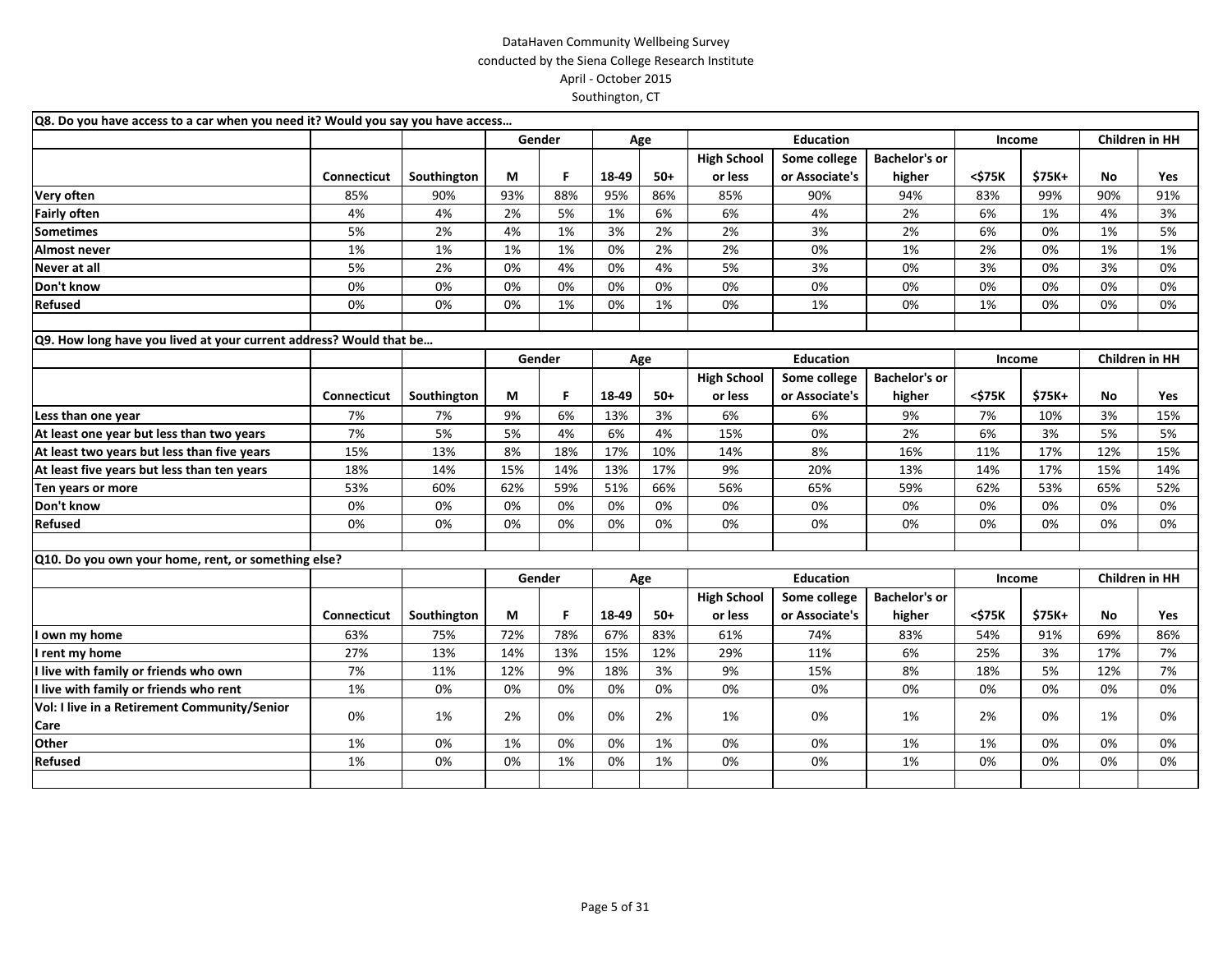| Q11. (If rent) Do you live in a subsidized apartment or are you receiving rental assistance through either a state or federal program?                                        |                    |             |     |        |       |       |                    |                  |                      |        |        |                       |     |
|-------------------------------------------------------------------------------------------------------------------------------------------------------------------------------|--------------------|-------------|-----|--------|-------|-------|--------------------|------------------|----------------------|--------|--------|-----------------------|-----|
|                                                                                                                                                                               |                    |             |     | Gender |       | Age   |                    | <b>Education</b> |                      | Income |        | Children in HH        |     |
|                                                                                                                                                                               |                    |             |     |        |       |       | <b>High School</b> | Some college     | <b>Bachelor's or</b> |        |        |                       |     |
|                                                                                                                                                                               | <b>Connecticut</b> | Southington | M   | F      | 18-49 | $50+$ | or less            | or Associate's   | higher               | <\$75K | \$75K+ | No                    | Yes |
| Yes                                                                                                                                                                           | 22%                | 14%         | 12% | 15%    | 0%    | 32%   | 8%                 | 29%              | 9%                   | 17%    | 0%     | 17%                   | 0%  |
| <b>No</b>                                                                                                                                                                     | 77%                | 76%         | 81% | 71%    | 88%   | 59%   | 85%                | 45%              | 91%                  | 71%    | 100%   | 79%                   | 64% |
| Don't know                                                                                                                                                                    | 1%                 | 4%          | 7%  | 0%     | 0%    | 9%    | 7%                 | 0%               | 0%                   | 4%     | 0%     | 4%                    | 0%  |
| <b>Refused</b>                                                                                                                                                                | 0%                 | 7%          | 0%  | 13%    | 12%   | 0%    | 0%                 | 26%              | 0%                   | 8%     | 0%     | 0%                    | 36% |
|                                                                                                                                                                               |                    |             |     |        |       |       |                    |                  |                      |        |        |                       |     |
| Q12. When you think about your present residence, would you say you are very satisfied, somewhat satisfied, somewhat unsatisfied, or very unsatisfied with its affordability? |                    |             |     |        |       |       |                    |                  |                      |        |        |                       |     |
|                                                                                                                                                                               |                    |             |     | Gender |       | Age   |                    | <b>Education</b> |                      | Income |        | <b>Children in HH</b> |     |
|                                                                                                                                                                               |                    |             |     |        |       |       | <b>High School</b> | Some college     | <b>Bachelor's or</b> |        |        |                       |     |
|                                                                                                                                                                               | Connecticut        | Southington | М   | F      | 18-49 | $50+$ | or less            | or Associate's   | higher               | <\$75K | \$75K+ | No                    | Yes |
| <b>Very satisfied</b>                                                                                                                                                         | 42%                | 50%         | 48% | 53%    | 52%   | 49%   | 46%                | 62%              | 44%                  | 56%    | 44%    | 57%                   | 37% |
| Somewhat satisfied                                                                                                                                                            | 40%                | 37%         | 39% | 35%    | 35%   | 38%   | 42%                | 26%              | 42%                  | 32%    | 44%    | 32%                   | 46% |
| Somewhat unsatisfied                                                                                                                                                          | 10%                | 9%          | 10% | 8%     | 11%   | 7%    | 10%                | 7%               | 9%                   | 7%     | 10%    | 5%                    | 16% |
| <b>Very unsatisfied</b>                                                                                                                                                       | 6%                 | 2%          | 0%  | 3%     | 0%    | 4%    | 0%                 | 4%               | 1%                   | 1%     | 2%     | 3%                    | 0%  |
| Don't know                                                                                                                                                                    | 1%                 | 2%          | 4%  | 1%     | 2%    | 2%    | 1%                 | 1%               | 3%                   | 4%     | 0%     | 3%                    | 0%  |
| <b>Refused</b>                                                                                                                                                                | 0%                 | 0%          | 0%  | 0%     | 0%    | 0%    | 0%                 | 0%               | 0%                   | 0%     | 0%     | 0%                    | 0%  |
|                                                                                                                                                                               |                    |             |     |        |       |       |                    |                  |                      |        |        |                       |     |
| Q13. Thinking ahead 10 years from now, do you think that you will be living in the exact same house or apartment that you live in now or not?                                 |                    |             |     |        |       |       |                    |                  |                      |        |        |                       |     |
|                                                                                                                                                                               |                    |             |     | Gender |       | Age   |                    | <b>Education</b> |                      | Income |        | <b>Children in HH</b> |     |
|                                                                                                                                                                               |                    |             |     |        |       |       | <b>High School</b> | Some college     | <b>Bachelor's or</b> |        |        |                       |     |
|                                                                                                                                                                               | Connecticut        | Southington | М   | F      | 18-49 | $50+$ | or less            | or Associate's   | higher               | <\$75K | \$75K+ | <b>No</b>             | Yes |
| Yes                                                                                                                                                                           | 36%                | 45%         | 44% | 46%    | 40%   | 49%   | 34%                | 46%              | 51%                  | 38%    | 51%    | 42%                   | 52% |
| No                                                                                                                                                                            | 57%                | 48%         | 48% | 47%    | 57%   | 41%   | 49%                | 48%              | 47%                  | 52%    | 49%    | 49%                   | 45% |
| Don't know                                                                                                                                                                    | 7%                 | 7%          | 7%  | 7%     | 3%    | 10%   | 17%                | 5%               | 2%                   | 10%    | 0%     | 8%                    | 3%  |
| <b>Refused</b>                                                                                                                                                                | 0%                 | 0%          | 1%  | 0%     | 0%    | 1%    | 0%                 | 1%               | 0%                   | 0%     | 0%     | 0%                    | 0%  |
|                                                                                                                                                                               |                    |             |     |        |       |       |                    |                  |                      |        |        |                       |     |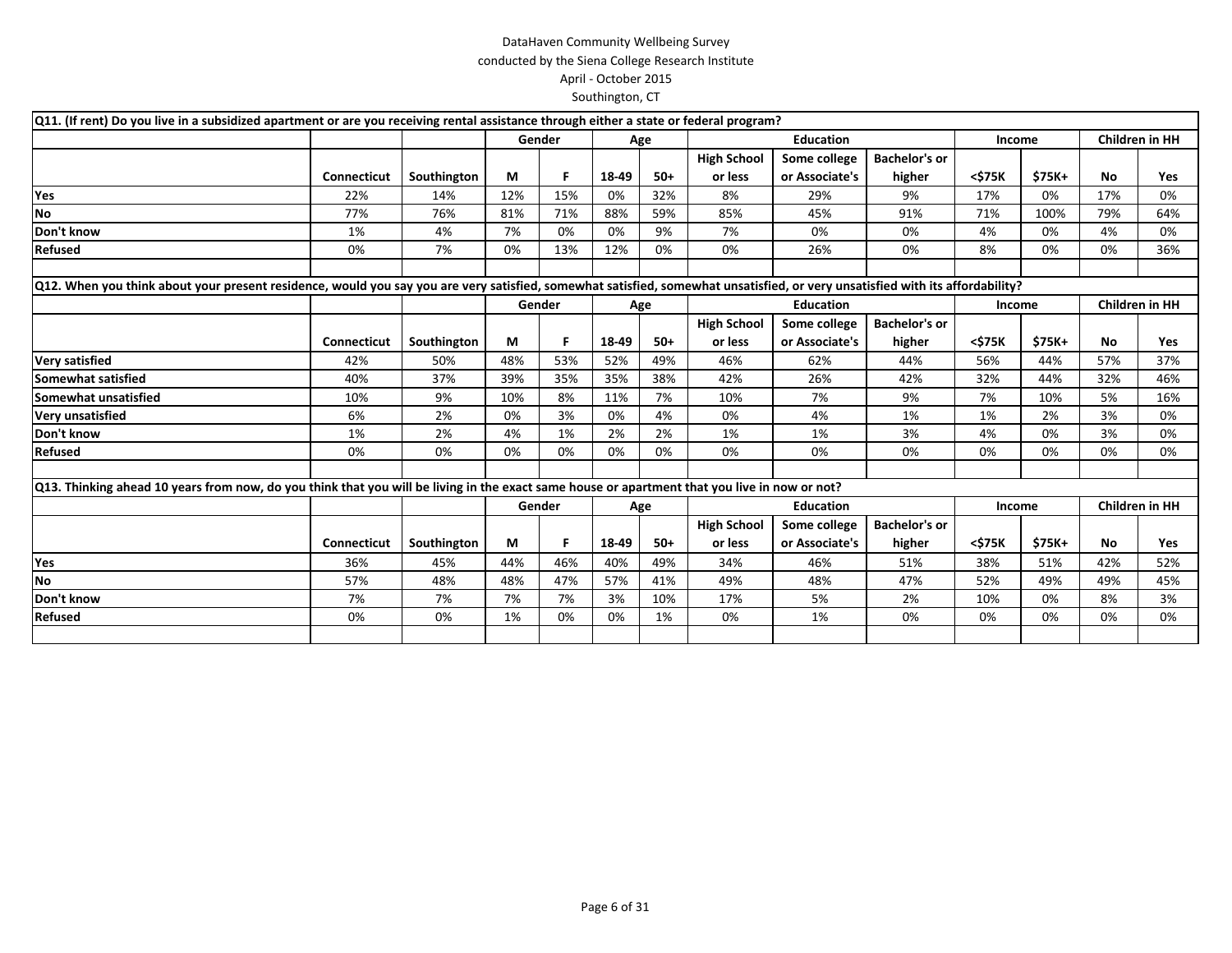| Q14. (If don't think they will be living in same house/apartment in 10 years) 10 years from now, do you think that you will own a home, rent an apartment, or be living in some other setting?       |                    |             |     |        |       |       |                    |                  |                      |        |        |     |                       |
|------------------------------------------------------------------------------------------------------------------------------------------------------------------------------------------------------|--------------------|-------------|-----|--------|-------|-------|--------------------|------------------|----------------------|--------|--------|-----|-----------------------|
|                                                                                                                                                                                                      |                    |             |     | Gender |       | Age   |                    | <b>Education</b> |                      | Income |        |     | <b>Children in HH</b> |
|                                                                                                                                                                                                      |                    |             |     |        |       |       | <b>High School</b> | Some college     | <b>Bachelor's or</b> |        |        |     |                       |
|                                                                                                                                                                                                      | <b>Connecticut</b> | Southington | М   | F      | 18-49 | $50+$ | or less            | or Associate's   | higher               | <\$75K | \$75K+ | No  | Yes                   |
| Own a home                                                                                                                                                                                           | 61%                | 57%         | 64% | 50%    | 62%   | 49%   | 36%                | 61%              | 68%                  | 36%    | 83%    | 55% | 61%                   |
| Rent an apartment                                                                                                                                                                                    | 14%                | 20%         | 25% | 16%    | 28%   | 13%   | 28%                | 24%              | 12%                  | 35%    | 9%     | 14% | 33%                   |
| Live with family or friends who own                                                                                                                                                                  | 2%                 | 1%          | 0%  | 2%     | 0%    | 2%    | 0%                 | 0%               | 2%                   | 0%     | 3%     | 2%  | 0%                    |
| Live with family or friends who rent                                                                                                                                                                 | 1%                 | 1%          | 0%  | 1%     | 0%    | 1%    | 0%                 | 0%               | 1%                   | 1%     | 0%     | 1%  | 0%                    |
| Nursing home or institution                                                                                                                                                                          | 3%                 | 5%          | 3%  | 6%     | 0%    | 10%   | 9%                 | 7%               | 0%                   | 6%     | 0%     | 7%  | 0%                    |
| <b>Vol: Deceased</b>                                                                                                                                                                                 | 1%                 | 2%          | 0%  | 3%     | 0%    | 4%    | 5%                 | 0%               | 0%                   | 2%     | 0%     | 2%  | 0%                    |
| Other                                                                                                                                                                                                | 9%                 | 3%          | 7%  | 0%     | 3%    | 4%    | 5%                 | 0%               | 5%                   | 3%     | 4%     | 3%  | 4%                    |
| Refused                                                                                                                                                                                              | 10%                | 12%         | 2%  | 21%    | 7%    | 16%   | 17%                | 8%               | 11%                  | 17%    | 2%     | 17% | 2%                    |
|                                                                                                                                                                                                      |                    |             |     |        |       |       |                    |                  |                      |        |        |     |                       |
| Q15. (If don't think they will be living in same house/apartment in 10 years and plan to own a home) When do you think you will be in the market to purchase a home?                                 |                    |             |     |        |       |       |                    |                  |                      |        |        |     |                       |
|                                                                                                                                                                                                      |                    |             |     | Gender |       | Age   |                    | <b>Education</b> |                      | Income |        |     | <b>Children in HH</b> |
|                                                                                                                                                                                                      |                    |             |     |        |       |       | <b>High School</b> | Some college     | <b>Bachelor's or</b> |        |        |     |                       |
|                                                                                                                                                                                                      | Connecticut        | Southington | М   | F      | 18-49 | $50+$ | or less            | or Associate's   | higher               | <\$75K | \$75K+ | No  | Yes                   |
| Less than one year from now                                                                                                                                                                          | 10%                | 6%          | 5%  | 9%     | 4%    | 10%   | 15%                | 8%               | 2%                   | 8%     | 5%     | 6%  | 8%                    |
| At least one year but less than two years                                                                                                                                                            | 11%                | 19%         | 18% | 19%    | 26%   | 4%    | 21%                | 9%               | 25%                  | 11%    | 26%    | 20% | 15%                   |
| At least two years but less than five years                                                                                                                                                          | 28%                | 27%         | 19% | 37%    | 27%   | 31%   | 0%                 | 38%              | 29%                  | 23%    | 29%    | 27% | 27%                   |
| At least five years but less than ten years                                                                                                                                                          | 33%                | 24%         | 27% | 20%    | 19%   | 36%   | 27%                | 32%              | 18%                  | 34%    | 14%    | 24% | 24%                   |
| Ten years or more                                                                                                                                                                                    | 9%                 | 16%         | 20% | 10%    | 18%   | 9%    | 21%                | 0%               | 24%                  | 11%    | 20%    | 10% | 26%                   |
| Never in my lifetime                                                                                                                                                                                 | 2%                 | 4%          | 6%  | 2%     | 6%    | 3%    | 6%                 | 10%              | 0%                   | 3%     | 7%     | 7%  | 0%                    |
| Don't know                                                                                                                                                                                           | 6%                 | 4%          | 6%  | 2%     | 0%    | 7%    | 10%                | 3%               | 3%                   | 9%     | 0%     | 6%  | 0%                    |
| Refused                                                                                                                                                                                              | 0%                 | 0%          | 0%  | 0%     | 0%    | 0%    | 0%                 | 0%               | 0%                   | 0%     | 0%     | 0%  | 0%                    |
|                                                                                                                                                                                                      |                    |             |     |        |       |       |                    |                  |                      |        |        |     |                       |
| The next group of questions is about your neighborhood, that is, the area around your home that you could walk to in 10 or 15 minutes or that area you consider to be your neighborhood. How much do |                    |             |     |        |       |       |                    |                  |                      |        |        |     |                       |
| you agree or disagree with each of the following statements about your neighborhood? Do you strongly agree, somewhat agree, somewhat disagree or strongly disagree?                                  |                    |             |     |        |       |       |                    |                  |                      |        |        |     |                       |
| Q16A. Many stores, banks, markets or places to go are within easy walking distance of my home.                                                                                                       |                    |             |     |        |       |       |                    |                  |                      |        |        |     |                       |
|                                                                                                                                                                                                      |                    |             |     | Gender |       | Age   |                    | <b>Education</b> |                      | Income |        |     | Children in HH        |
|                                                                                                                                                                                                      |                    |             |     |        |       |       | <b>High School</b> | Some college     | <b>Bachelor's or</b> |        |        |     |                       |
|                                                                                                                                                                                                      | <b>Connecticut</b> | Southington | М   | F      | 18-49 | $50+$ | or less            | or Associate's   | higher               | <\$75K | \$75K+ | No  | Yes                   |
| <b>Strongly agree</b>                                                                                                                                                                                | 31%                | 22%         | 27% | 17%    | 22%   | 24%   | 34%                | 28%              | 11%                  | 30%    | 14%    | 23% | 20%                   |
| Somewhat agree                                                                                                                                                                                       | 23%                | 26%         | 20% | 32%    | 26%   | 24%   | 29%                | 17%              | 32%                  | 31%    | 17%    | 32% | 16%                   |
| Somewhat disagree                                                                                                                                                                                    | 15%                | 15%         | 17% | 12%    | 15%   | 15%   | 19%                | 12%              | 14%                  | 16%    | 14%    | 11% | 20%                   |
| <b>Strongly disagree</b>                                                                                                                                                                             | 31%                | 36%         | 35% | 37%    | 37%   | 35%   | 15%                | 43%              | 43%                  | 22%    | 54%    | 32% | 43%                   |
| Don't know                                                                                                                                                                                           | 0%                 | 1%          | 0%  | 1%     | 0%    | 2%    | 3%                 | 0%               | 0%                   | 1%     | 0%     | 1%  | 0%                    |
| Refused                                                                                                                                                                                              | 0%                 | 0%          | 0%  | 0%     | 0%    | 0%    | 0%                 | 0%               | 0%                   | 0%     | 0%     | 0%  | 0%                    |
|                                                                                                                                                                                                      |                    |             |     |        |       |       |                    |                  |                      |        |        |     |                       |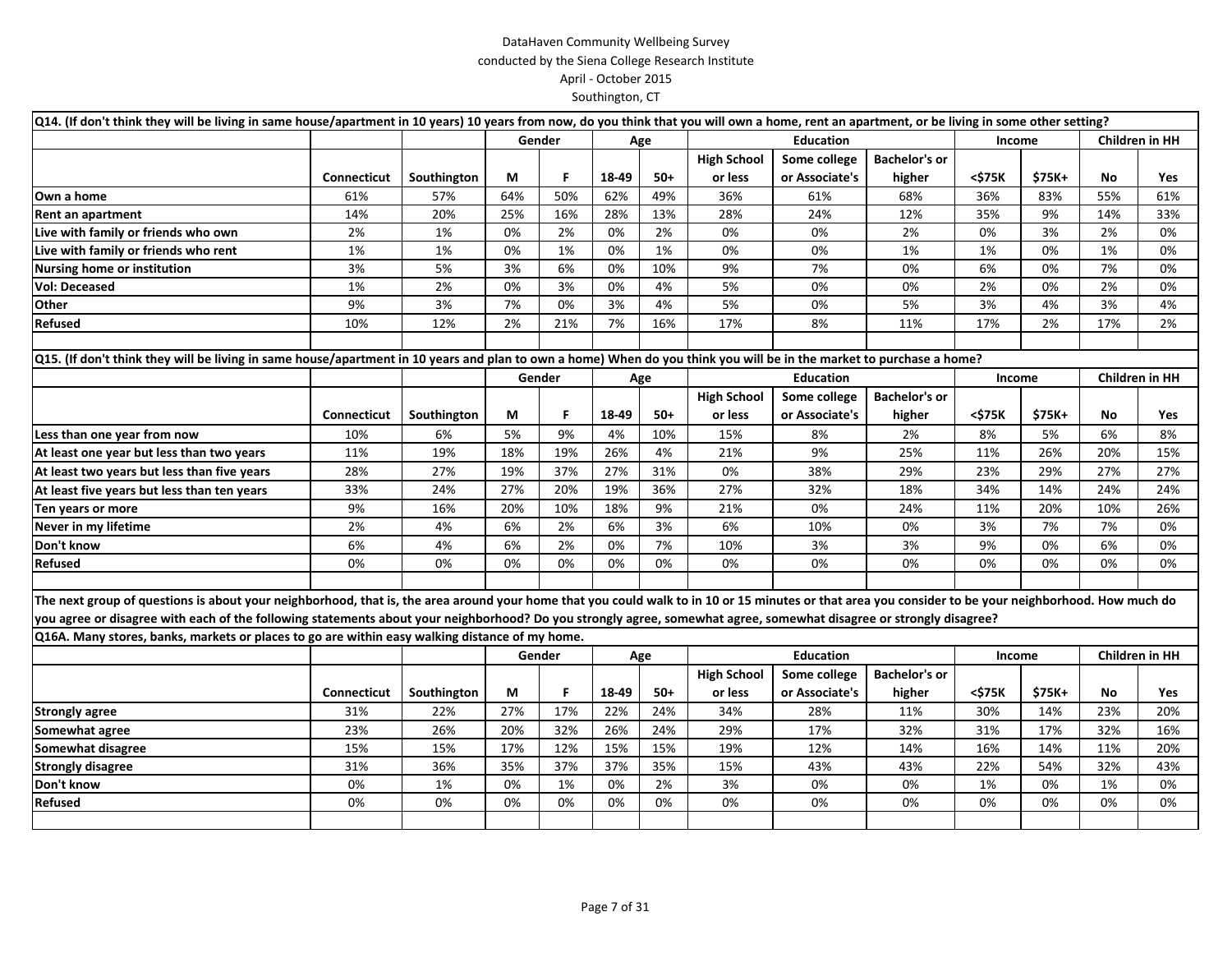| Q16B. There are safe sidewalks and crosswalks on most of the streets in my neighborhood.                                                                      |                    |             |     |        |       |       |                    |                  |                      |        |               |     |                       |
|---------------------------------------------------------------------------------------------------------------------------------------------------------------|--------------------|-------------|-----|--------|-------|-------|--------------------|------------------|----------------------|--------|---------------|-----|-----------------------|
|                                                                                                                                                               |                    |             |     | Gender |       | Age   |                    | <b>Education</b> |                      | Income |               |     | <b>Children in HH</b> |
|                                                                                                                                                               |                    |             |     |        |       |       | <b>High School</b> | Some college     | <b>Bachelor's or</b> |        |               |     |                       |
|                                                                                                                                                               | <b>Connecticut</b> | Southington | М   | F.     | 18-49 | $50+$ | or less            | or Associate's   | higher               | <\$75K | \$75K+        | No. | Yes                   |
| <b>Strongly agree</b>                                                                                                                                         | 39%                | 48%         | 50% | 46%    | 42%   | 53%   | 50%                | 44%              | 49%                  | 50%    | 48%           | 49% | 45%                   |
| Somewhat agree                                                                                                                                                | 20%                | 17%         | 16% | 18%    | 17%   | 17%   | 22%                | 18%              | 14%                  | 15%    | 18%           | 16% | 21%                   |
| Somewhat disagree                                                                                                                                             | 11%                | 11%         | 13% | 9%     | 15%   | 7%    | 10%                | 10%              | 12%                  | 14%    | 8%            | 12% | 10%                   |
| <b>Strongly disagree</b>                                                                                                                                      | 29%                | 23%         | 20% | 26%    | 25%   | 22%   | 16%                | 27%              | 24%                  | 22%    | 26%           | 22% | 25%                   |
| Don't know                                                                                                                                                    | 1%                 | 0%          | 0%  | 1%     | 0%    | 1%    | 1%                 | 0%               | 0%                   | 0%     | 0%            | 0%  | 0%                    |
| Refused                                                                                                                                                       | 0%                 | 0%          | 0%  | 0%     | 0%    | 0%    | 0%                 | 0%               | 0%                   | 0%     | 0%            | 0%  | 0%                    |
| Q16C. There are places to bicycle in or near my neighborhood that are safe from traffic, such as on the street or on special lanes, separate paths or trails. |                    |             |     |        |       |       |                    |                  |                      |        |               |     |                       |
|                                                                                                                                                               |                    |             |     | Gender |       | Age   |                    | <b>Education</b> |                      | Income |               |     | <b>Children in HH</b> |
|                                                                                                                                                               |                    |             |     |        |       |       | <b>High School</b> | Some college     | <b>Bachelor's or</b> |        |               |     |                       |
|                                                                                                                                                               | Connecticut        | Southington | М   | F      | 18-49 | $50+$ | or less            | or Associate's   | higher               | <\$75K | \$75K+        | No. | Yes                   |
| <b>Strongly agree</b>                                                                                                                                         | 32%                | 58%         | 54% | 61%    | 55%   | 61%   | 58%                | 56%              | 59%                  | 53%    | 71%           | 55% | 62%                   |
| Somewhat agree                                                                                                                                                | 27%                | 21%         | 22% | 19%    | 24%   | 18%   | 20%                | 14%              | 26%                  | 22%    | 17%           | 24% | 15%                   |
| Somewhat disagree                                                                                                                                             | 14%                | 6%          | 8%  | 4%     | 6%    | 6%    | 8%                 | 9%               | 3%                   | 9%     | 3%            | 5%  | 8%                    |
| <b>Strongly disagree</b>                                                                                                                                      | 25%                | 13%         | 13% | 13%    | 14%   | 10%   | 9%                 | 20%              | 10%                  | 14%    | 10%           | 12% | 15%                   |
| Don't know                                                                                                                                                    | 2%                 | 2%          | 2%  | 3%     | 0%    | 4%    | 5%                 | 0%               | 3%                   | 3%     | 0%            | 4%  | 0%                    |
| Refused                                                                                                                                                       | 0%                 | 0%          | 1%  | 0%     | 0%    | 1%    | 0%                 | 1%               | 0%                   | 0%     | 0%            | 0%  | 0%                    |
| Q16D. My neighborhood has several free or low cost recreation facilities such as parks, playgrounds, public swimming pools, etc.                              |                    |             |     |        |       |       |                    |                  |                      |        |               |     |                       |
|                                                                                                                                                               |                    |             |     | Gender |       | Age   |                    | <b>Education</b> |                      | Income |               |     | <b>Children in HH</b> |
|                                                                                                                                                               |                    |             |     |        |       |       | <b>High School</b> | Some college     | <b>Bachelor's or</b> |        |               |     |                       |
|                                                                                                                                                               | <b>Connecticut</b> | Southington | M   | F      | 18-49 | $50+$ | or less            | or Associate's   | higher               | <\$75K | <b>\$75K+</b> | No. | Yes                   |
| <b>Strongly agree</b>                                                                                                                                         | 41%                | 59%         | 61% | 58%    | 64%   | 57%   | 64%                | 59%              | 57%                  | 57%    | 63%           | 59% | 61%                   |
| Somewhat agree                                                                                                                                                | 30%                | 19%         | 18% | 21%    | 22%   | 18%   | 13%                | 17%              | 25%                  | 22%    | 17%           | 17% | 23%                   |
| Somewhat disagree                                                                                                                                             | 11%                | 7%          | 11% | 3%     | 8%    | 6%    | 9%                 | 7%               | 6%                   | 8%     | 8%            | 7%  | 7%                    |
| <b>Strongly disagree</b>                                                                                                                                      | 16%                | 12%         | 9%  | 15%    | 5%    | 17%   | 8%                 | 17%              | 11%                  | 12%    | 11%           | 14% | 8%                    |
| Don't know                                                                                                                                                    | 2%                 | 2%          | 1%  | 3%     | 0%    | 3%    | 6%                 | 0%               | 1%                   | 2%     | 0%            | 3%  | 0%                    |
| Refused                                                                                                                                                       | 0%                 | 0%          | 0%  | 0%     | 0%    | 0%    | 0%                 | 0%               | 0%                   | 0%     | 0%            | 0%  | 0%                    |
|                                                                                                                                                               |                    |             |     |        |       |       |                    |                  |                      |        |               |     |                       |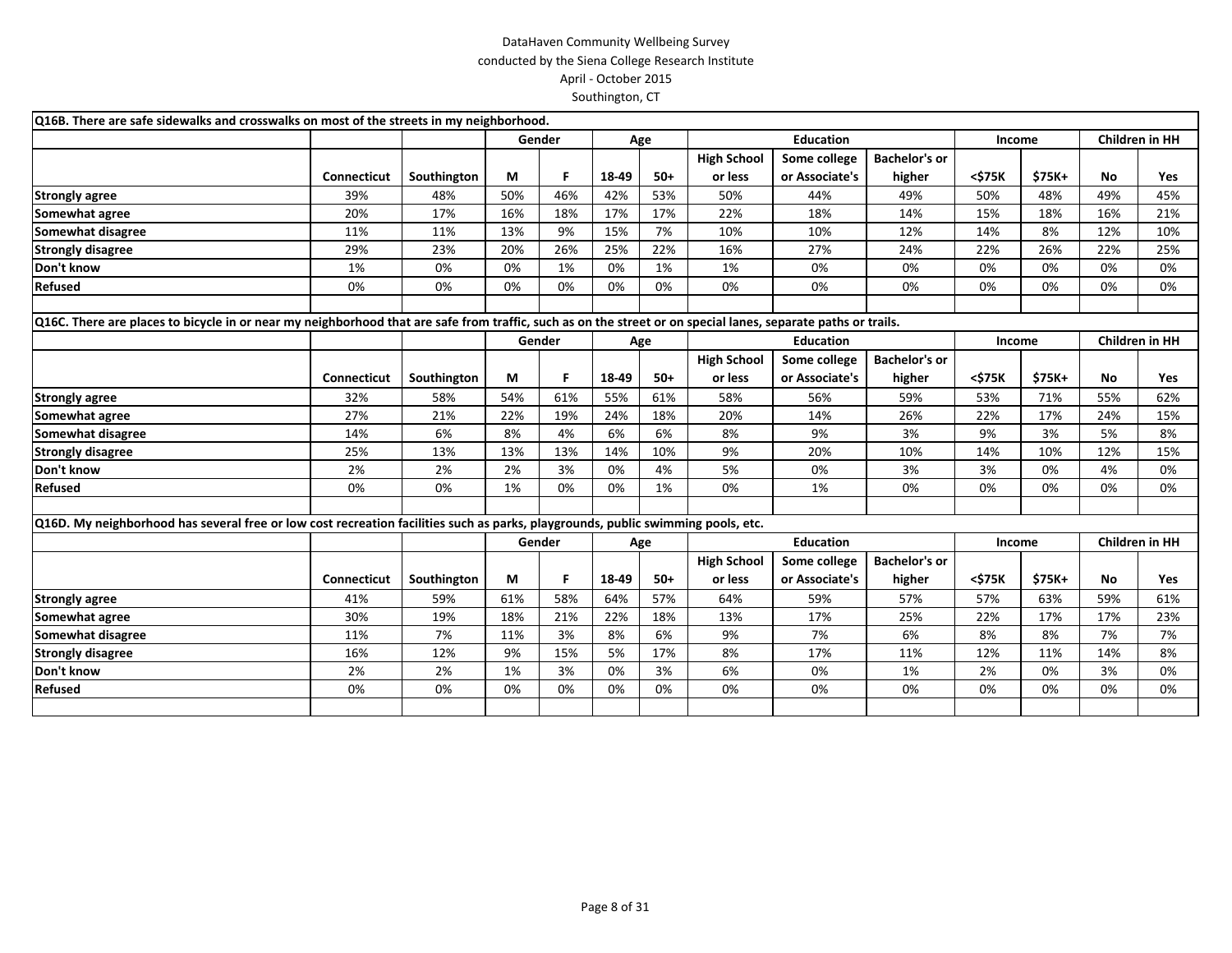| Q16E. I do not feel safe to go on walks in my neighborhood at night.                               |                    |             |        |     |       |       |                    |                  |                      |        |        |                       |     |
|----------------------------------------------------------------------------------------------------|--------------------|-------------|--------|-----|-------|-------|--------------------|------------------|----------------------|--------|--------|-----------------------|-----|
|                                                                                                    |                    |             | Gender |     | Age   |       |                    | <b>Education</b> |                      | Income |        | <b>Children in HH</b> |     |
|                                                                                                    |                    |             |        |     |       |       | <b>High School</b> | Some college     | <b>Bachelor's or</b> |        |        |                       |     |
|                                                                                                    | <b>Connecticut</b> | Southington | M      | F   | 18-49 | $50+$ | or less            | or Associate's   | higher               | <\$75K | \$75K+ | <b>No</b>             | Yes |
| <b>Strongly agree</b>                                                                              | 16%                | 11%         | 4%     | 18% | 6%    | 14%   | 16%                | 12%              | 8%                   | 16%    | 5%     | 12%                   | 10% |
| Somewhat agree                                                                                     | 12%                | 5%          | 2%     | 7%  | 0%    | 8%    | 6%                 | 3%               | 5%                   | 4%     | 2%     | 5%                    | 5%  |
| Somewhat disagree                                                                                  | 16%                | 14%         | 14%    | 14% | 15%   | 14%   | 10%                | 13%              | 16%                  | 12%    | 16%    | 12%                   | 17% |
| <b>Strongly disagree</b>                                                                           | 55%                | 69%         | 80%    | 59% | 79%   | 62%   | 66%                | 72%              | 69%                  | 67%    | 77%    | 69%                   | 68% |
| Don't know                                                                                         | 1%                 | 1%          | 1%     | 2%  | 0%    | 2%    | 2%                 | 0%               | 2%                   | 1%     | 0%     | 2%                    | 0%  |
| Refused                                                                                            | 0%                 | 0%          | 0%     | 0%  | 0%    | 0%    | 0%                 | 0%               | 0%                   | 0%     | 0%     | 0%                    | 0%  |
| Q16F. People in this neighborhood can be trusted.                                                  |                    |             |        |     |       |       |                    |                  |                      |        |        |                       |     |
|                                                                                                    |                    |             | Gender |     |       | Age   |                    | <b>Education</b> |                      | Income |        | <b>Children in HH</b> |     |
|                                                                                                    |                    |             |        |     |       |       | <b>High School</b> | Some college     | <b>Bachelor's or</b> |        |        |                       |     |
|                                                                                                    | <b>Connecticut</b> | Southington | М      | F.  | 18-49 | $50+$ | or less            | or Associate's   | higher               | <\$75K | \$75K+ | <b>No</b>             | Yes |
| <b>Strongly agree</b>                                                                              | 54%                | 66%         | 68%    | 64% | 65%   | 69%   | 65%                | 65%              | 67%                  | 67%    | 67%    | 61%                   | 74% |
| Somewhat agree                                                                                     | 29%                | 26%         | 23%    | 29% | 27%   | 23%   | 24%                | 20%              | 31%                  | 23%    | 27%    | 29%                   | 21% |
| Somewhat disagree                                                                                  | 7%                 | 1%          | 0%     | 1%  | 0%    | 0%    | 2%                 | 0%               | 0%                   | 1%     | 0%     | 1%                    | 0%  |
| <b>Strongly disagree</b>                                                                           | 7%                 | 4%          | 4%     | 4%  | 4%    | 5%    | 1%                 | 11%              | 1%                   | 3%     | 5%     | 4%                    | 5%  |
| Don't know                                                                                         | 3%                 | 3%          | 4%     | 2%  | 3%    | 2%    | 7%                 | 4%               | 1%                   | 6%     | 0%     | 5%                    | 0%  |
| Refused                                                                                            | 0%                 | 0%          | 0%     | 0%  | 0%    | 0%    | 0%                 | 0%               | 0%                   | 0%     | 0%     | 0%                    | 0%  |
| Q16G. Children and youth in my town generally have the positive role models they need around here. |                    |             |        |     |       |       |                    |                  |                      |        |        |                       |     |
|                                                                                                    |                    |             | Gender |     |       | Age   |                    | <b>Education</b> |                      | Income |        | <b>Children in HH</b> |     |
|                                                                                                    |                    |             |        |     |       |       | <b>High School</b> | Some college     | <b>Bachelor's or</b> |        |        |                       |     |
|                                                                                                    | Connecticut        | Southington | M      | F   | 18-49 | $50+$ | or less            | or Associate's   | higher               | <\$75K | \$75K+ | <b>No</b>             | Yes |
| <b>Strongly agree</b>                                                                              | 38%                | 54%         | 53%    | 55% | 58%   | 51%   | 42%                | 55%              | 59%                  | 49%    | 58%    | 48%                   | 64% |
| Somewhat agree                                                                                     | 34%                | 30%         | 30%    | 29% | 29%   | 31%   | 32%                | 27%              | 31%                  | 38%    | 26%    | 32%                   | 27% |
| Somewhat disagree                                                                                  | 10%                | 6%          | 7%     | 5%  | 9%    | 3%    | 14%                | 4%               | 3%                   | 7%     | 6%     | 5%                    | 8%  |
| <b>Strongly disagree</b>                                                                           | 11%                | 3%          | 4%     | 1%  | 3%    | 2%    | 2%                 | 4%               | 2%                   | 1%     | 4%     | 4%                    | 0%  |
| Don't know                                                                                         | 8%                 | 7%          | 5%     | 10% | 1%    | 13%   | 9%                 | 10%              | 5%                   | 5%     | 6%     | 11%                   | 1%  |
| Refused                                                                                            | 0%                 | 0%          | 0%     | 0%  | 0%    | 0%    | 0%                 | 0%               | 0%                   | 0%     | 0%     | 0%                    | 0%  |
|                                                                                                    |                    |             |        |     |       |       |                    |                  |                      |        |        |                       |     |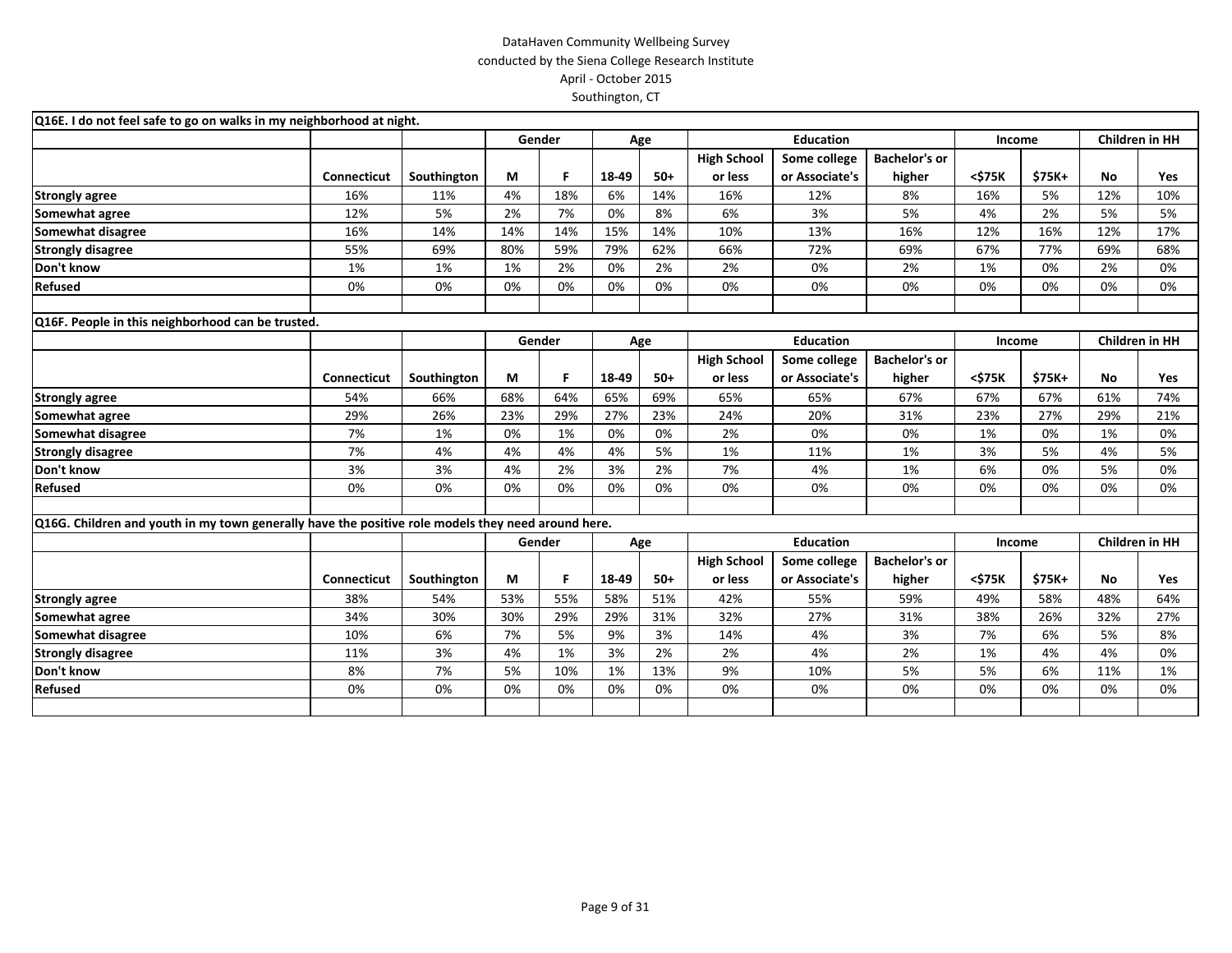| Q17. If the fire station closest to your home was going to be closed down by your city or town, How likely is it that neighborhood residents would organize to try to do something to keep the fire station |                    |             |     |        |       |       |                    |                  |                      |        |        |                |                       |
|-------------------------------------------------------------------------------------------------------------------------------------------------------------------------------------------------------------|--------------------|-------------|-----|--------|-------|-------|--------------------|------------------|----------------------|--------|--------|----------------|-----------------------|
| open?                                                                                                                                                                                                       |                    |             |     |        |       |       |                    |                  |                      |        |        |                |                       |
|                                                                                                                                                                                                             |                    |             |     | Gender |       | Age   |                    | <b>Education</b> |                      | Income |        |                | <b>Children in HH</b> |
|                                                                                                                                                                                                             |                    |             |     |        |       |       | <b>High School</b> | Some college     | <b>Bachelor's or</b> |        |        |                |                       |
|                                                                                                                                                                                                             | <b>Connecticut</b> | Southington | М   | F.     | 18-49 | $50+$ | or less            | or Associate's   | higher               | <\$75K | \$75K+ | No             | Yes                   |
| <b>Very likely</b>                                                                                                                                                                                          | 59%                | 64%         | 62% | 66%    | 58%   | 71%   | 64%                | 61%              | 66%                  | 64%    | 64%    | 63%            | 67%                   |
| <b>Somewhat likely</b>                                                                                                                                                                                      | 23%                | 23%         | 25% | 21%    | 32%   | 14%   | 26%                | 22%              | 22%                  | 24%    | 25%    | 22%            | 25%                   |
| Not very likely                                                                                                                                                                                             | 8%                 | 6%          | 6%  | 6%     | 7%    | 5%    | 3%                 | 9%               | 5%                   | 9%     | 4%     | 6%             | 6%                    |
| Not at all likely                                                                                                                                                                                           | 5%                 | 2%          | 2%  | 2%     | 2%    | 3%    | 0%                 | 0%               | 5%                   | 0%     | 5%     | 2%             | 2%                    |
| Don't know                                                                                                                                                                                                  | 5%                 | 5%          | 4%  | 5%     | 1%    | 7%    | 7%                 | 6%               | 2%                   | 3%     | 1%     | 7%             | 0%                    |
| Refused                                                                                                                                                                                                     | 0%                 | 0%          | 0%  | 0%     | 0%    | 0%    | 0%                 | 0%               | 0%                   | 0%     | 0%     | 0%             | 0%                    |
|                                                                                                                                                                                                             |                    |             |     |        |       |       |                    |                  |                      |        |        |                |                       |
| Q18. The next set of questions are about your health. How would you rate your overall health, would you say your health is excellent, very good, good, fair or poor?                                        |                    |             |     |        |       |       |                    |                  |                      |        |        |                |                       |
|                                                                                                                                                                                                             |                    |             |     | Gender |       | Age   |                    | <b>Education</b> |                      | Income |        | Children in HH |                       |
|                                                                                                                                                                                                             |                    |             |     |        |       |       | <b>High School</b> | Some college     | <b>Bachelor's or</b> |        |        |                |                       |
|                                                                                                                                                                                                             | Connecticut        | Southington | М   | F.     | 18-49 | $50+$ | or less            | or Associate's   | higher               | <\$75K | \$75K+ | No             | Yes                   |
| <b>Excellent</b>                                                                                                                                                                                            | 27%                | 30%         | 31% | 28%    | 39%   | 21%   | 19%                | 28%              | 37%                  | 21%    | 42%    | 26%            | 36%                   |
| Very good                                                                                                                                                                                                   | 35%                | 34%         | 35% | 34%    | 31%   | 35%   | 30%                | 32%              | 39%                  | 35%    | 31%    | 33%            | 37%                   |
| Good                                                                                                                                                                                                        | 23%                | 17%         | 17% | 18%    | 13%   | 22%   | 17%                | 12%              | 21%                  | 17%    | 17%    | 19%            | 14%                   |
| Fair                                                                                                                                                                                                        | 10%                | 15%         | 14% | 15%    | 14%   | 16%   | 27%                | 24%              | 2%                   | 18%    | 9%     | 17%            | 11%                   |
| Poor                                                                                                                                                                                                        | 4%                 | 3%          | 3%  | 4%     | 2%    | 5%    | 7%                 | 5%               | 0%                   | 6%     | 1%     | 4%             | 2%                    |
| Don't know                                                                                                                                                                                                  | 0%                 | 0%          | 0%  | 0%     | 0%    | 0%    | 0%                 | 0%               | 0%                   | 0%     | 0%     | 0%             | 0%                    |
| <b>Refused</b>                                                                                                                                                                                              | 0%                 | 1%          | 0%  | 2%     | 2%    | 0%    | 0%                 | 0%               | 2%                   | 2%     | 0%     | 1%             | 0%                    |
|                                                                                                                                                                                                             |                    |             |     |        |       |       |                    |                  |                      |        |        |                |                       |
| Q19. Overall, how satisfied are you with your life nowadays?                                                                                                                                                |                    |             |     |        |       |       |                    |                  |                      |        |        |                |                       |
|                                                                                                                                                                                                             |                    |             |     | Gender |       | Age   |                    | <b>Education</b> |                      | Income |        |                | Children in HH        |
|                                                                                                                                                                                                             |                    |             |     |        |       |       | <b>High School</b> | Some college     | <b>Bachelor's or</b> |        |        |                |                       |
|                                                                                                                                                                                                             | Connecticut        | Southington | M   | F.     | 18-49 | $50+$ | or less            | or Associate's   | higher               | <\$75K | \$75K+ | No             | Yes                   |
| Not at all satisfied                                                                                                                                                                                        | 3%                 | 1%          | 0%  | 3%     | 0%    | 3%    | 4%                 | 2%               | 0%                   | 3%     | 0%     | 2%             | 0%                    |
| Only a little bit satisfied                                                                                                                                                                                 | 5%                 | 3%          | 5%  | 2%     | 2%    | 6%    | 10%                | 2%               | 1%                   | 6%     | 1%     | 4%             | 3%                    |
| Somewhat satisfied                                                                                                                                                                                          | 20%                | 18%         | 17% | 19%    | 12%   | 22%   | 27%                | 16%              | 15%                  | 20%    | 16%    | 20%            | 15%                   |
| <b>Mostly satisfied</b>                                                                                                                                                                                     | 43%                | 43%         | 43% | 43%    | 45%   | 42%   | 30%                | 43%              | 50%                  | 42%    | 46%    | 39%            | 50%                   |
| <b>Completely satisfied</b>                                                                                                                                                                                 | 29%                | 32%         | 33% | 31%    | 39%   | 26%   | 25%                | 36%              | 33%                  | 29%    | 36%    | 32%            | 32%                   |
| Don't know                                                                                                                                                                                                  | 0%                 | 0%          | 0%  | 0%     | 0%    | 0%    | 0%                 | 0%               | 0%                   | 0%     | 0%     | 0%             | 0%                    |
| Refused                                                                                                                                                                                                     | 0%                 | 2%          | 2%  | 2%     | 3%    | 2%    | 5%                 | 1%               | 1%                   | 0%     | 1%     | 3%             | 0%                    |
|                                                                                                                                                                                                             |                    |             |     |        |       |       |                    |                  |                      |        |        |                |                       |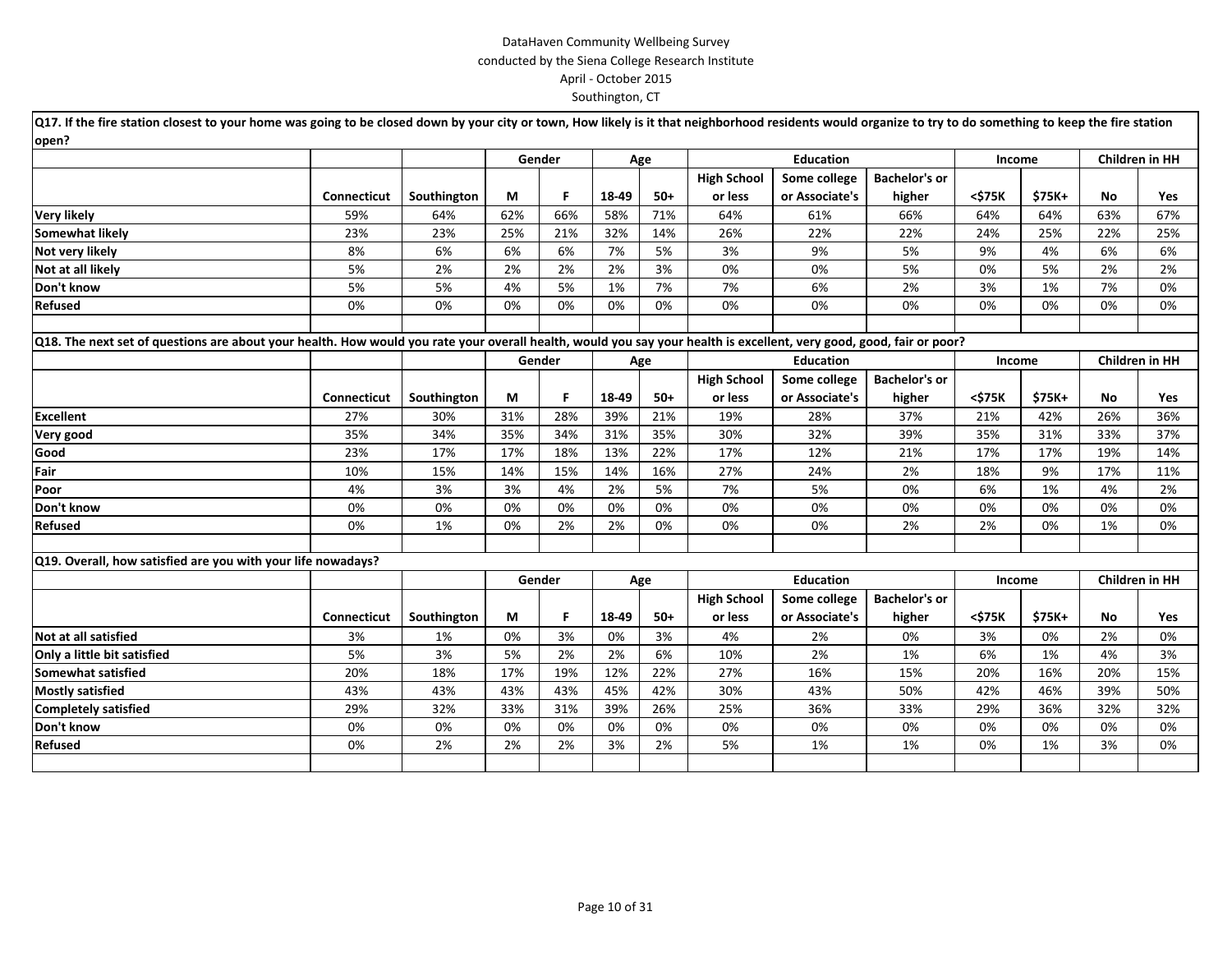| Q20. Overall, how happy did you feel yesterday?                                                |                    |             |     |        |       |       |                    |                  |                      |        |        |                       |                       |
|------------------------------------------------------------------------------------------------|--------------------|-------------|-----|--------|-------|-------|--------------------|------------------|----------------------|--------|--------|-----------------------|-----------------------|
|                                                                                                |                    |             |     | Gender |       | Age   |                    | <b>Education</b> |                      | Income |        |                       | <b>Children in HH</b> |
|                                                                                                |                    |             |     |        |       |       | <b>High School</b> | Some college     | <b>Bachelor's or</b> |        |        |                       |                       |
|                                                                                                | Connecticut        | Southington | M   | F.     | 18-49 | $50+$ | or less            | or Associate's   | higher               | <\$75K | \$75K+ | No                    | Yes                   |
| Not at all                                                                                     | 4%                 | 4%          | 3%  | 4%     | 6%    | 2%    | 2%                 | 4%               | 4%                   | 4%     | 5%     | 3%                    | 5%                    |
| Only a little bit                                                                              | 6%                 | 3%          | 3%  | 3%     | 2%    | 5%    | 5%                 | 2%               | 3%                   | 5%     | 3%     | 3%                    | 3%                    |
| Somewhat                                                                                       | 15%                | 18%         | 28% | 9%     | 18%   | 18%   | 31%                | 19%              | 10%                  | 24%    | 13%    | 19%                   | 15%                   |
| <b>Mostly</b>                                                                                  | 35%                | 27%         | 27% | 27%    | 22%   | 33%   | 22%                | 26%              | 30%                  | 32%    | 26%    | 28%                   | 26%                   |
| Completely                                                                                     | 39%                | 46%         | 38% | 54%    | 49%   | 40%   | 34%                | 46%              | 53%                  | 35%    | 54%    | 44%                   | 51%                   |
| Don't know                                                                                     | 1%                 | 2%          | 0%  | 3%     | 3%    | 1%    | 5%                 | 2%               | 0%                   | 1%     | 0%     | 3%                    | 0%                    |
| Refused                                                                                        | 0%                 | 0%          | 1%  | 0%     | 0%    | 1%    | 0%                 | 1%               | 0%                   | 0%     | 0%     | 0%                    | 0%                    |
|                                                                                                |                    |             |     |        |       |       |                    |                  |                      |        |        |                       |                       |
| Q21. Overall, how anxious did you feel yesterday?                                              |                    |             |     |        |       |       |                    |                  |                      |        |        |                       |                       |
|                                                                                                |                    |             |     | Gender |       | Age   |                    | <b>Education</b> |                      | Income |        | <b>Children in HH</b> |                       |
|                                                                                                |                    |             |     |        |       |       | <b>High School</b> | Some college     | <b>Bachelor's or</b> |        |        |                       |                       |
|                                                                                                | <b>Connecticut</b> | Southington | M   | F.     | 18-49 | $50+$ | or less            | or Associate's   | higher               | <\$75K | \$75K+ | No                    | <b>Yes</b>            |
| Not at all                                                                                     | 51%                | 57%         | 59% | 55%    | 56%   | 57%   | 55%                | 56%              | 58%                  | 55%    | 57%    | 52%                   | 65%                   |
| Only a little bit                                                                              | 21%                | 23%         | 25% | 22%    | 24%   | 23%   | 15%                | 28%              | 24%                  | 23%    | 24%    | 24%                   | 22%                   |
| Somewhat                                                                                       | 16%                | 10%         | 10% | 10%    | 11%   | 9%    | 10%                | 9%               | 11%                  | 10%    | 11%    | 12%                   | 6%                    |
| <b>Mostly</b>                                                                                  | 6%                 | 3%          | 2%  | 5%     | 4%    | 3%    | 6%                 | 2%               | 3%                   | 1%     | 5%     | 2%                    | 6%                    |
| <b>Completely</b>                                                                              | 5%                 | 5%          | 3%  | 6%     | 3%    | 5%    | 8%                 | 3%               | 4%                   | 7%     | 3%     | 6%                    | 1%                    |
| Don't know                                                                                     | 1%                 | 2%          | 1%  | 3%     | 0%    | 3%    | 6%                 | 2%               | 0%                   | 4%     | 0%     | 3%                    | 0%                    |
| Refused                                                                                        | 0%                 | 0%          | 1%  | 0%     | 0%    | 1%    | 0%                 | 1%               | 0%                   | 0%     | 0%     | 0%                    | 0%                    |
|                                                                                                |                    |             |     |        |       |       |                    |                  |                      |        |        |                       |                       |
| Q22. Overall, to what extent do you have the time you need to do things that you really enjoy? |                    |             |     |        |       |       |                    |                  |                      |        |        |                       |                       |
|                                                                                                |                    |             |     | Gender |       | Age   |                    | <b>Education</b> |                      | Income |        | <b>Children in HH</b> |                       |
|                                                                                                |                    |             |     |        |       |       | <b>High School</b> | Some college     | <b>Bachelor's or</b> |        |        |                       |                       |
|                                                                                                | Connecticut        | Southington | М   | F.     | 18-49 | $50+$ | or less            | or Associate's   | higher               | <\$75K | \$75K+ | No                    | Yes                   |
| Not at all                                                                                     | 6%                 | 9%          | 12% | 5%     | 12%   | 6%    | 13%                | 6%               | 8%                   | 9%     | 13%    | 8%                    | 10%                   |
| Only a little bit                                                                              | 20%                | 20%         | 16% | 24%    | 28%   | 11%   | 19%                | 12%              | 26%                  | 16%    | 21%    | 14%                   | 31%                   |
| Somewhat                                                                                       | 30%                | 26%         | 22% | 29%    | 24%   | 28%   | 38%                | 24%              | 21%                  | 26%    | 29%    | 25%                   | 28%                   |
| <b>Mostly</b>                                                                                  | 27%                | 27%         | 31% | 25%    | 25%   | 31%   | 15%                | 33%              | 30%                  | 30%    | 25%    | 32%                   | 20%                   |
| Completely                                                                                     | 17%                | 17%         | 18% | 17%    | 11%   | 23%   | 14%                | 22%              | 15%                  | 18%    | 13%    | 21%                   | 11%                   |
| Don't know                                                                                     | 0%                 | 1%          | 1%  | 1%     | 0%    | 2%    | 0%                 | 2%               | 0%                   | 2%     | 0%     | 1%                    | 0%                    |
| <b>Refused</b>                                                                                 | 0%                 | 0%          | 0%  | 0%     | 0%    | 0%    | 0%                 | 0%               | 0%                   | 0%     | 0%     | 0%                    | 0%                    |
|                                                                                                |                    |             |     |        |       |       |                    |                  |                      |        |        |                       |                       |
|                                                                                                |                    |             |     |        |       |       |                    |                  |                      |        |        |                       |                       |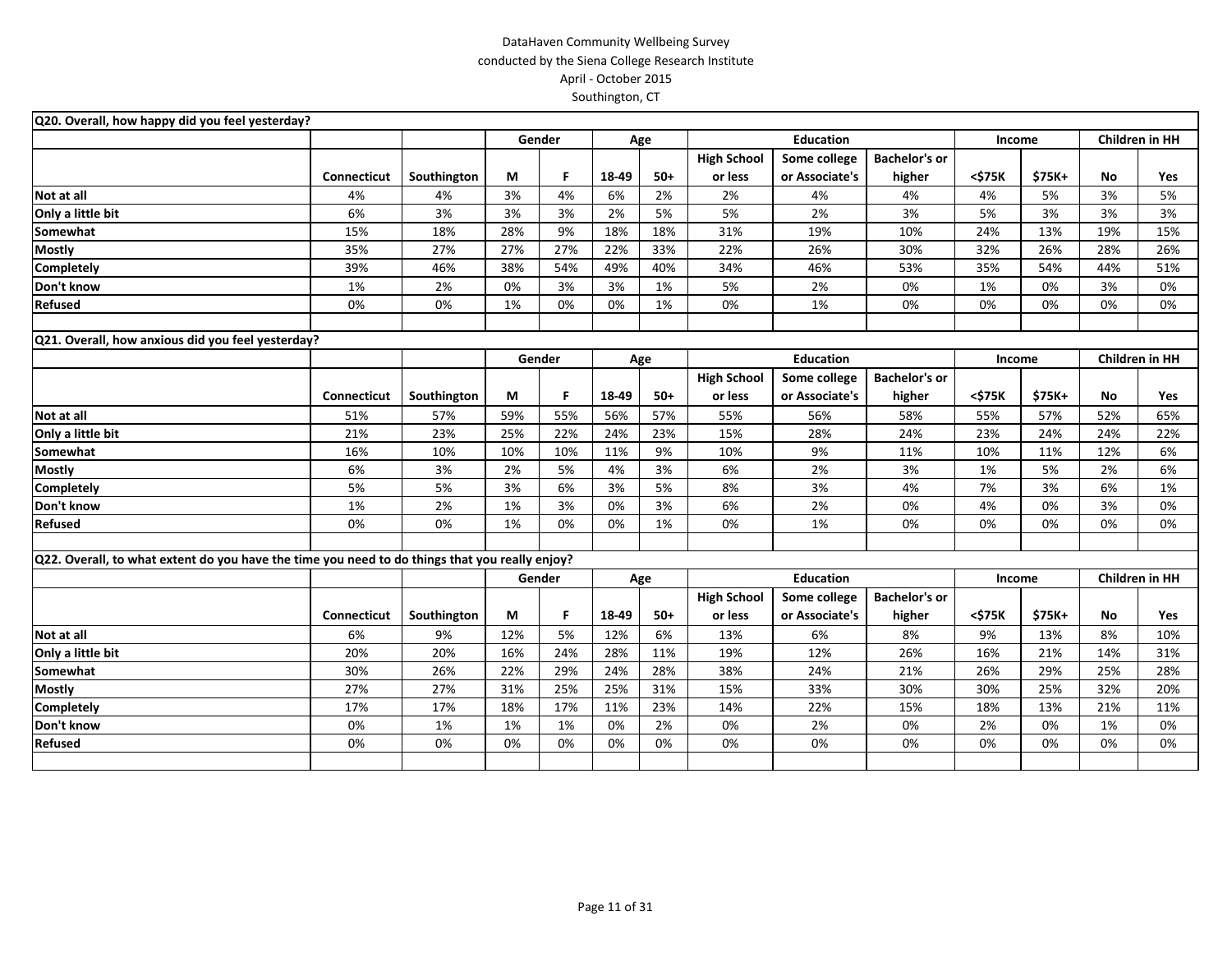| Have you ever been told by a doctor or health professional that you have any of the following conditions? |                    |             |     |        |       |       |                    |                  |                      |        |         |           |                       |
|-----------------------------------------------------------------------------------------------------------|--------------------|-------------|-----|--------|-------|-------|--------------------|------------------|----------------------|--------|---------|-----------|-----------------------|
| Q23A. High blood pressure or hypertension                                                                 |                    |             |     |        |       |       |                    |                  |                      |        |         |           |                       |
|                                                                                                           |                    |             |     | Gender |       | Age   |                    | <b>Education</b> |                      | Income |         |           | Children in HH        |
|                                                                                                           |                    |             |     |        |       |       | <b>High School</b> | Some college     | <b>Bachelor's or</b> |        |         |           |                       |
|                                                                                                           | <b>Connecticut</b> | Southington | М   | F.     | 18-49 | $50+$ | or less            | or Associate's   | higher               | <\$75K | \$75K+  | No        | Yes                   |
| Yes                                                                                                       | 28%                | 32%         | 38% | 27%    | 22%   | 42%   | 48%                | 34%              | 22%                  | 39%    | 24%     | 39%       | 19%                   |
| No                                                                                                        | 70%                | 66%         | 61% | 71%    | 78%   | 54%   | 47%                | 66%              | 77%                  | 60%    | 76%     | 58%       | 81%                   |
| Don't know                                                                                                | 0%                 | 1%          | 0%  | 2%     | 0%    | 2%    | 1%                 | 0%               | 1%                   | 0%     | 0%      | 1%        | 0%                    |
| Refused                                                                                                   | 1%                 | 1%          | 2%  | 1%     | 0%    | 2%    | 3%                 | 0%               | 1%                   | 1%     | 0%      | 2%        | 0%                    |
|                                                                                                           |                    |             |     |        |       |       |                    |                  |                      |        |         |           |                       |
| Q23B. High cholesterol                                                                                    |                    |             |     |        |       |       |                    |                  |                      |        |         |           |                       |
|                                                                                                           |                    |             |     | Gender |       | Age   |                    | <b>Education</b> |                      | Income |         |           | <b>Children in HH</b> |
|                                                                                                           |                    |             |     |        |       |       | <b>High School</b> | Some college     | <b>Bachelor's or</b> |        |         |           |                       |
|                                                                                                           | Connecticut        | Southington | М   | F      | 18-49 | $50+$ | or less            | or Associate's   | higher               | <\$75K | $$75K+$ | <b>No</b> | Yes                   |
| Yes                                                                                                       | 23%                | 27%         | 29% | 25%    | 25%   | 31%   | 36%                | 30%              | 20%                  | 27%    | 31%     | 24%       | 30%                   |
| No                                                                                                        | 75%                | 72%         | 69% | 74%    | 75%   | 66%   | 59%                | 70%              | 80%                  | 72%    | 69%     | 73%       | 70%                   |
| Don't know                                                                                                | 0%                 | 1%          | 1%  | 1%     | 0%    | 1%    | 2%                 | 0%               | 0%                   | 0%     | 1%      | 1%        | 0%                    |
| Refused                                                                                                   | 1%                 | 1%          | 2%  | 1%     | 0%    | 2%    | 3%                 | 0%               | 1%                   | 1%     | 0%      | 2%        | 0%                    |
|                                                                                                           |                    |             |     |        |       |       |                    |                  |                      |        |         |           |                       |
| Q23C. Diabetes                                                                                            |                    |             |     |        |       |       |                    |                  |                      |        |         |           |                       |
|                                                                                                           |                    |             |     | Gender |       | Age   |                    | <b>Education</b> |                      | Income |         |           | Children in HH        |
|                                                                                                           |                    |             |     |        |       |       | <b>High School</b> | Some college     | <b>Bachelor's or</b> |        |         |           |                       |
|                                                                                                           | <b>Connecticut</b> | Southington | M   | F      | 18-49 | $50+$ | or less            | or Associate's   | higher               | <\$75K | \$75K+  | <b>No</b> | Yes                   |
| Yes                                                                                                       | 9%                 | 11%         | 16% | 7%     | 7%    | 17%   | 18%                | 14%              | 6%                   | 18%    | 6%      | 14%       | 7%                    |
| No                                                                                                        | 89%                | 88%         | 82% | 93%    | 93%   | 81%   | 78%                | 86%              | 93%                  | 81%    | 94%     | 84%       | 93%                   |
| Don't know                                                                                                | 0%                 | 0%          | 0%  | 0%     | 0%    | 0%    | 0%                 | 0%               | 0%                   | 0%     | 0%      | 0%        | 0%                    |
| Refused                                                                                                   | 2%                 | 1%          | 2%  | 1%     | 0%    | 2%    | 3%                 | 0%               | 1%                   | 1%     | 0%      | 2%        | 0%                    |
|                                                                                                           |                    |             |     |        |       |       |                    |                  |                      |        |         |           |                       |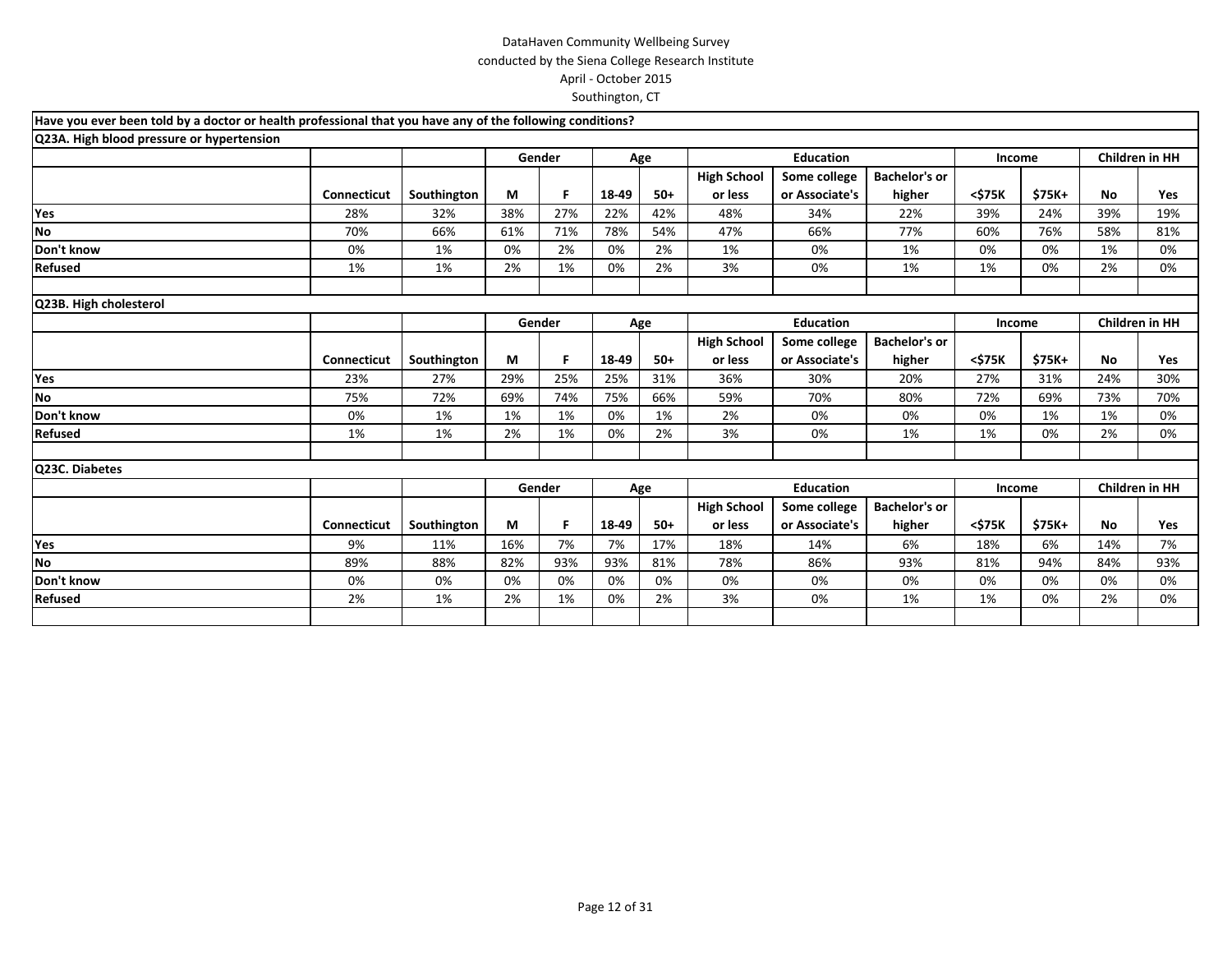| Q23C1. (If have diabetes) A test of 'A one C' measures the average level of blood sugar over the past three months. About how many times in the past 12 months has a doctor, nurse, or other health |                    |             |     |        |       |       |                    |                  |                      |        |         |                       |                       |
|-----------------------------------------------------------------------------------------------------------------------------------------------------------------------------------------------------|--------------------|-------------|-----|--------|-------|-------|--------------------|------------------|----------------------|--------|---------|-----------------------|-----------------------|
| professional checked you for 'A one C'?                                                                                                                                                             |                    |             |     |        |       |       |                    |                  |                      |        |         |                       |                       |
|                                                                                                                                                                                                     |                    |             |     | Gender |       | Age   |                    | <b>Education</b> |                      | Income |         |                       | <b>Children in HH</b> |
|                                                                                                                                                                                                     |                    |             |     |        |       |       | <b>High School</b> | Some college     | <b>Bachelor's or</b> |        |         |                       |                       |
|                                                                                                                                                                                                     | <b>Connecticut</b> | Southington | М   | F.     | 18-49 | $50+$ | or less            | or Associate's   | higher               | <\$75K | \$75K+  | <b>No</b>             | Yes                   |
| <b>None</b>                                                                                                                                                                                         | 6%                 | 1%          | 0%  | 4%     | 0%    | 2%    | 4%                 | 0%               | 0%                   | 2%     | 0%      | 2%                    | 0%                    |
| Once                                                                                                                                                                                                | 15%                | 19%         | 10% | 40%    | 28%   | 16%   | 7%                 | 33%              | 17%                  | 19%    | 19%     | 11%                   | 48%                   |
| <b>Twice</b>                                                                                                                                                                                        | 24%                | 18%         | 19% | 16%    | 0%    | 25%   | 25%                | 17%              | 10%                  | 17%    | 10%     | 23%                   | 0%                    |
| <b>Three times</b>                                                                                                                                                                                  | 16%                | 9%          | 10% | 8%     | 0%    | 13%   | 6%                 | 0%               | 28%                  | 7%     | 22%     | 12%                   | 0%                    |
| <b>Four times</b>                                                                                                                                                                                   | 19%                | 25%         | 29% | 16%    | 48%   | 16%   | 30%                | 25%              | 18%                  | 27%    | 30%     | 23%                   | 31%                   |
| <b>Five or more times</b>                                                                                                                                                                           | 8%                 | 18%         | 19% | 15%    | 24%   | 16%   | 29%                | 13%              | 9%                   | 23%    | 0%      | 23%                   | 0%                    |
| Never heard of it                                                                                                                                                                                   | 4%                 | 0%          | 0%  | 0%     | 0%    | 0%    | 0%                 | 0%               | 0%                   | 0%     | 0%      | 0%                    | 0%                    |
| Don't know                                                                                                                                                                                          | 7%                 | 4%          | 6%  | 0%     | 0%    | 6%    | 0%                 | 0%               | 17%                  | 6%     | 0%      | 5%                    | 0%                    |
| Refused                                                                                                                                                                                             | 1%                 | 4%          | 6%  | 0%     | 0%    | 6%    | 0%                 | 11%              | 0%                   | 0%     | 19%     | 0%                    | 20%                   |
|                                                                                                                                                                                                     |                    |             |     |        |       |       |                    |                  |                      |        |         |                       |                       |
| Q23D. Heart disease or have you ever had a heart attack                                                                                                                                             |                    |             |     |        |       |       |                    |                  |                      |        |         |                       |                       |
|                                                                                                                                                                                                     |                    |             |     | Gender |       | Age   |                    | <b>Education</b> |                      | Income |         | <b>Children in HH</b> |                       |
|                                                                                                                                                                                                     |                    |             |     |        |       |       | <b>High School</b> | Some college     | <b>Bachelor's or</b> |        |         |                       |                       |
|                                                                                                                                                                                                     | <b>Connecticut</b> | Southington | М   | F      | 18-49 | $50+$ | or less            | or Associate's   | higher               | <\$75K | \$75K+  | <b>No</b>             | Yes                   |
| Yes                                                                                                                                                                                                 | 5%                 | 5%          | 3%  | 7%     | 3%    | 8%    | 11%                | 6%               | 1%                   | 6%     | 2%      | 7%                    | 1%                    |
| <b>No</b>                                                                                                                                                                                           | 93%                | 93%         | 95% | 92%    | 97%   | 90%   | 86%                | 94%              | 97%                  | 94%    | 98%     | 90%                   | 99%                   |
| Don't know                                                                                                                                                                                          | 0%                 | 1%          | 0%  | 1%     | 0%    | 0%    | 0%                 | 0%               | 1%                   | 0%     | 0%      | 1%                    | 0%                    |
| Refused                                                                                                                                                                                             | 2%                 | 1%          | 2%  | 1%     | 0%    | 2%    | 3%                 | 0%               | 1%                   | 1%     | 0%      | 2%                    | 0%                    |
|                                                                                                                                                                                                     |                    |             |     |        |       |       |                    |                  |                      |        |         |                       |                       |
| Q23E. Asthma                                                                                                                                                                                        |                    |             |     |        |       |       |                    |                  |                      |        |         |                       |                       |
|                                                                                                                                                                                                     |                    |             |     | Gender |       | Age   |                    | <b>Education</b> |                      | Income |         |                       | Children in HH        |
|                                                                                                                                                                                                     |                    |             |     |        |       |       | <b>High School</b> | Some college     | <b>Bachelor's or</b> |        |         |                       |                       |
|                                                                                                                                                                                                     | Connecticut        | Southington | М   | F.     | 18-49 | $50+$ | or less            | or Associate's   | higher               | <\$75K | $$75K+$ | No                    | Yes                   |
| Yes                                                                                                                                                                                                 | 13%                | 14%         | 11% | 16%    | 16%   | 14%   | 19%                | 21%              | 7%                   | 18%    | 11%     | 15%                   | 12%                   |
| <b>No</b>                                                                                                                                                                                           | 85%                | 85%         | 87% | 83%    | 84%   | 84%   | 78%                | 79%              | 93%                  | 82%    | 89%     | 83%                   | 88%                   |
| Don't know                                                                                                                                                                                          | 0%                 | 0%          | 0%  | 0%     | 0%    | 0%    | 0%                 | 0%               | 0%                   | 0%     | 0%      | 0%                    | 0%                    |
| Refused                                                                                                                                                                                             | 2%                 | 1%          | 2%  | 1%     | 0%    | 2%    | 3%                 | 0%               | 1%                   | 1%     | 0%      | 2%                    | 0%                    |
|                                                                                                                                                                                                     |                    |             |     |        |       |       |                    |                  |                      |        |         |                       |                       |
|                                                                                                                                                                                                     |                    |             |     |        |       |       |                    |                  |                      |        |         |                       |                       |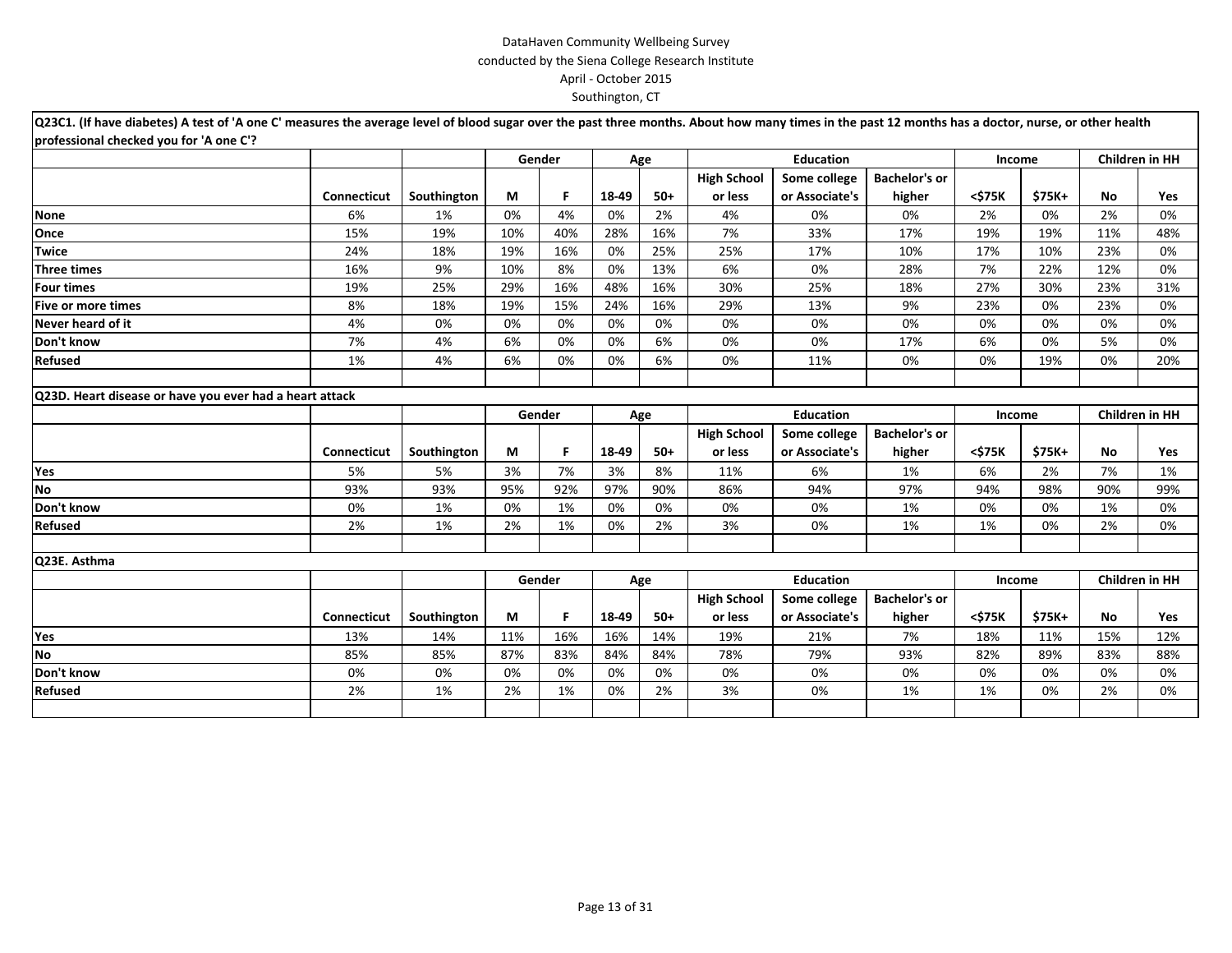| Q23E1. (If have asthma) During the past 30 days, how often have you used a prescription asthma inhaler during an asthma attack to stop it? |             |             |     |        |       |       |                    |                  |                      |        |        |     |                       |
|--------------------------------------------------------------------------------------------------------------------------------------------|-------------|-------------|-----|--------|-------|-------|--------------------|------------------|----------------------|--------|--------|-----|-----------------------|
|                                                                                                                                            |             |             |     | Gender |       | Age   |                    | <b>Education</b> |                      | Income |        |     | <b>Children in HH</b> |
|                                                                                                                                            |             |             |     |        |       |       | <b>High School</b> | Some college     | <b>Bachelor's or</b> |        |        |     |                       |
|                                                                                                                                            | Connecticut | Southington | М   | F      | 18-49 | $50+$ | or less            | or Associate's   | higher               | <\$75K | \$75K+ | No  | Yes                   |
| Never (no attacks in the last 30 days)                                                                                                     | 62%         | 63%         | 49% | 71%    | 69%   | 55%   | 46%                | 76%              | 57%                  | 48%    | 68%    | 59% | 71%                   |
| Once a week or less                                                                                                                        | 16%         | 22%         | 28% | 19%    | 20%   | 24%   | 43%                | 8%               | 25%                  | 31%    | 18%    | 24% | 18%                   |
| Twice a week                                                                                                                               | 4%          | 7%          | 9%  | 6%     | 0%    | 16%   | 11%                | 0%               | 18%                  | 6%     | 13%    | 6%  | 11%                   |
| 3 to 6 times a week                                                                                                                        | 4%          | 0%          | 0%  | 0%     | 0%    | 0%    | 0%                 | 0%               | 0%                   | 0%     | 0%     | 0%  | 0%                    |
| Once a day                                                                                                                                 | 6%          | 2%          | 0%  | 3%     | 0%    | 4%    | 0%                 | 4%               | 0%                   | 4%     | 0%     | 3%  | 0%                    |
| More than once a day                                                                                                                       | 7%          | 5%          | 14% | 0%     | 10%   | 0%    | 0%                 | 11%              | 0%                   | 10%    | 0%     | 8%  | 0%                    |
| Don't know                                                                                                                                 | 0%          | 0%          | 0%  | 0%     | 0%    | 0%    | 0%                 | 0%               | 0%                   | 0%     | 0%     | 0%  | 0%                    |
| Refused                                                                                                                                    | 0%          | 0%          | 0%  | 0%     | 0%    | 0%    | 0%                 | 0%               | 0%                   | 0%     | 0%     | 0%  | 0%                    |
|                                                                                                                                            |             |             |     |        |       |       |                    |                  |                      |        |        |     |                       |
| Q23F. That you experienced a Stroke                                                                                                        |             |             |     |        |       |       |                    |                  |                      |        |        |     |                       |
|                                                                                                                                            |             |             |     | Gender |       | Age   |                    | <b>Education</b> |                      | Income |        |     | <b>Children in HH</b> |
|                                                                                                                                            |             |             |     |        |       |       | <b>High School</b> | Some college     | <b>Bachelor's or</b> |        |        |     |                       |
|                                                                                                                                            | Connecticut | Southington | М   | F      | 18-49 | $50+$ | or less            | or Associate's   | higher               | <\$75K | \$75K+ | No  | Yes                   |
| Yes                                                                                                                                        | 2%          | 3%          | 0%  | 6%     | 3%    | 2%    | 8%                 | 1%               | 2%                   | 2%     | 0%     | 4%  | 1%                    |
| <b>No</b>                                                                                                                                  | 96%         | 96%         | 98% | 94%    | 97%   | 96%   | 89%                | 99%              | 97%                  | 97%    | 100%   | 94% | 99%                   |
| Don't know                                                                                                                                 | 0%          | 0%          | 0%  | 0%     | 0%    | 0%    | 0%                 | 0%               | 0%                   | 0%     | 0%     | 0%  | 0%                    |
| Refused                                                                                                                                    | 2%          | 1%          | 2%  | 1%     | 0%    | 2%    | 3%                 | 0%               | 1%                   | 1%     | 0%     | 2%  | 0%                    |
|                                                                                                                                            |             |             |     |        |       |       |                    |                  |                      |        |        |     |                       |
| BMI (Based on Q24 weight and Q25 height)                                                                                                   |             |             |     |        |       |       |                    |                  |                      |        |        |     |                       |
|                                                                                                                                            |             |             |     | Gender |       | Age   |                    | <b>Education</b> |                      | Income |        |     | <b>Children in HH</b> |
|                                                                                                                                            |             |             |     |        |       |       | <b>High School</b> | Some college     | <b>Bachelor's or</b> |        |        |     |                       |
|                                                                                                                                            | Connecticut | Southington | М   | F      | 18-49 | $50+$ | or less            | or Associate's   | higher               | <\$75K | \$75K+ | No  | Yes                   |
| <b>Underweight</b>                                                                                                                         | 2%          | 2%          | 0%  | 4%     | 4%    | 1%    | 1%                 | 3%               | 2%                   | 2%     | 2%     | 3%  | 0%                    |
| Normal weight                                                                                                                              | 37%         | 35%         | 22% | 48%    | 32%   | 37%   | 34%                | 29%              | 40%                  | 30%    | 36%    | 34% | 38%                   |
| Overweight                                                                                                                                 | 36%         | 38%         | 49% | 28%    | 35%   | 43%   | 32%                | 41%              | 41%                  | 40%    | 38%    | 39% | 37%                   |
| Obese                                                                                                                                      | 26%         | 24%         | 29% | 19%    | 29%   | 20%   | 33%                | 27%              | 17%                  | 28%    | 24%    | 24% | 25%                   |
| Q26. Do you have health insurance?                                                                                                         |             |             |     |        |       |       |                    |                  |                      |        |        |     |                       |
|                                                                                                                                            |             |             |     | Gender |       | Age   |                    | <b>Education</b> |                      | Income |        |     | <b>Children in HH</b> |
|                                                                                                                                            |             |             |     |        |       |       | <b>High School</b> | Some college     | <b>Bachelor's or</b> |        |        |     |                       |
|                                                                                                                                            | Connecticut | Southington | М   | F      | 18-49 | $50+$ | or less            | or Associate's   | higher               | <\$75K | \$75K+ | No  | Yes                   |
| Yes                                                                                                                                        | 94%         | 96%         | 98% | 95%    | 97%   | 96%   | 96%                | 95%              | 98%                  | 93%    | 100%   | 95% | 98%                   |
| <b>No</b>                                                                                                                                  | 5%          | 3%          | 2%  | 4%     | 3%    | 4%    | 4%                 | 5%               | 1%                   | 7%     | 0%     | 4%  | 2%                    |
| Don't know                                                                                                                                 | 0%          | 0%          | 0%  | 0%     | 0%    | 0%    | 0%                 | 0%               | 0%                   | 0%     | 0%     | 0%  | 0%                    |
| Refused                                                                                                                                    | 1%          | 1%          | 0%  | 1%     | 0%    | 0%    | 0%                 | 0%               | 1%                   | 0%     | 0%     | 1%  | 0%                    |
|                                                                                                                                            |             |             |     |        |       |       |                    |                  |                      |        |        |     |                       |
|                                                                                                                                            |             |             |     |        |       |       |                    |                  |                      |        |        |     |                       |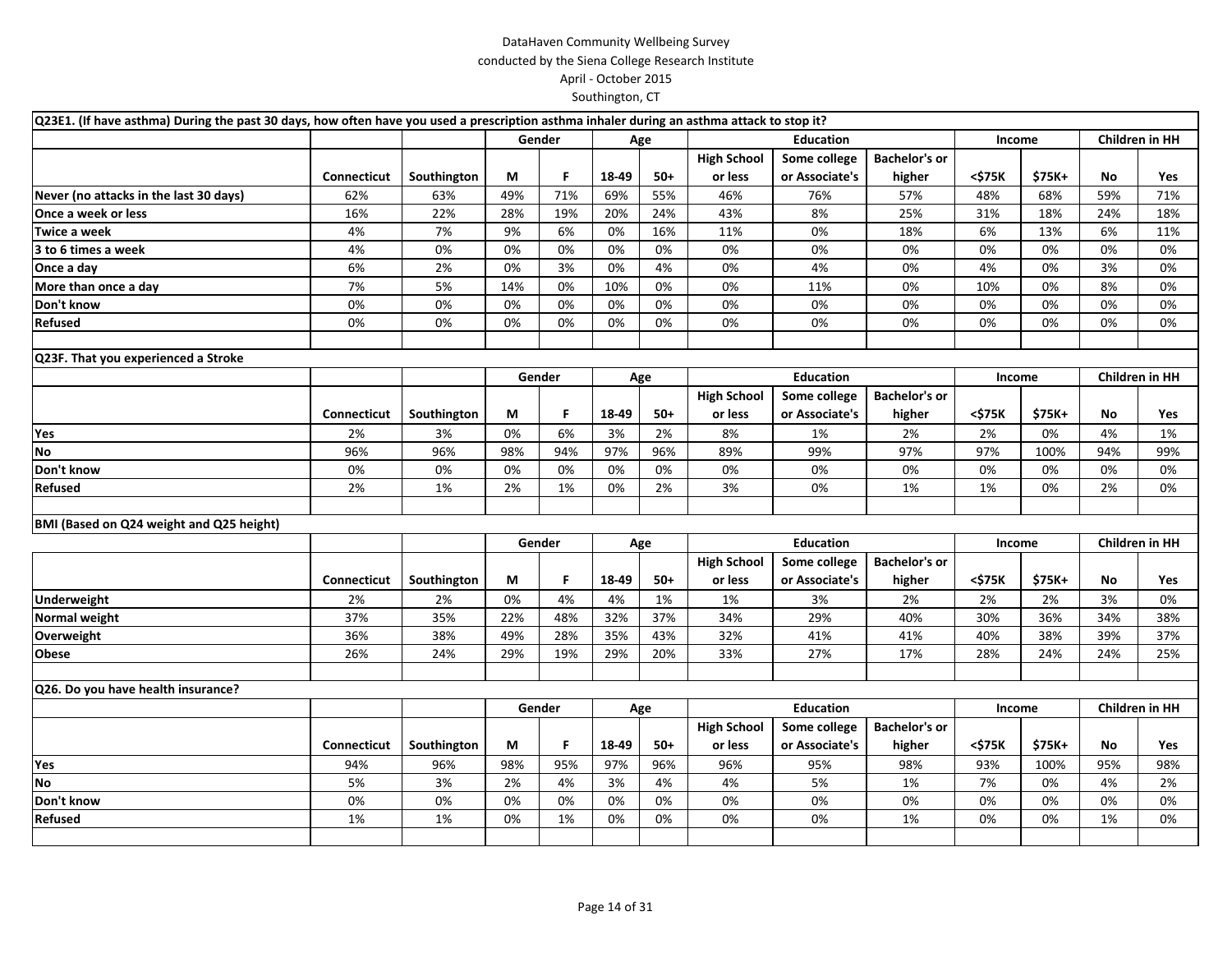| Q27. (If have health insurance) What type of health insurance do you have?                                                       |             |             |     |        |       |       |                    |                  |                      |        |        |     |                       |
|----------------------------------------------------------------------------------------------------------------------------------|-------------|-------------|-----|--------|-------|-------|--------------------|------------------|----------------------|--------|--------|-----|-----------------------|
|                                                                                                                                  |             |             |     | Gender |       | Age   |                    | <b>Education</b> |                      | Income |        |     | <b>Children in HH</b> |
|                                                                                                                                  |             |             |     |        |       |       | <b>High School</b> | Some college     | <b>Bachelor's or</b> |        |        |     |                       |
|                                                                                                                                  | Connecticut | Southington | М   | F      | 18-49 | $50+$ | or less            | or Associate's   | higher               | <\$75K | \$75K+ | No  | <b>Yes</b>            |
| Insurance obtained through a current or former                                                                                   |             |             |     |        |       |       |                    |                  |                      |        |        |     |                       |
| employer or union [IF NEEDED: Of you or a                                                                                        | 62%         | 70%         | 77% | 64%    | 83%   | 58%   | 55%                | 69%              | 79%                  | 59%    | 90%    | 61% | 86%                   |
| family member]                                                                                                                   |             |             |     |        |       |       |                    |                  |                      |        |        |     |                       |
| Insurance purchased directly from an insurance                                                                                   |             |             |     |        |       |       |                    |                  |                      |        |        |     |                       |
| company [IF NEEDED: By you or a family                                                                                           | 13%         | 13%         | 17% | 10%    | 9%    | 18%   | 14%                | 17%              | 11%                  | 11%    | 13%    | 16% | 10%                   |
| member]                                                                                                                          |             |             |     |        |       |       |                    |                  |                      |        |        |     |                       |
| Medicare [IF NEEDED: For people 65 and older,                                                                                    | 21%         | 20%         | 17% | 22%    | 0%    | 39%   | 28%                | 25%              | 12%                  | 29%    | 7%     | 29% | 4%                    |
| or people with certain disabilities]                                                                                             |             |             |     |        |       |       |                    |                  |                      |        |        |     |                       |
| Medicaid, Medical Assistance, HUSKY or any                                                                                       |             |             |     |        |       |       |                    |                  |                      |        |        |     |                       |
| kind of government-assistance plan [IF NEEDED:                                                                                   | 14%         | 11%         | 8%  | 13%    | 9%    | 12%   | 27%                | 6%               | 5%                   | 17%    | 0%     | 14% | 4%                    |
| For those with low incomes or a disability]                                                                                      |             |             |     |        |       |       |                    |                  |                      |        |        |     |                       |
| Any other type of health insurance plan                                                                                          | 6%          | 5%          | 1%  | 9%     | 0%    | 10%   | 8%                 | 5%               | 3%                   | 9%     | 2%     | 6%  | 2%                    |
| Don't know                                                                                                                       | 1%          | 1%          | 1%  | 2%     | 3%    | 0%    | 0%                 | 5%               | 0%                   | 4%     | 0%     | 0%  | 4%                    |
| Refused                                                                                                                          | 1%          | 1%          | 1%  | 1%     | 0%    | 1%    | 1%                 | 0%               | 1%                   | 1%     | 0%     | 0%  | 1%                    |
|                                                                                                                                  |             |             |     |        |       |       |                    |                  |                      |        |        |     |                       |
| Q28. During the past 12 months, was there any time when you didn't get the medical care you needed?                              |             |             |     |        |       |       |                    |                  |                      |        |        |     |                       |
|                                                                                                                                  |             |             |     | Gender |       | Age   |                    | <b>Education</b> |                      | Income |        |     | Children in HH        |
|                                                                                                                                  |             |             |     |        |       |       | <b>High School</b> | Some college     | <b>Bachelor's or</b> |        |        |     |                       |
|                                                                                                                                  | Connecticut | Southington | М   | F.     | 18-49 | $50+$ | or less            | or Associate's   | higher               | <\$75K | \$75K+ | No  | Yes                   |
| Yes                                                                                                                              | 7%          | 5%          | 2%  | 8%     | 7%    | 3%    | 2%                 | 9%               | 4%                   | 11%    | 0%     | 7%  | 3%                    |
| <b>No</b>                                                                                                                        | 92%         | 94%         | 97% | 92%    | 93%   | 96%   | 98%                | 91%              | 95%                  | 89%    | 100%   | 93% | 97%                   |
| Don't know                                                                                                                       | 0%          | 0%          | 0%  | 0%     | 0%    | 0%    | 0%                 | 0%               | 0%                   | 0%     | 0%     | 0%  | 0%                    |
| Refused                                                                                                                          | 0%          | 0%          | 1%  | 0%     | 0%    | 1%    | 0%                 | 0%               | 1%                   | 0%     | 0%     | 0%  | 0%                    |
|                                                                                                                                  |             |             |     |        |       |       |                    |                  |                      |        |        |     |                       |
| Q29. And was there any time during the past 12 months when you put off or postponed getting medical care you thought you needed? |             |             |     |        |       |       |                    |                  |                      |        |        |     |                       |
|                                                                                                                                  |             |             |     | Gender |       | Age   |                    | <b>Education</b> |                      | Income |        |     | Children in HH        |
|                                                                                                                                  |             |             |     |        |       |       | <b>High School</b> | Some college     | <b>Bachelor's or</b> |        |        |     |                       |
|                                                                                                                                  | Connecticut | Southington | М   | F.     | 18-49 | $50+$ | or less            | or Associate's   | higher               | <\$75K | \$75K+ | No  | <b>Yes</b>            |
| Yes                                                                                                                              | 21%         | 21%         | 20% | 22%    | 22%   | 20%   | 11%                | 28%              | 21%                  | 23%    | 24%    | 20% | 23%                   |
| <b>No</b>                                                                                                                        | 79%         | 79%         | 79% | 78%    | 78%   | 79%   | 88%                | 72%              | 79%                  | 77%    | 76%    | 80% | 77%                   |
| Don't know                                                                                                                       | 0%          | 0%          | 0%  | 0%     | 0%    | 0%    | 1%                 | 0%               | 0%                   | 0%     | 0%     | 0%  | 0%                    |
| Refused                                                                                                                          | 1%          | 0%          | 1%  | 0%     | 0%    | 1%    | 0%                 | 0%               | 1%                   | 0%     | 0%     | 0%  | 0%                    |
|                                                                                                                                  |             |             |     |        |       |       |                    |                  |                      |        |        |     |                       |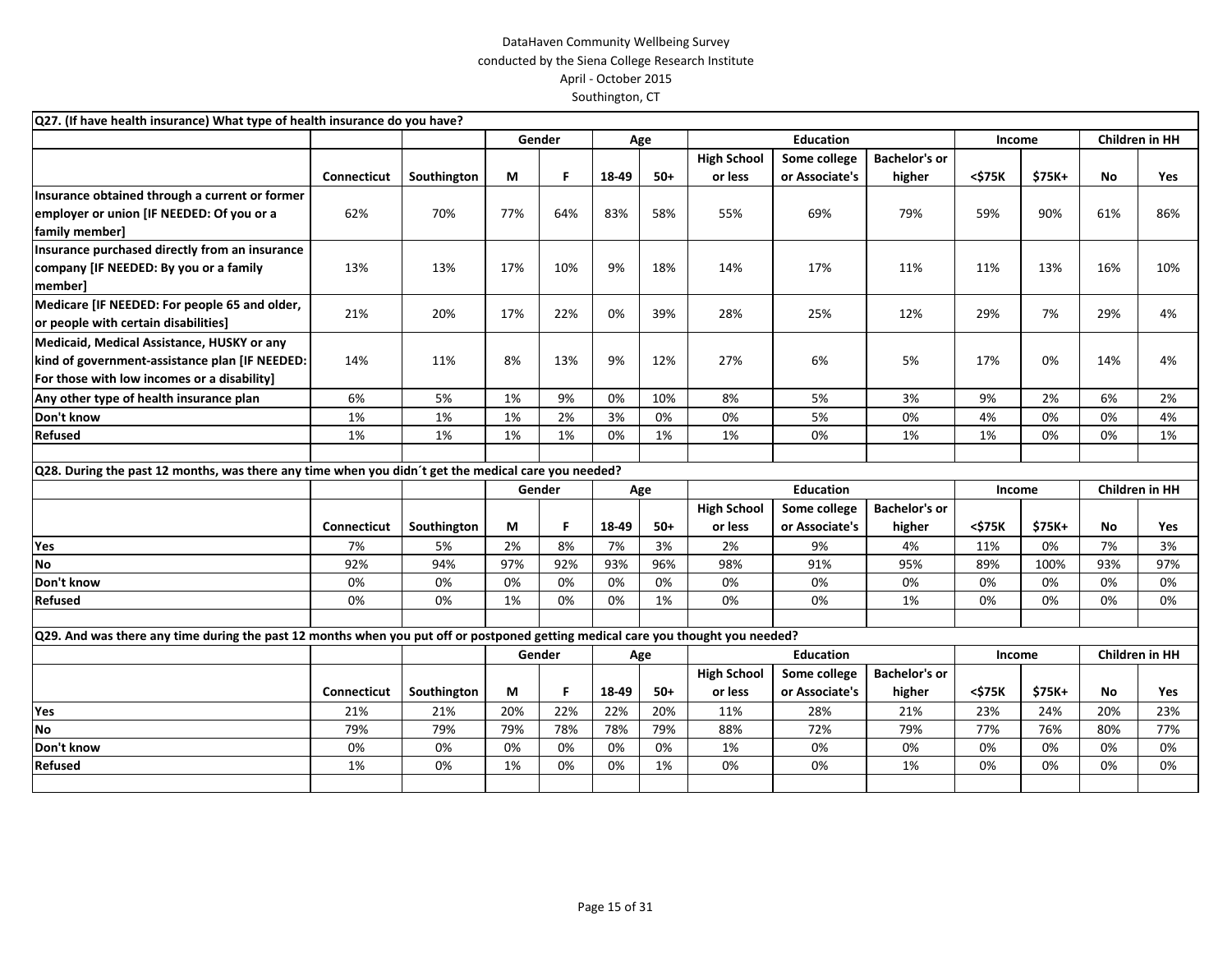| (If did not get or postponed medical care needed during the past 12 months) Did you not get the medical care you needed or have delays getting medical care you needed for any of the following reasons? |                    |             |        |        |       |       |                    |                  |                      |        |        |                       |     |
|----------------------------------------------------------------------------------------------------------------------------------------------------------------------------------------------------------|--------------------|-------------|--------|--------|-------|-------|--------------------|------------------|----------------------|--------|--------|-----------------------|-----|
| Q30A. You were worried about the cost                                                                                                                                                                    |                    |             |        |        |       |       |                    |                  |                      |        |        |                       |     |
|                                                                                                                                                                                                          |                    |             |        | Gender |       | Age   |                    | <b>Education</b> |                      | Income |        | Children in HH        |     |
|                                                                                                                                                                                                          |                    |             |        |        |       |       | <b>High School</b> | Some college     | <b>Bachelor's or</b> |        |        |                       |     |
|                                                                                                                                                                                                          | <b>Connecticut</b> | Southington | М      | F.     | 18-49 | $50+$ | or less            | or Associate's   | higher               | <\$75K | \$75K+ | No                    | Yes |
| Yes                                                                                                                                                                                                      | 49%                | 45%         | 49%    | 42%    | 51%   | 39%   | 61%                | 41%              | 44%                  | 40%    | 49%    | 37%                   | 59% |
| <b>No</b>                                                                                                                                                                                                | 51%                | 55%         | 51%    | 58%    | 49%   | 61%   | 39%                | 59%              | 56%                  | 60%    | 51%    | 63%                   | 41% |
| Don't know                                                                                                                                                                                               | 0%                 | 0%          | 0%     | 0%     | 0%    | 0%    | 0%                 | 0%               | 0%                   | 0%     | 0%     | 0%                    | 0%  |
| Refused                                                                                                                                                                                                  | 0%                 | 0%          | 0%     | 0%     | 0%    | 0%    | 0%                 | 0%               | 0%                   | 0%     | 0%     | 0%                    | 0%  |
| Q30B. The doctor or hospital wouldn't accept your health insurance                                                                                                                                       |                    |             |        |        |       |       |                    |                  |                      |        |        |                       |     |
|                                                                                                                                                                                                          |                    |             |        | Gender |       | Age   |                    | <b>Education</b> |                      | Income |        | <b>Children in HH</b> |     |
|                                                                                                                                                                                                          |                    |             |        |        |       |       | <b>High School</b> | Some college     | <b>Bachelor's or</b> |        |        |                       |     |
|                                                                                                                                                                                                          | <b>Connecticut</b> | Southington | М      | F.     | 18-49 | $50+$ | or less            | or Associate's   | higher               | <\$75K | \$75K+ | No                    | Yes |
| Yes                                                                                                                                                                                                      | 16%                | 21%         | 0%     | 38%    | 31%   | 9%    | 0%                 | 7%               | 39%                  | 32%    | 9%     | 24%                   | 17% |
| <b>No</b>                                                                                                                                                                                                | 83%                | 76%         | 100%   | 57%    | 69%   | 86%   | 79%                | 93%              | 61%                  | 62%    | 91%    | 71%                   | 83% |
| Don't know                                                                                                                                                                                               | 0%                 | 3%          | 0%     | 5%     | 0%    | 6%    | 21%                | 0%               | 0%                   | 6%     | 0%     | 5%                    | 0%  |
| Refused                                                                                                                                                                                                  | 0%                 | 0%          | 0%     | 0%     | 0%    | 0%    | 0%                 | 0%               | 0%                   | 0%     | 0%     | 0%                    | 0%  |
|                                                                                                                                                                                                          |                    |             |        |        |       |       |                    |                  |                      |        |        |                       |     |
| Q30C. Your health plan wouldn't pay for the treatment                                                                                                                                                    |                    |             |        |        |       |       |                    |                  |                      |        |        |                       |     |
|                                                                                                                                                                                                          |                    |             |        | Gender |       | Age   |                    | <b>Education</b> |                      | Income |        | Children in HH        |     |
|                                                                                                                                                                                                          |                    |             |        |        |       |       | <b>High School</b> | Some college     | <b>Bachelor's or</b> |        |        |                       |     |
|                                                                                                                                                                                                          | <b>Connecticut</b> | Southington | М      | F      | 18-49 | $50+$ | or less            | or Associate's   | higher               | <\$75K | \$75K+ | No                    | Yes |
| Yes                                                                                                                                                                                                      | 28%                | 20%         | 19%    | 20%    | 17%   | 19%   | 21%                | 6%               | 30%                  | 22%    | 13%    | 18%                   | 21% |
| No                                                                                                                                                                                                       | 70%                | 80%         | 81%    | 80%    | 83%   | 81%   | 79%                | 94%              | 70%                  | 78%    | 87%    | 82%                   | 79% |
| Don't know                                                                                                                                                                                               | 2%                 | 0%          | 0%     | 0%     | 0%    | 0%    | 0%                 | 0%               | 0%                   | 0%     | 0%     | 0%                    | 0%  |
| Refused                                                                                                                                                                                                  | 0%                 | 0%          | 0%     | 0%     | 0%    | 0%    | 0%                 | 0%               | 0%                   | 0%     | 0%     | 0%                    | 0%  |
|                                                                                                                                                                                                          |                    |             |        |        |       |       |                    |                  |                      |        |        |                       |     |
| Q30D. You couldn't get an appointment soon enough                                                                                                                                                        |                    |             |        |        |       |       |                    |                  |                      |        |        |                       |     |
|                                                                                                                                                                                                          |                    |             | Gender |        |       | Age   |                    | <b>Education</b> |                      | Income |        | Children in HH        |     |
|                                                                                                                                                                                                          |                    |             |        |        |       |       | <b>High School</b> | Some college     | <b>Bachelor's or</b> |        |        |                       |     |
|                                                                                                                                                                                                          | <b>Connecticut</b> | Southington | М      | F.     | 18-49 | $50+$ | or less            | or Associate's   | higher               | <\$75K | \$75K+ | No                    | Yes |
| Yes                                                                                                                                                                                                      | 25%                | 23%         | 15%    | 29%    | 22%   | 21%   | 0%                 | 11%              | 40%                  | 17%    | 28%    | 21%                   | 25% |
| <b>No</b>                                                                                                                                                                                                | 74%                | 75%         | 85%    | 67%    | 78%   | 74%   | 79%                | 89%              | 60%                  | 78%    | 72%    | 75%                   | 75% |
| Don't know                                                                                                                                                                                               | 1%                 | 3%          | 0%     | 5%     | 0%    | 5%    | 21%                | 0%               | 0%                   | 5%     | 0%     | 4%                    | 0%  |
| Refused                                                                                                                                                                                                  | 0%                 | 0%          | 0%     | 0%     | 0%    | 0%    | 0%                 | 0%               | 0%                   | 0%     | 0%     | 0%                    | 0%  |
|                                                                                                                                                                                                          |                    |             |        |        |       |       |                    |                  |                      |        |        |                       |     |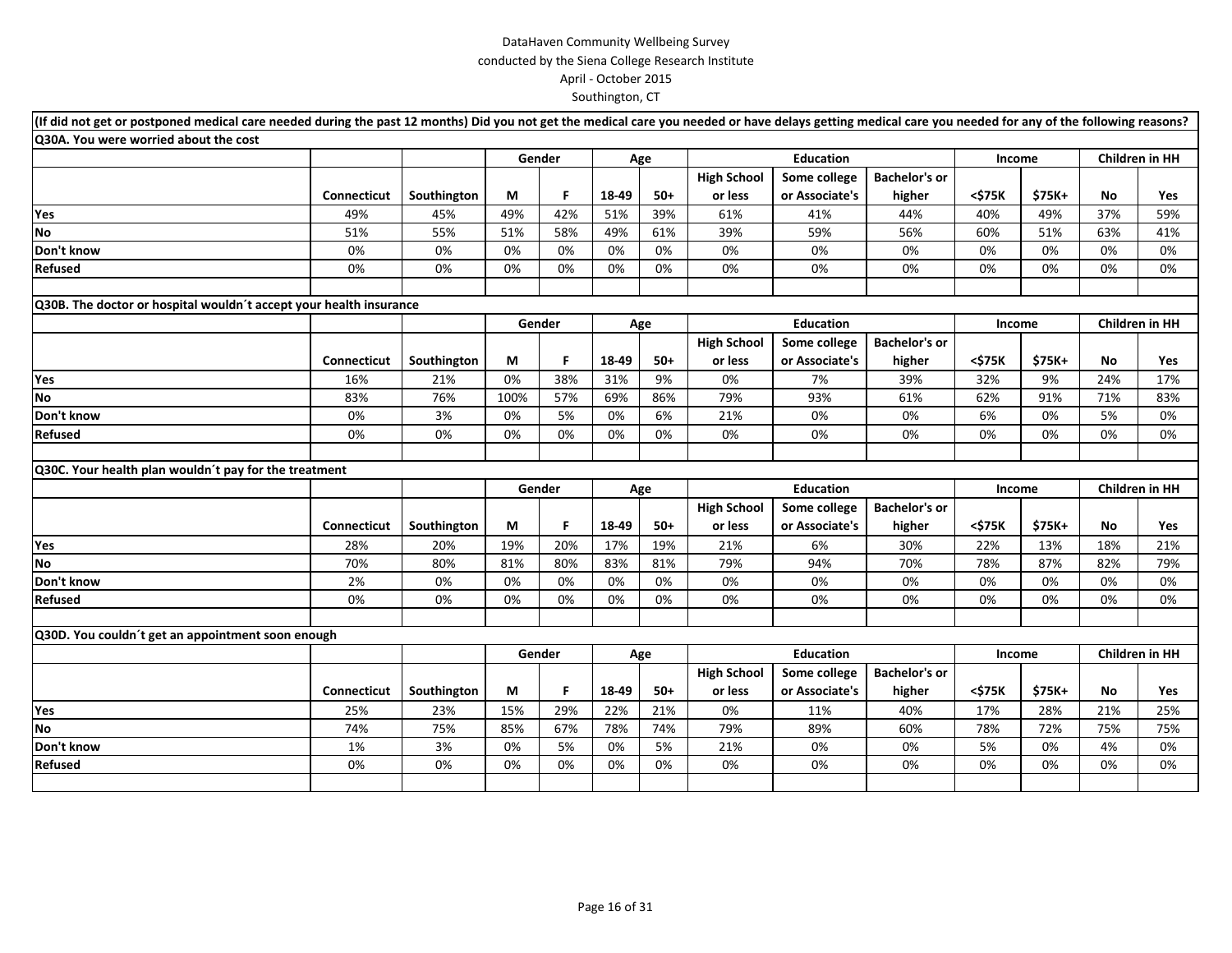| Q30E. You couldn't get there when the doctor's office or clinic was open |                    |             |     |        |       |       |                    |                  |                      |        |        |     |                       |
|--------------------------------------------------------------------------|--------------------|-------------|-----|--------|-------|-------|--------------------|------------------|----------------------|--------|--------|-----|-----------------------|
|                                                                          |                    |             |     | Gender |       | Age   |                    | <b>Education</b> |                      | Income |        |     | Children in HH        |
|                                                                          |                    |             |     |        |       |       | <b>High School</b> | Some college     | <b>Bachelor's or</b> |        |        |     |                       |
|                                                                          | <b>Connecticut</b> | Southington | М   | F      | 18-49 | $50+$ | or less            | or Associate's   | higher               | <\$75K | \$75K+ | No  | <b>Yes</b>            |
| Yes                                                                      | 26%                | 17%         | 13% | 21%    | 0%    | 36%   | 10%                | 17%              | 20%                  | 18%    | 20%    | 24% | 6%                    |
| <b>No</b>                                                                | 74%                | 83%         | 87% | 79%    | 100%  | 64%   | 90%                | 83%              | 80%                  | 82%    | 80%    | 76% | 94%                   |
| Don't know                                                               | 1%                 | 0%          | 0%  | 0%     | 0%    | 0%    | 0%                 | 0%               | 0%                   | 0%     | 0%     | 0%  | 0%                    |
| <b>Refused</b>                                                           | 0%                 | 0%          | 0%  | 0%     | 0%    | 0%    | 0%                 | 0%               | 0%                   | 0%     | 0%     | 0%  | 0%                    |
|                                                                          |                    |             |     |        |       |       |                    |                  |                      |        |        |     |                       |
| Q30F. You were too busy with work or other commitments to take the time  |                    |             |     |        |       |       |                    |                  |                      |        |        |     |                       |
|                                                                          |                    |             |     | Gender |       | Age   |                    | <b>Education</b> |                      | Income |        |     | Children in HH        |
|                                                                          |                    |             |     |        |       |       | <b>High School</b> | Some college     | <b>Bachelor's or</b> |        |        |     |                       |
|                                                                          | Connecticut        | Southington | М   | F      | 18-49 | $50+$ | or less            | or Associate's   | higher               | <\$75K | \$75K+ | No  | Yes                   |
| Yes                                                                      | 53%                | 45%         | 57% | 36%    | 47%   | 43%   | 69%                | 56%              | 29%                  | 50%    | 38%    | 49% | 40%                   |
| <b>No</b>                                                                | 47%                | 55%         | 43% | 64%    | 53%   | 57%   | 31%                | 44%              | 71%                  | 50%    | 62%    | 51% | 60%                   |
| Don't know                                                               | 0%                 | 0%          | 0%  | 0%     | 0%    | 0%    | 0%                 | 0%               | 0%                   | 0%     | 0%     | 0%  | 0%                    |
| <b>Refused</b>                                                           | 0%                 | 0%          | 0%  | 0%     | 0%    | 0%    | 0%                 | 0%               | 0%                   | 0%     | 0%     | 0%  | 0%                    |
|                                                                          |                    |             |     |        |       |       |                    |                  |                      |        |        |     |                       |
| Q30G. You didn't think the problem was serious enough                    |                    |             |     |        |       |       |                    |                  |                      |        |        |     |                       |
|                                                                          |                    |             |     | Gender |       | Age   |                    | <b>Education</b> |                      | Income |        |     | Children in HH        |
|                                                                          |                    |             |     |        |       |       | <b>High School</b> | Some college     | <b>Bachelor's or</b> |        |        |     |                       |
|                                                                          | Connecticut        | Southington | М   | F.     | 18-49 | $50+$ | or less            | or Associate's   | higher               | <\$75K | \$75K+ | No  | Yes                   |
| Yes                                                                      | 46%                | 29%         | 36% | 23%    | 36%   | 20%   | 10%                | 37%              | 26%                  | 24%    | 35%    | 26% | 33%                   |
| <b>No</b>                                                                | 53%                | 71%         | 64% | 77%    | 64%   | 80%   | 90%                | 63%              | 74%                  | 76%    | 65%    | 74% | 67%                   |
| Don't know                                                               | 1%                 | 0%          | 0%  | 0%     | 0%    | 0%    | 0%                 | 0%               | 0%                   | 0%     | 0%     | 0%  | 0%                    |
| <b>Refused</b>                                                           | 0%                 | 0%          | 0%  | 0%     | 0%    | 0%    | 0%                 | 0%               | 0%                   | 0%     | 0%     | 0%  | 0%                    |
|                                                                          |                    |             |     |        |       |       |                    |                  |                      |        |        |     |                       |
| Q300. Any other reason?                                                  |                    |             |     |        |       |       |                    |                  |                      |        |        |     |                       |
|                                                                          |                    |             |     | Gender |       | Age   |                    | <b>Education</b> |                      | Income |        |     | <b>Children in HH</b> |
|                                                                          |                    |             |     |        |       |       | <b>High School</b> | Some college     | <b>Bachelor's or</b> |        |        |     |                       |
|                                                                          | Connecticut        | Southington | М   | F      | 18-49 | $50+$ | or less            | or Associate's   | higher               | <\$75K | \$75K+ | No  | Yes                   |
| Other                                                                    | 28%                | 25%         | 26% | 25%    | 19%   | 29%   | 11%                | 38%              | 18%                  | 21%    | 27%    | 22% | 31%                   |
| <b>No</b>                                                                | 71%                | 71%         | 66% | 75%    | 73%   | 71%   | 89%                | 54%              | 82%                  | 72%    | 73%    | 72% | 69%                   |
| Don't know                                                               | 1%                 | 0%          | 0%  | 0%     | 0%    | 0%    | 0%                 | 0%               | 0%                   | 0%     | 0%     | 0%  | 0%                    |
| <b>Refused</b>                                                           | 1%                 | 4%          | 8%  | 0%     | 7%    | 0%    | 0%                 | 8%               | 0%                   | 7%     | 0%     | 6%  | 0%                    |
|                                                                          |                    |             |     |        |       |       |                    |                  |                      |        |        |     |                       |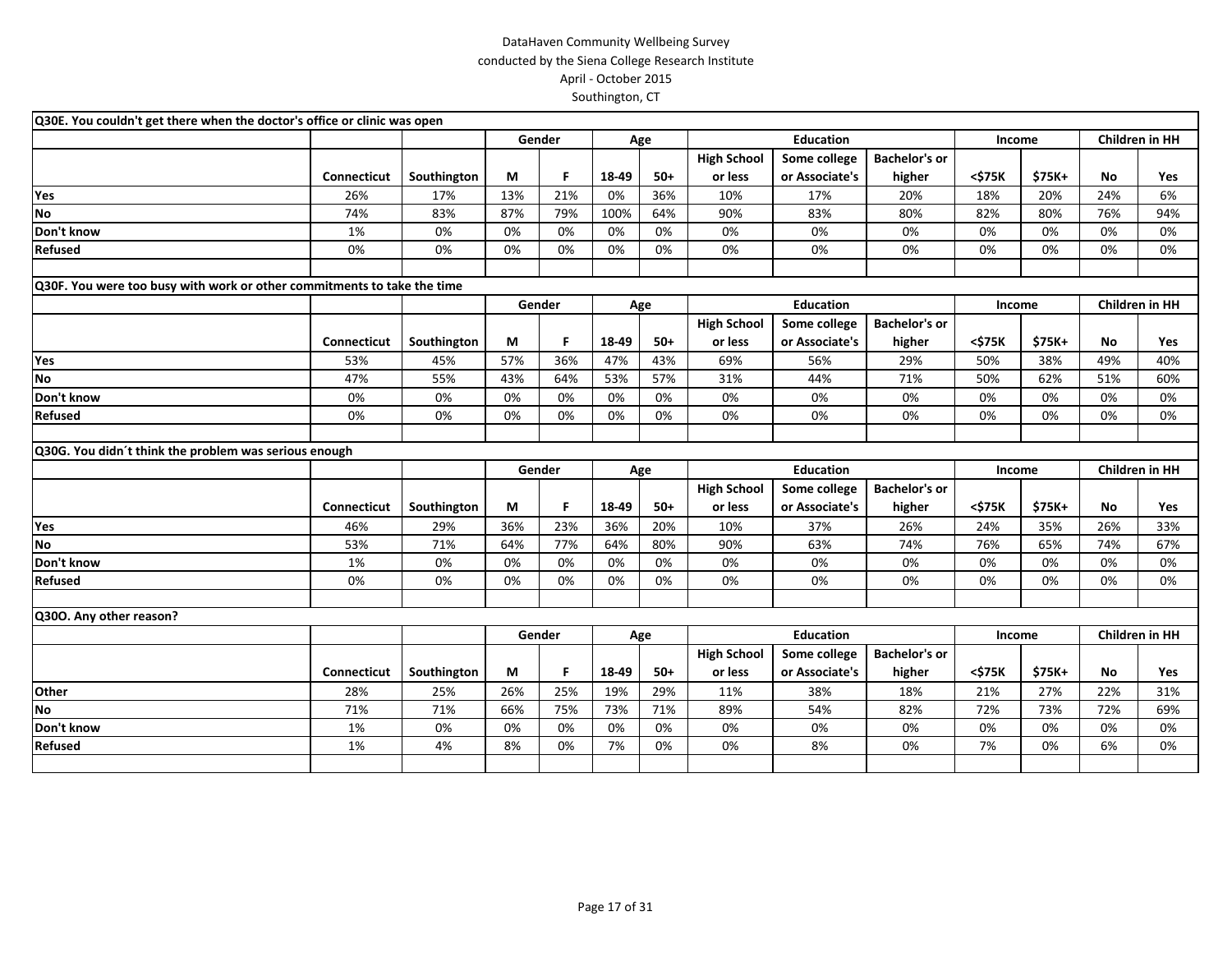| Q31. During the past 12 months, was there any time you needed prescription medicines but didn't get them because you couldn't afford it? |                    |             |     |        |       |       |                    |                  |                      |        |         |                       |     |
|------------------------------------------------------------------------------------------------------------------------------------------|--------------------|-------------|-----|--------|-------|-------|--------------------|------------------|----------------------|--------|---------|-----------------------|-----|
|                                                                                                                                          |                    |             |     | Gender |       | Age   |                    | <b>Education</b> |                      | Income |         | Children in HH        |     |
|                                                                                                                                          |                    |             |     |        |       |       | <b>High School</b> | Some college     | <b>Bachelor's or</b> |        |         |                       |     |
|                                                                                                                                          | Connecticut        | Southington | М   | F      | 18-49 | 50+   | or less            | or Associate's   | higher               | <\$75K | $$75K+$ | No                    | Yes |
| Yes                                                                                                                                      | 8%                 | 5%          | 4%  | 6%     | 5%    | 5%    | 3%                 | 7%               | 5%                   | 6%     | 2%      | 4%                    | 7%  |
| No                                                                                                                                       | 92%                | 95%         | 96% | 94%    | 95%   | 95%   | 97%                | 93%              | 95%                  | 94%    | 98%     | 96%                   | 93% |
| Don't know                                                                                                                               | 0%                 | 0%          | 0%  | 0%     | 0%    | 0%    | 0%                 | 0%               | 0%                   | 0%     | 0%      | 0%                    | 0%  |
| Refused                                                                                                                                  | 0%                 | 0%          | 1%  | 0%     | 0%    | 1%    | 0%                 | 0%               | 1%                   | 0%     | 0%      | 0%                    | 0%  |
|                                                                                                                                          |                    |             |     |        |       |       |                    |                  |                      |        |         |                       |     |
| Q32. Do you have one person or place you think of as your personal doctor or health care provider?                                       |                    |             |     |        |       |       |                    |                  |                      |        |         |                       |     |
|                                                                                                                                          |                    |             |     | Gender |       | Age   |                    | <b>Education</b> |                      | Income |         | <b>Children in HH</b> |     |
|                                                                                                                                          |                    |             |     |        |       |       | <b>High School</b> | Some college     | <b>Bachelor's or</b> |        |         |                       |     |
|                                                                                                                                          | <b>Connecticut</b> | Southington | М   | F.     | 18-49 | $50+$ | or less            | or Associate's   | higher               | <\$75K | $$75K+$ | No                    | Yes |
| Yes                                                                                                                                      | 86%                | 92%         | 88% | 95%    | 94%   | 89%   | 93%                | 93%              | 91%                  | 91%    | 92%     | 91%                   | 93% |
| <b>No</b>                                                                                                                                | 14%                | 7%          | 11% | 4%     | 6%    | 9%    | 7%                 | 7%               | 7%                   | 9%     | 7%      | 8%                    | 7%  |
| Don't know                                                                                                                               | 0%                 | 1%          | 0%  | 1%     | 0%    | 1%    | 0%                 | 0%               | 1%                   | 0%     | 1%      | 1%                    | 0%  |
| Refused                                                                                                                                  | 0%                 | 0%          | 1%  | 0%     | 0%    | 1%    | 0%                 | 0%               | 1%                   | 0%     | 0%      | 0%                    | 0%  |
|                                                                                                                                          |                    |             |     |        |       |       |                    |                  |                      |        |         |                       |     |
| Q33. (If do not have personal doctor/health care provider) Is that because you have more than one personal doctor, or none at all?       |                    |             |     |        |       |       |                    |                  |                      |        |         |                       |     |
|                                                                                                                                          |                    |             |     | Gender |       | Age   |                    | <b>Education</b> |                      | Income |         | Children in HH        |     |
|                                                                                                                                          |                    |             |     |        |       |       | <b>High School</b> | Some college     | <b>Bachelor's or</b> |        |         |                       |     |
|                                                                                                                                          | <b>Connecticut</b> | Southington | M   | F.     | 18-49 | $50+$ | or less            | or Associate's   | higher               | <\$75K | $$75K+$ | No                    | Yes |
| More than one                                                                                                                            | 25%                | 32%         | 33% | 29%    | 27%   | 35%   | 17%                | 24%              | 46%                  | 35%    | 28%     | 33%                   | 30% |
| None at all                                                                                                                              | 71%                | 68%         | 67% | 71%    | 73%   | 65%   | 83%                | 76%              | 54%                  | 65%    | 72%     | 67%                   | 70% |
| Don't know                                                                                                                               | 3%                 | 0%          | 0%  | 0%     | 0%    | 0%    | 0%                 | 0%               | 0%                   | 0%     | 0%      | 0%                    | 0%  |
| Refused                                                                                                                                  | 0%                 | 0%          | 0%  | 0%     | 0%    | 0%    | 0%                 | 0%               | 0%                   | 0%     | 0%      | 0%                    | 0%  |
|                                                                                                                                          |                    |             |     |        |       |       |                    |                  |                      |        |         |                       |     |
| Q34. In the past 12 months, how many times did you receive care in a hospital emergency room?                                            |                    |             |     |        |       |       |                    |                  |                      |        |         |                       |     |
|                                                                                                                                          |                    |             |     | Gender |       | Age   |                    | <b>Education</b> |                      | Income |         | Children in HH        |     |
|                                                                                                                                          |                    |             |     |        |       |       | <b>High School</b> | Some college     | <b>Bachelor's or</b> |        |         |                       |     |
|                                                                                                                                          | Connecticut        | Southington | М   | F.     | 18-49 | $50+$ | or less            | or Associate's   | higher               | <\$75K | \$75K+  | No                    | Yes |
| None                                                                                                                                     | 73%                | 70%         | 65% | 75%    | 73%   | 65%   | 71%                | 67%              | 72%                  | 63%    | 73%     | 70%                   | 70% |
| 1 to 2                                                                                                                                   | 21%                | 25%         | 32% | 18%    | 23%   | 29%   | 21%                | 28%              | 24%                  | 30%    | 25%     | 25%                   | 24% |
| 3 or more                                                                                                                                | 5%                 | 4%          | 3%  | 6%     | 3%    | 5%    | 6%                 | 5%               | 3%                   | 7%     | 2%      | 4%                    | 6%  |
| Don't know                                                                                                                               | 0%                 | 0%          | 0%  | 1%     | 0%    | 1%    | 1%                 | 0%               | 0%                   | 0%     | 0%      | 0%                    | 0%  |
| Refused                                                                                                                                  | 1%                 | 0%          | 1%  | 0%     | 0%    | 1%    | 0%                 | 0%               | 1%                   | 0%     | 0%      | 0%                    | 0%  |
|                                                                                                                                          |                    |             |     |        |       |       |                    |                  |                      |        |         |                       |     |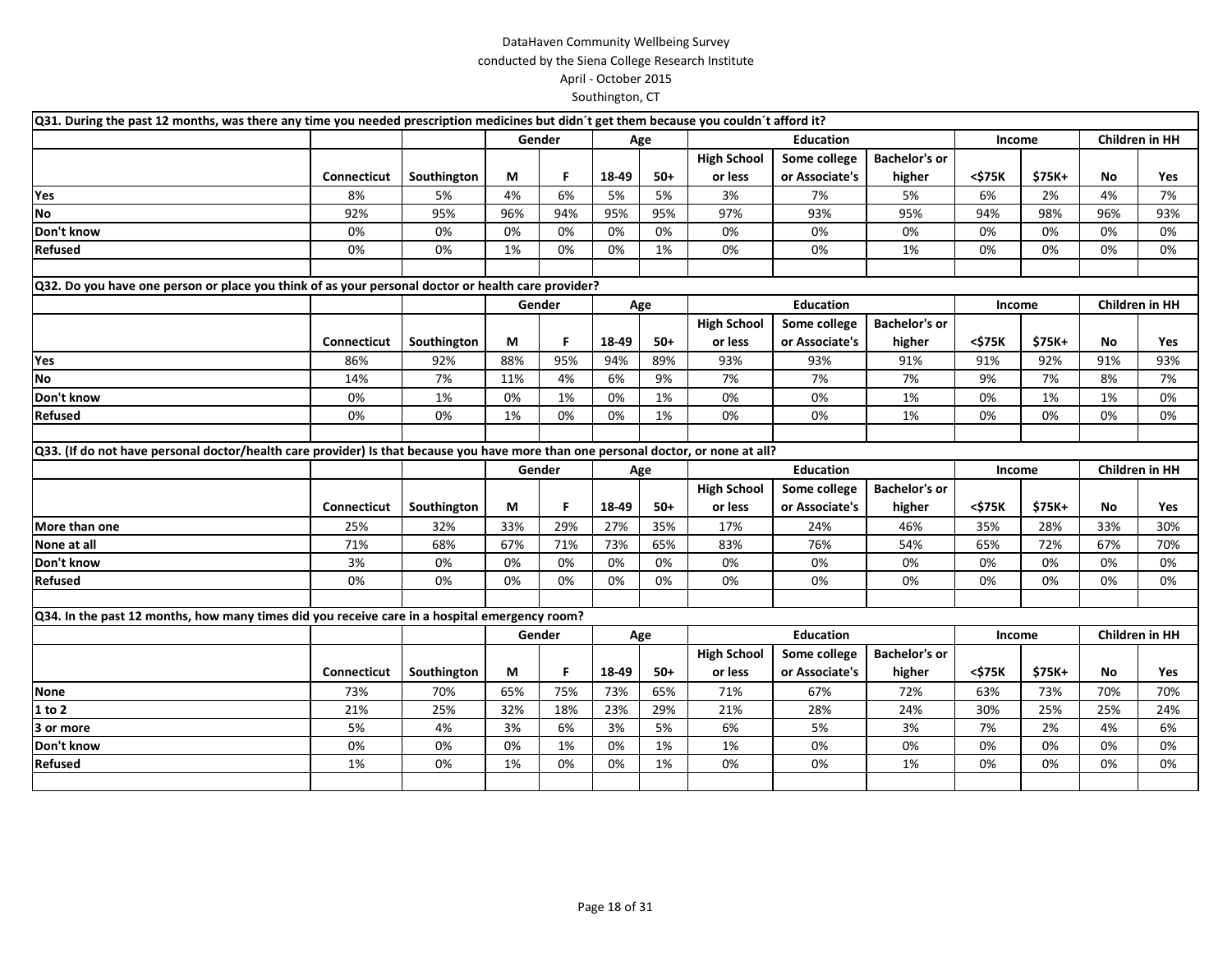| Q35. When was the last time you were seen by a dentist, was it                                                      |                    |             |        |     |       |       |                    |                  |                      |        |        |                       |     |
|---------------------------------------------------------------------------------------------------------------------|--------------------|-------------|--------|-----|-------|-------|--------------------|------------------|----------------------|--------|--------|-----------------------|-----|
|                                                                                                                     |                    |             | Gender |     | Age   |       |                    | <b>Education</b> |                      | Income |        | <b>Children in HH</b> |     |
|                                                                                                                     |                    |             |        |     |       |       | <b>High School</b> | Some college     | <b>Bachelor's or</b> |        |        |                       |     |
|                                                                                                                     | <b>Connecticut</b> | Southington | М      | F.  | 18-49 | $50+$ | or less            | or Associate's   | higher               | <\$75K | \$75K+ | No                    | Yes |
| Within the last 6 months                                                                                            | 61%                | 73%         | 69%    | 76% | 77%   | 70%   | 52%                | 77%              | 81%                  | 60%    | 85%    | 72%                   | 75% |
| More than 6 months but less than a year                                                                             | 15%                | 10%         | 6%     | 12% | 7%    | 9%    | 21%                | 5%               | 6%                   | 15%    | 2%     | 14%                   | 1%  |
| More than a year but less than two years                                                                            | 10%                | 9%          | 12%    | 7%  | 12%   | 8%    | 9%                 | 10%              | 10%                  | 12%    | 11%    | 4%                    | 19% |
| More than two years ago                                                                                             | 11%                | 6%          | 9%     | 4%  | 4%    | 9%    | 11%                | 8%               | 3%                   | 10%    | 2%     | 7%                    | 4%  |
| Never have gone to a dentist                                                                                        | 1%                 | 1%          | 3%     | 0%  | 0%    | 3%    | 5%                 | 0%               | 0%                   | 3%     | 0%     | 2%                    | 0%  |
| Don't know                                                                                                          | 0%                 | 0%          | 0%     | 1%  | 0%    | 1%    | 1%                 | 0%               | 0%                   | 0%     | 0%     | 0%                    | 0%  |
| <b>Refused</b>                                                                                                      | 1%                 | 0%          | 1%     | 0%  | 0%    | 1%    | 1%                 | 0%               | 0%                   | 1%     | 0%     | 0%                    | 0%  |
|                                                                                                                     |                    |             |        |     |       |       |                    |                  |                      |        |        |                       |     |
| Q36. During the last month, how often have you been bothered by feeling down, depressed, or hopeless? Would you say |                    |             |        |     |       |       |                    |                  |                      |        |        |                       |     |
|                                                                                                                     |                    |             | Gender |     |       | Age   |                    | <b>Education</b> |                      | Income |        | <b>Children in HH</b> |     |
|                                                                                                                     |                    |             |        |     |       |       | <b>High School</b> | Some college     | <b>Bachelor's or</b> |        |        |                       |     |
|                                                                                                                     | Connecticut        | Southington | М      | F   | 18-49 | $50+$ | or less            | or Associate's   | higher               | <\$75K | \$75K+ | No                    | Yes |
| <b>Never</b>                                                                                                        | 46%                | 54%         | 62%    | 47% | 55%   | 51%   | 47%                | 50%              | 60%                  | 47%    | 60%    | 55%                   | 52% |
| <b>Almost never</b>                                                                                                 | 24%                | 20%         | 18%    | 23% | 15%   | 26%   | 17%                | 23%              | 21%                  | 20%    | 22%    | 20%                   | 21% |
| <b>Sometimes</b>                                                                                                    | 19%                | 19%         | 17%    | 20% | 24%   | 15%   | 23%                | 21%              | 15%                  | 22%    | 18%    | 17%                   | 22% |
| <b>Fairly often</b>                                                                                                 | 5%                 | 3%          | 2%     | 4%  | 4%    | 2%    | 4%                 | 2%               | 3%                   | 6%     | 0%     | 3%                    | 3%  |
| Very often                                                                                                          | 4%                 | 2%          | 1%     | 3%  | 0%    | 4%    | 4%                 | 3%               | 1%                   | 4%     | 1%     | 3%                    | 1%  |
| Don't know                                                                                                          | 0%                 | 1%          | 0%     | 1%  | 0%    | 1%    | 0%                 | 2%               | 0%                   | 1%     | 0%     | 1%                    | 0%  |
| <b>Refused</b>                                                                                                      | 1%                 | 1%          | 0%     | 2%  | 3%    | 0%    | 5%                 | 0%               | 0%                   | 0%     | 0%     | 2%                    | 0%  |
|                                                                                                                     |                    |             |        |     |       |       |                    |                  |                      |        |        |                       |     |
| Q37. Do you have relatives or friends who you can count on to help you when you need them or not?                   |                    |             |        |     |       |       |                    |                  |                      |        |        |                       |     |
|                                                                                                                     |                    |             | Gender |     |       | Age   |                    | <b>Education</b> |                      | Income |        | Children in HH        |     |
|                                                                                                                     |                    |             |        |     |       |       | <b>High School</b> | Some college     | <b>Bachelor's or</b> |        |        |                       |     |
|                                                                                                                     | <b>Connecticut</b> | Southington | М      | F   | 18-49 | $50+$ | or less            | or Associate's   | higher               | <\$75K | \$75K+ | <b>No</b>             | Yes |
| Yes                                                                                                                 | 93%                | 94%         | 90%    | 98% | 94%   | 94%   | 93%                | 94%              | 94%                  | 93%    | 95%    | 93%                   | 97% |
| No                                                                                                                  | 6%                 | 6%          | 10%    | 2%  | 6%    | 6%    | 7%                 | 6%               | 5%                   | 7%     | 5%     | 7%                    | 3%  |
| Don't know                                                                                                          | 0%                 | 0%          | 1%     | 0%  | 0%    | 1%    | 0%                 | 0%               | 1%                   | 1%     | 0%     | 0%                    | 0%  |
| Refused                                                                                                             | 0%                 | 0%          | 0%     | 0%  | 0%    | 0%    | 0%                 | 0%               | 0%                   | 0%     | 0%     | 0%                    | 0%  |
|                                                                                                                     |                    |             |        |     |       |       |                    |                  |                      |        |        |                       |     |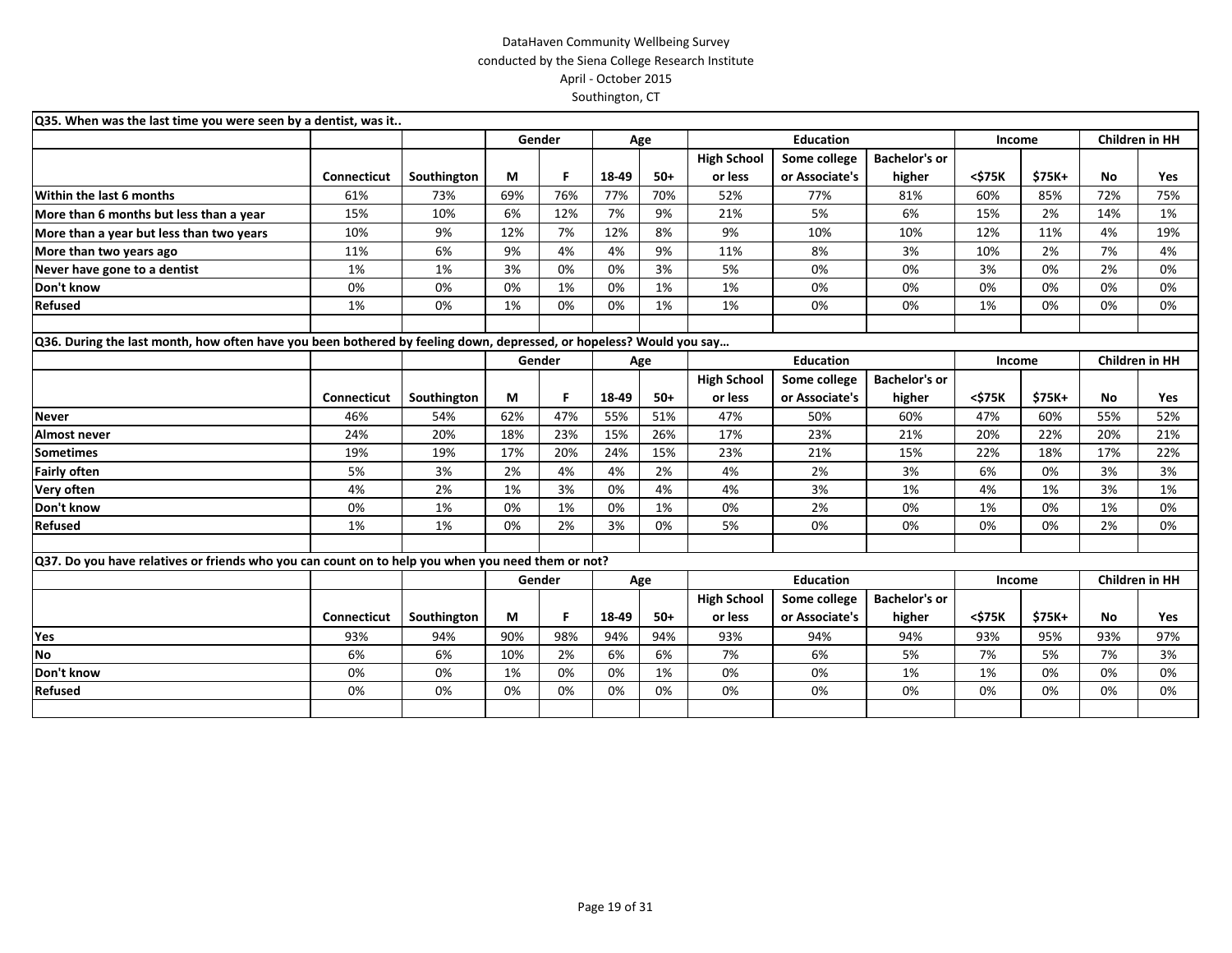| Q38. In an average week, how many days per week do you exercise?                                           |             |             |        |     |       |       |                    |                  |                      |        |        |                |     |
|------------------------------------------------------------------------------------------------------------|-------------|-------------|--------|-----|-------|-------|--------------------|------------------|----------------------|--------|--------|----------------|-----|
|                                                                                                            |             |             | Gender |     |       | Age   |                    | <b>Education</b> |                      | Income |        | Children in HH |     |
|                                                                                                            |             |             |        |     |       |       | <b>High School</b> | Some college     | <b>Bachelor's or</b> |        |        |                |     |
|                                                                                                            | Connecticut | Southington | М      | F.  | 18-49 | $50+$ | or less            | or Associate's   | higher               | <\$75K | \$75K+ | No             | Yes |
| <b>None</b>                                                                                                | 17%         | 12%         | 9%     | 13% | 10%   | 14%   | 17%                | 12%              | 8%                   | 16%    | 10%    | 14%            | 7%  |
| One                                                                                                        | 6%          | 1%          | 2%     | 1%  | 0%    | 3%    | 1%                 | 4%               | 0%                   | 2%     | 2%     | 1%             | 2%  |
| Two                                                                                                        | 13%         | 14%         | 17%    | 11% | 14%   | 15%   | 15%                | 12%              | 15%                  | 18%    | 10%    | 14%            | 14% |
| <b>Three</b>                                                                                               | 19%         | 26%         | 29%    | 23% | 38%   | 13%   | 14%                | 23%              | 34%                  | 22%    | 30%    | 15%            | 45% |
| Four                                                                                                       | 12%         | 8%          | 7%     | 9%  | 6%    | 10%   | 15%                | 9%               | 4%                   | 6%     | 8%     | 9%             | 6%  |
| <b>Five</b>                                                                                                | 12%         | 16%         | 13%    | 18% | 12%   | 20%   | 11%                | 9%               | 23%                  | 10%    | 21%    | 16%            | 15% |
| Six                                                                                                        | 5%          | 7%          | 7%     | 7%  | 10%   | 5%    | 0%                 | 10%              | 9%                   | 7%     | 10%    | 9%             | 4%  |
| Seven                                                                                                      | 16%         | 15%         | 14%    | 17% | 10%   | 20%   | 25%                | 20%              | 7%                   | 19%    | 9%     | 19%            | 8%  |
| Don't know                                                                                                 | 1%          | 1%          | 1%     | 1%  | 0%    | 1%    | 1%                 | 1%               | 0%                   | 1%     | 1%     | 1%             | 0%  |
| Refused                                                                                                    | 1%          | 0%          | 0%     | 0%  | 0%    | 0%    | 0%                 | 0%               | 0%                   | 0%     | 0%     | 0%             | 0%  |
|                                                                                                            |             |             |        |     |       |       |                    |                  |                      |        |        |                |     |
| Q39. In the past 12 months, have you ever felt like you needed to cut down on your drinking or drug use?   |             |             |        |     |       |       |                    |                  |                      |        |        |                |     |
|                                                                                                            |             |             | Gender |     |       | Age   |                    | <b>Education</b> |                      | Income |        | Children in HH |     |
|                                                                                                            |             |             |        |     |       |       | <b>High School</b> | Some college     | <b>Bachelor's or</b> |        |        |                |     |
|                                                                                                            | Connecticut | Southington | М      | F.  | 18-49 | $50+$ | or less            | or Associate's   | higher               | <\$75K | \$75K+ | <b>No</b>      | Yes |
| Yes                                                                                                        | 8%          | 5%          | 6%     | 5%  | 9%    | 3%    | 9%                 | 7%               | 3%                   | 7%     | 6%     | 6%             | 4%  |
| <b>No</b>                                                                                                  | 91%         | 94%         | 94%    | 95% | 91%   | 97%   | 90%                | 93%              | 97%                  | 92%    | 94%    | 93%            | 96% |
| Don't know                                                                                                 | 0%          | 0%          | 0%     | 1%  | 0%    | 1%    | 1%                 | 0%               | 0%                   | 1%     | 0%     | 0%             | 0%  |
| Refused                                                                                                    | 1%          | 0%          | 0%     | 0%  | 0%    | 0%    | 0%                 | 0%               | 0%                   | 0%     | 0%     | 0%             | 0%  |
|                                                                                                            |             |             |        |     |       |       |                    |                  |                      |        |        |                |     |
| Q40. Have you smoked at least 100 cigarettes in your entire life? [100 cigarettes = approximately 5 packs] |             |             |        |     |       |       |                    |                  |                      |        |        |                |     |
|                                                                                                            |             |             | Gender |     |       | Age   |                    | <b>Education</b> |                      | Income |        | Children in HH |     |
|                                                                                                            |             |             |        |     |       |       | <b>High School</b> | Some college     | <b>Bachelor's or</b> |        |        |                |     |
|                                                                                                            | Connecticut | Southington | М      | F   | 18-49 | $50+$ | or less            | or Associate's   | higher               | <\$75K | \$75K+ | No             | Yes |
| Yes                                                                                                        | 40%         | 38%         | 45%    | 32% | 33%   | 45%   | 62%                | 46%              | 21%                  | 49%    | 34%    | 47%            | 24% |
| <b>No</b>                                                                                                  | 60%         | 61%         | 55%    | 67% | 67%   | 54%   | 37%                | 54%              | 79%                  | 51%    | 66%    | 53%            | 76% |
| Don't know                                                                                                 | 0%          | 0%          | 0%     | 1%  | 0%    | 1%    | 1%                 | 0%               | 0%                   | 1%     | 0%     | 0%             | 0%  |
| Refused                                                                                                    | 0%          | 0%          | 0%     | 0%  | 0%    | 0%    | 0%                 | 0%               | 0%                   | 0%     | 0%     | 0%             | 0%  |
|                                                                                                            |             |             |        |     |       |       |                    |                  |                      |        |        |                |     |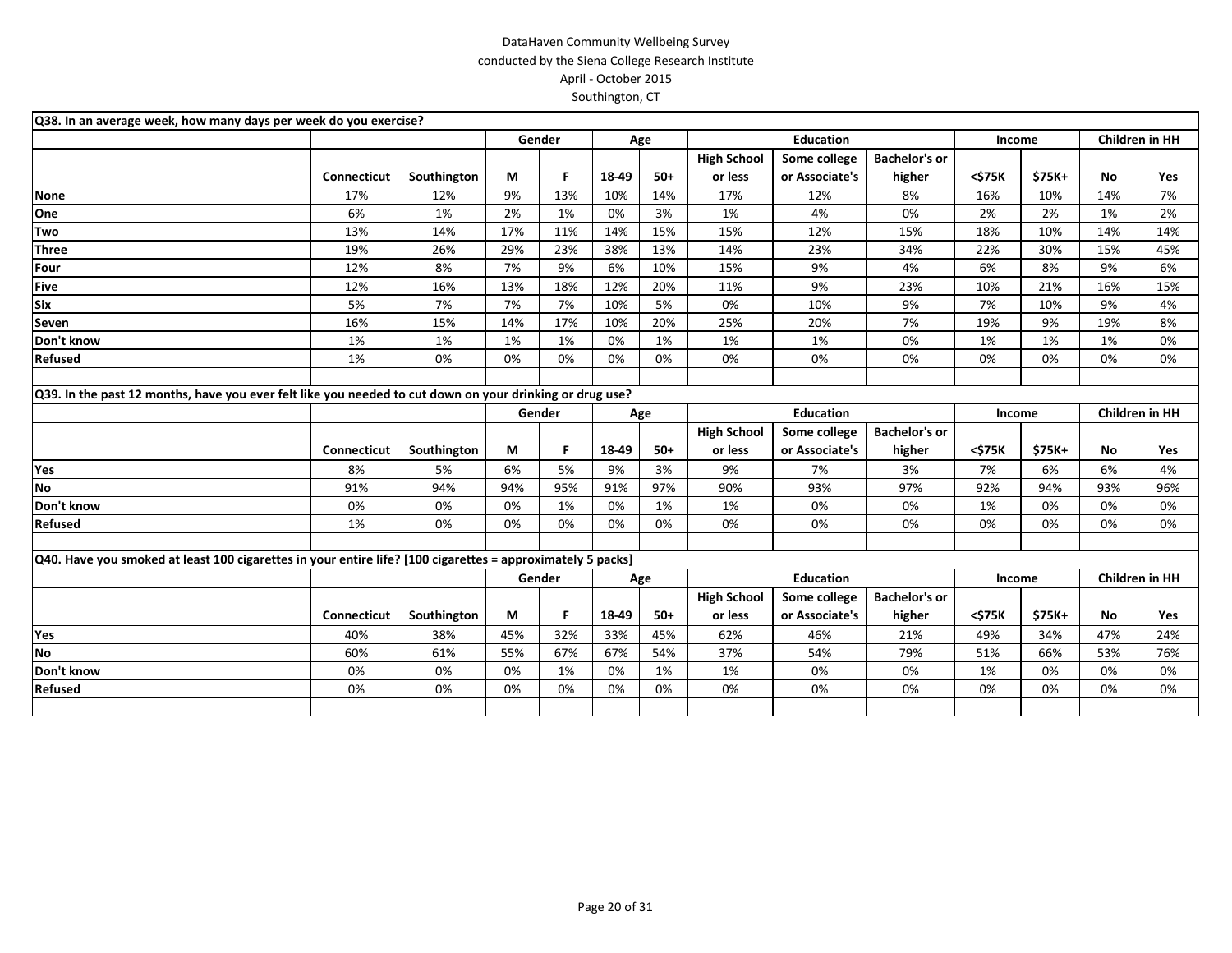| Q41. (If smoked 100 cigarettes) Do you currently smoke cigarettes every day, some days or not at all?                                                                   |                    |             |     |        |       |       |                    |                  |                      |        |        |                       |                       |
|-------------------------------------------------------------------------------------------------------------------------------------------------------------------------|--------------------|-------------|-----|--------|-------|-------|--------------------|------------------|----------------------|--------|--------|-----------------------|-----------------------|
|                                                                                                                                                                         |                    |             |     | Gender |       | Age   |                    | <b>Education</b> |                      | Income |        |                       | <b>Children in HH</b> |
|                                                                                                                                                                         |                    |             |     |        |       |       | <b>High School</b> | Some college     | <b>Bachelor's or</b> |        |        |                       |                       |
|                                                                                                                                                                         | <b>Connecticut</b> | Southington | М   | F      | 18-49 | $50+$ | or less            | or Associate's   | higher               | <\$75K | \$75K+ | No                    | Yes                   |
| <b>Every day</b>                                                                                                                                                        | 26%                | 24%         | 18% | 32%    | 31%   | 19%   | 37%                | 21%              | 9%                   | 28%    | 7%     | 23%                   | 28%                   |
| Some days                                                                                                                                                               | 11%                | 12%         | 15% | 9%     | 15%   | 11%   | 3%                 | 14%              | 22%                  | 10%    | 19%    | 13%                   | 10%                   |
| Not at all                                                                                                                                                              | 63%                | 64%         | 67% | 59%    | 53%   | 71%   | 59%                | 65%              | 69%                  | 62%    | 74%    | 64%                   | 62%                   |
| Don't know                                                                                                                                                              | 0%                 | 0%          | 0%  | 0%     | 0%    | 0%    | 0%                 | 0%               | 0%                   | 0%     | 0%     | 0%                    | 0%                    |
| Refused                                                                                                                                                                 | 0%                 | 0%          | 0%  | 0%     | 0%    | 0%    | 0%                 | 0%               | 0%                   | 0%     | 0%     | 0%                    | 0%                    |
|                                                                                                                                                                         |                    |             |     |        |       |       |                    |                  |                      |        |        |                       |                       |
| Smoking Prevalence (Based on Q40 & Q41)                                                                                                                                 | 15%                | 14%         | 15% | 13%    | 15%   | 14%   | 25%                | 16%              | 7%                   | 19%    | 9%     | 17%                   | 9%                    |
|                                                                                                                                                                         |                    |             |     |        |       |       |                    |                  |                      |        |        |                       |                       |
| Q42. (If currently smoke every day or some days) During the past 12 months, have you stopped smoking cigarettes for 24 hours or longer because you were trying to quit? |                    |             |     |        |       |       |                    |                  |                      |        |        |                       |                       |
|                                                                                                                                                                         |                    |             |     | Gender |       | Age   |                    | <b>Education</b> |                      | Income |        | <b>Children in HH</b> |                       |
|                                                                                                                                                                         |                    |             |     |        |       |       | <b>High School</b> | Some college     | <b>Bachelor's or</b> |        |        |                       |                       |
|                                                                                                                                                                         | Connecticut        | Southington | М   | F      | 18-49 | $50+$ | or less            | or Associate's   | higher               | <\$75K | \$75K+ | No                    | Yes                   |
| Yes                                                                                                                                                                     | 55%                | 40%         | 28% | 51%    | 29%   | 55%   | 30%                | 47%              | 45%                  | 47%    | 51%    | 33%                   | 63%                   |
| $\overline{N}$                                                                                                                                                          | 45%                | 60%         | 72% | 49%    | 71%   | 45%   | 70%                | 53%              | 55%                  | 53%    | 49%    | 67%                   | 37%                   |
| Don't know                                                                                                                                                              | 1%                 | 0%          | 0%  | 0%     | 0%    | 0%    | 0%                 | 0%               | 0%                   | 0%     | 0%     | 0%                    | 0%                    |
| Refused                                                                                                                                                                 | 0%                 | 0%          | 0%  | 0%     | 0%    | 0%    | 0%                 | 0%               | 0%                   | 0%     | 0%     | 0%                    | 0%                    |
|                                                                                                                                                                         |                    |             |     |        |       |       |                    |                  |                      |        |        |                       |                       |
| Q43. Have you ever tried using vapor or vape pens, electronic cigarettes or E-cigarettes (such as blu, Vuse), even just one time in your entire life?                   |                    |             |     |        |       |       |                    |                  |                      |        |        |                       |                       |
|                                                                                                                                                                         |                    |             |     | Gender |       | Age   |                    | <b>Education</b> |                      | Income |        | <b>Children in HH</b> |                       |
|                                                                                                                                                                         |                    |             |     |        |       |       | <b>High School</b> | Some college     | <b>Bachelor's or</b> |        |        |                       |                       |
|                                                                                                                                                                         | Connecticut        | Southington | М   | F      | 18-49 | $50+$ | or less            | or Associate's   | higher               | <\$75K | \$75K+ | No                    | Yes                   |
| Yes                                                                                                                                                                     | 16%                | 18%         | 16% | 19%    | 26%   | 10%   | 31%                | 27%              | 4%                   | 25%    | 11%    | 19%                   | 16%                   |
| No                                                                                                                                                                      | 83%                | 82%         | 84% | 81%    | 74%   | 90%   | 69%                | 73%              | 96%                  | 75%    | 89%    | 81%                   | 84%                   |
| Don't know                                                                                                                                                              | 0%                 | 0%          | 0%  | 0%     | 0%    | 0%    | 0%                 | 0%               | 0%                   | 0%     | 0%     | 0%                    | 0%                    |
| Refused                                                                                                                                                                 | 0%                 | 0%          | 0%  | 0%     | 0%    | 0%    | 0%                 | 0%               | 0%                   | 0%     | 0%     | 0%                    | 0%                    |
|                                                                                                                                                                         |                    |             |     |        |       |       |                    |                  |                      |        |        |                       |                       |
| Q44. (If tried electronic cigarettes) During the past 30 days, on how many days did you use these?                                                                      |                    |             |     |        |       |       |                    |                  |                      |        |        |                       |                       |
|                                                                                                                                                                         |                    |             |     | Gender |       | Age   |                    | <b>Education</b> |                      | Income |        | <b>Children in HH</b> |                       |
|                                                                                                                                                                         |                    |             |     |        |       |       | <b>High School</b> | Some college     | <b>Bachelor's or</b> |        |        |                       |                       |
|                                                                                                                                                                         | Connecticut        | Southington | М   | F      | 18-49 | $50+$ | or less            | or Associate's   | higher               | <\$75K | \$75K+ | No                    | Yes                   |
| <b>None</b>                                                                                                                                                             | 60%                | 72%         | 83% | 63%    | 79%   | 51%   | 53%                | 92%              | 54%                  | 79%    | 48%    | 84%                   | 46%                   |
| Less than 7 days                                                                                                                                                        | 22%                | 25%         | 16% | 31%    | 21%   | 35%   | 45%                | 2%               | 46%                  | 15%    | 52%    | 10%                   | 54%                   |
| 7 to 14 days                                                                                                                                                            | 5%                 | 0%          | 0%  | 0%     | 0%    | 0%    | 0%                 | 0%               | 0%                   | 0%     | 0%     | 0%                    | 0%                    |
| More than 14 days                                                                                                                                                       | 11%                | 1%          | 2%  | 0%     | 0%    | 3%    | 2%                 | 0%               | 0%                   | $1\%$  | 0%     | 1%                    | 0%                    |
| Don't know                                                                                                                                                              | 3%                 | 3%          | 0%  | 5%     | 0%    | 11%   | 0%                 | 7%               | 0%                   | 5%     | 0%     | 5%                    | 0%                    |
| Refused                                                                                                                                                                 | 0%                 | 0%          | 0%  | 0%     | 0%    | 0%    | 0%                 | 0%               | 0%                   | 0%     | 0%     | 0%                    | 0%                    |
|                                                                                                                                                                         |                    |             |     |        |       |       |                    |                  |                      |        |        |                       |                       |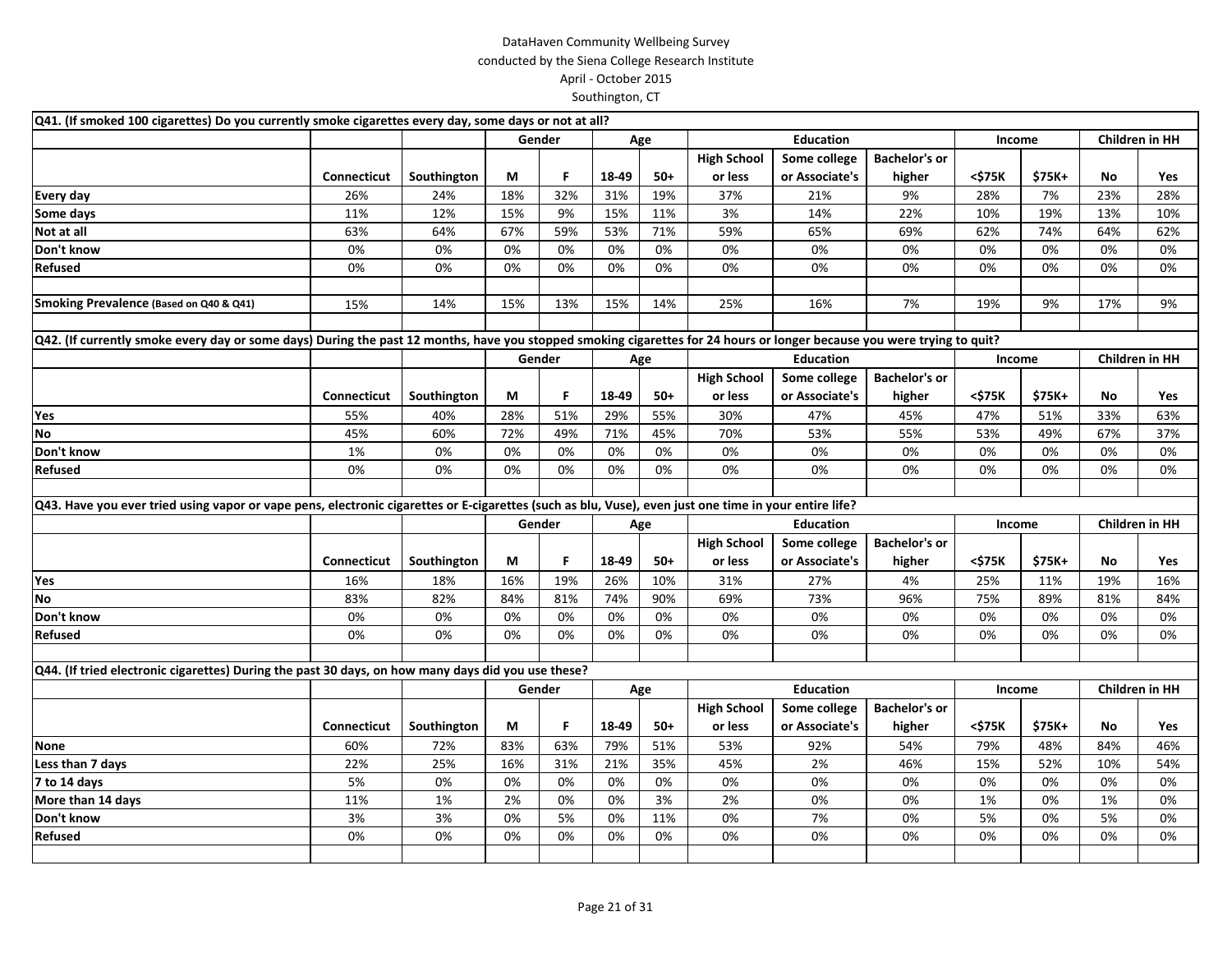| Q45. How well would you say you are managing financially these days? Would you say you are                                                                                                                        |                    |             |     |        |       |       |                               |                                |                                |        |        |     |                       |
|-------------------------------------------------------------------------------------------------------------------------------------------------------------------------------------------------------------------|--------------------|-------------|-----|--------|-------|-------|-------------------------------|--------------------------------|--------------------------------|--------|--------|-----|-----------------------|
|                                                                                                                                                                                                                   |                    |             |     | Gender | Age   |       |                               | <b>Education</b>               |                                | Income |        |     | Children in HH        |
|                                                                                                                                                                                                                   |                    |             |     |        |       |       | <b>High School</b>            | Some college                   | <b>Bachelor's or</b>           |        |        |     |                       |
|                                                                                                                                                                                                                   | <b>Connecticut</b> | Southington | М   | F.     | 18-49 | $50+$ | or less                       | or Associate's                 | higher                         | <\$75K | \$75K+ | No  | <b>Yes</b>            |
| Living comfortably                                                                                                                                                                                                | 32%                | 34%         | 35% | 33%    | 33%   | 35%   | 24%                           | 38%                            | 37%                            | 19%    | 46%    | 39% | 27%                   |
| Doing alright                                                                                                                                                                                                     | 34%                | 37%         | 40% | 34%    | 37%   | 38%   | 39%                           | 27%                            | 43%                            | 41%    | 36%    | 34% | 42%                   |
| Just getting by                                                                                                                                                                                                   | 21%                | 20%         | 17% | 23%    | 23%   | 18%   | 24%                           | 25%                            | 15%                            | 24%    | 17%    | 19% | 21%                   |
| <b>Finding it difficult</b>                                                                                                                                                                                       | 7%                 | 6%          | 6%  | 5%     | 5%    | 5%    | 7%                            | 7%                             | 4%                             | 10%    | 1%     | 4%  | 8%                    |
| Finding it very difficult                                                                                                                                                                                         | 4%                 | 2%          | 2%  | 3%     | 2%    | 4%    | 6%                            | 3%                             | 0%                             | 6%     | 0%     | 3%  | 1%                    |
| Don't know                                                                                                                                                                                                        | 0%                 | 0%          | 0%  | 0%     | 0%    | 0%    | 0%                            | 0%                             | 0%                             | 0%     | 0%     | 0%  | 0%                    |
| <b>Refused</b>                                                                                                                                                                                                    | 1%                 | 1%          | 0%  | 1%     | 0%    | 0%    | 0%                            | 0%                             | 1%                             | 0%     | 0%     | 0%  | 1%                    |
| Q46. Think of your parents when they were your age. Would you say you are better off financially than they were or not?                                                                                           |                    |             |     |        |       |       |                               |                                |                                |        |        |     |                       |
|                                                                                                                                                                                                                   |                    |             |     | Gender | Age   |       |                               | <b>Education</b>               |                                | Income |        |     | <b>Children in HH</b> |
|                                                                                                                                                                                                                   |                    |             |     |        |       |       | <b>High School</b>            | Some college                   | <b>Bachelor's or</b>           |        |        |     |                       |
|                                                                                                                                                                                                                   | <b>Connecticut</b> | Southington | М   | F      | 18-49 | $50+$ | or less                       | or Associate's                 | higher                         | <\$75K | \$75K+ | No  | Yes                   |
| <b>Better off</b>                                                                                                                                                                                                 | 55%                | 60%         | 63% | 57%    | 63%   | 56%   | 54%                           | 58%                            | 64%                            | 52%    | 67%    | 56% | 66%                   |
| <b>Not</b>                                                                                                                                                                                                        | 32%                | 29%         | 30% | 28%    | 33%   | 27%   | 31%                           | 30%                            | 27%                            | 33%    | 28%    | 30% | 28%                   |
| Vol: Same                                                                                                                                                                                                         | 8%                 | 7%          | 4%  | 10%    | 4%    | 10%   | 10%                           | 10%                            | 4%                             | 11%    | 3%     | 9%  | 4%                    |
| Don't know                                                                                                                                                                                                        | 5%                 | 3%          | 2%  | 5%     | 0%    | 6%    | 5%                            | 1%                             | 4%                             | 3%     | 2%     | 5%  | 1%                    |
| Refused                                                                                                                                                                                                           | 1%                 | 1%          | 1%  | 1%     | 1%    | 1%    | 0%                            | 2%                             | 1%                             | 1%     | 0%     | 0%  | 1%                    |
| Q47. If you lost all your current sources of household income, including your paycheck, public assistance, or other forms of income, about how long do you think you could continue to live as you live<br>today? |                    |             |     |        |       |       |                               |                                |                                |        |        |     |                       |
|                                                                                                                                                                                                                   |                    |             |     | Gender | Age   |       |                               | <b>Education</b>               |                                | Income |        |     | Children in HH        |
|                                                                                                                                                                                                                   | Connecticut        | Southington | М   | F.     | 18-49 | $50+$ | <b>High School</b><br>or less | Some college<br>or Associate's | <b>Bachelor's or</b><br>higher | <\$75K | \$75K+ | No  | <b>Yes</b>            |
| Less than a month                                                                                                                                                                                                 | 18%                | 18%         | 18% | 17%    | 19%   | 17%   | 33%                           | 19%                            | 9%                             | 30%    | 9%     | 15% | 22%                   |
| At least one month but less than 2                                                                                                                                                                                | 10%                | 6%          | 6%  | 6%     | 8%    | 4%    | 6%                            | 9%                             | 4%                             | 11%    | 2%     | 5%  | 7%                    |
| At least 2 months but less than 6                                                                                                                                                                                 | 16%                | 20%         | 16% | 24%    | 26%   | 13%   | 16%                           | 24%                            | 19%                            | 19%    | 27%    | 18% | 23%                   |
| At least 6 months but less than a year                                                                                                                                                                            | 16%                | 15%         | 14% | 17%    | 14%   | 15%   | 5%                            | 12%                            | 23%                            | 13%    | 18%    | 13% | 20%                   |
| At least a year but less than 2 years                                                                                                                                                                             | 11%                | 15%         | 21% | 9%     | 19%   | 10%   | 11%                           | 14%                            | 16%                            | 7%     | 19%    | 13% | 18%                   |
| Two years or more                                                                                                                                                                                                 | 22%                | 20%         | 24% | 17%    | 10%   | 31%   | 16%                           | 19%                            | 24%                            | 16%    | 24%    | 28% | 7%                    |
| Don't know                                                                                                                                                                                                        | 5%                 | 4%          | 2%  | 6%     | 0%    | 8%    | 7%                            | 3%                             | 3%                             | 4%     | 0%     | 5%  | 2%                    |
| Refused                                                                                                                                                                                                           | 2%                 | 3%          | 0%  | 5%     | 3%    | 2%    | 5%                            | 0%                             | 3%                             | 0%     | 0%     | 3%  | 1%                    |
|                                                                                                                                                                                                                   |                    |             |     |        |       |       |                               |                                |                                |        |        |     |                       |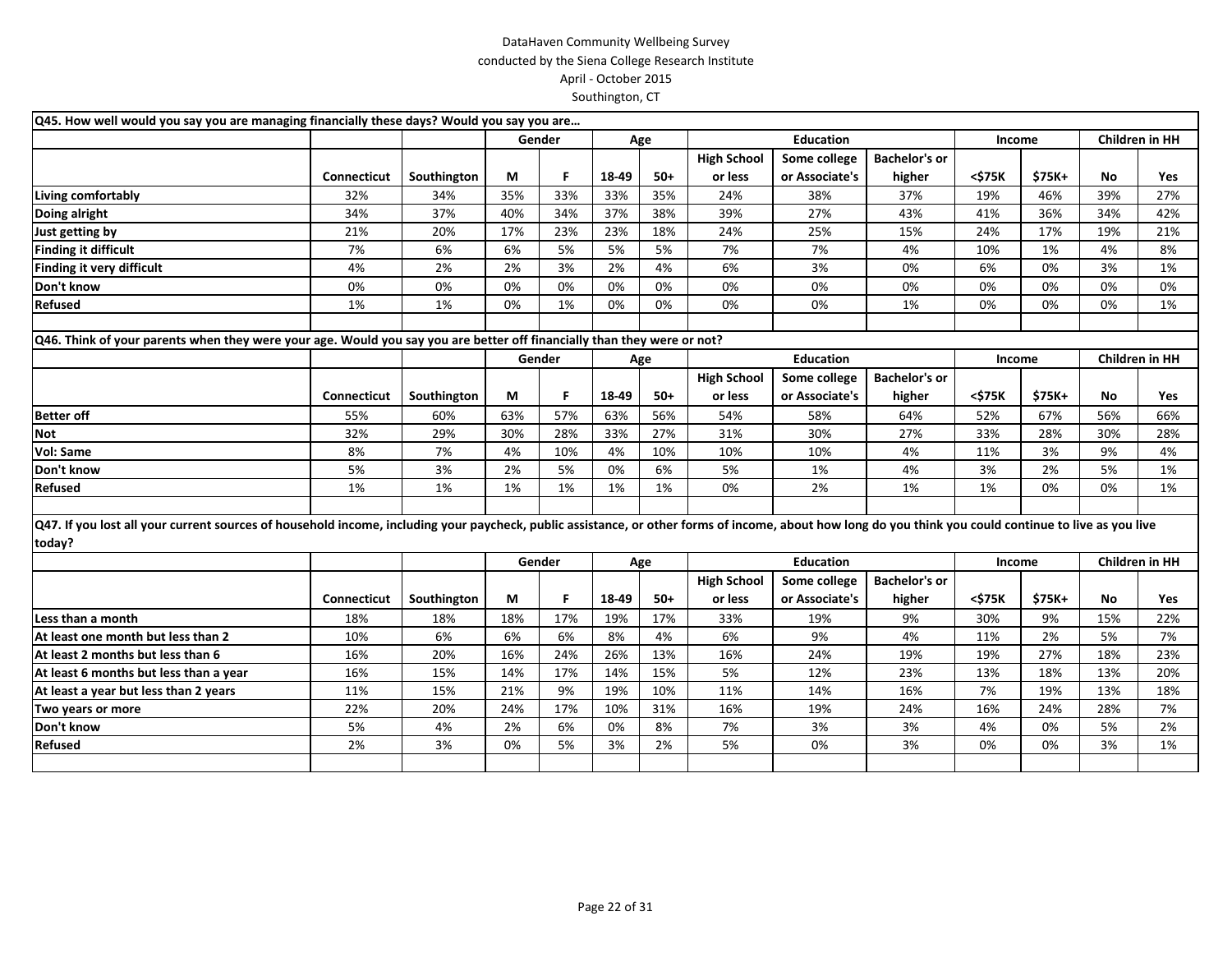| Q48. Have you had a paid job in the last 30 days?                                                                |                    |             |     |        |       |       |                    |                  |                      |        |        |                       |     |
|------------------------------------------------------------------------------------------------------------------|--------------------|-------------|-----|--------|-------|-------|--------------------|------------------|----------------------|--------|--------|-----------------------|-----|
|                                                                                                                  |                    |             |     | Gender |       | Age   |                    | <b>Education</b> |                      | Income |        | Children in HH        |     |
|                                                                                                                  |                    |             |     |        |       |       | <b>High School</b> | Some college     | <b>Bachelor's or</b> |        |        |                       |     |
|                                                                                                                  | <b>Connecticut</b> | Southington | М   | F      | 18-49 | $50+$ | or less            | or Associate's   | higher               | <\$75K | \$75K+ | <b>No</b>             | Yes |
| Yes                                                                                                              | 65%                | 64%         | 69% | 59%    | 84%   | 44%   | 47%                | 57%              | 77%                  | 51%    | 80%    | 51%                   | 86% |
| No, but would like to work                                                                                       | 5%                 | 4%          | 7%  | 2%     | 3%    | 7%    | 5%                 | 9%               | 1%                   | 8%     | 2%     | 7%                    | 0%  |
| No, retired                                                                                                      | 16%                | 20%         | 20% | 20%    | 0%    | 38%   | 32%                | 22%              | 12%                  | 25%    | 10%    | 30%                   | 2%  |
| No, homemaker                                                                                                    | 3%                 | 2%          | 0%  | 4%     | 3%    | 1%    | 1%                 | 3%               | 2%                   | 4%     | 0%     | 1%                    | 4%  |
| No, full time student                                                                                            | 2%                 | 2%          | 1%  | 3%     | 5%    | 0%    | 5%                 | 4%               | 0%                   | 1%     | 3%     | 1%                    | 5%  |
| No, disabled                                                                                                     | 6%                 | 5%          | 3%  | 6%     | 3%    | 6%    | 8%                 | 6%               | 2%                   | 10%    | 1%     | 7%                    | 1%  |
| No, other                                                                                                        | 1%                 | 2%          | 1%  | 3%     | 2%    | 2%    | 2%                 | 0%               | 3%                   | 1%     | 4%     | 2%                    | 2%  |
| Refused                                                                                                          | 1%                 | 1%          | 0%  | 2%     | 0%    | 2%    | 0%                 | 0%               | 2%                   | 0%     | 0%     | 1%                    | 0%  |
|                                                                                                                  |                    |             |     |        |       |       |                    |                  |                      |        |        |                       |     |
| Q49. (If did not have paid job in last 30 days but would like to work) For how long have you not had a paid job? |                    |             |     |        |       |       |                    |                  |                      |        |        |                       |     |
|                                                                                                                  |                    |             |     | Gender |       | Age   |                    | <b>Education</b> |                      | Income |        | <b>Children in HH</b> |     |
|                                                                                                                  |                    |             |     |        |       |       | <b>High School</b> | Some college     | <b>Bachelor's or</b> |        |        |                       |     |
|                                                                                                                  | Connecticut        | Southington | М   | F.     | 18-49 | $50+$ | or less            | or Associate's   | higher               | <\$75K | \$75K+ | No                    | Yes |
| Less than 6 months                                                                                               | 30%                | 58%         | 47% | 88%    | 42%   | 65%   | 43%                | 56%              | 100%                 | 61%    | 50%    | 58%                   | 0%  |
| At least 6 months but less than a year                                                                           | 18%                | 11%         | 15% | 0%     | 0%    | 15%   | 43%                | 0%               | 0%                   | 14%    | 0%     | 11%                   | 0%  |
| 1 to 2 years                                                                                                     | 17%                | 20%         | 23% | 12%    | 58%   | 5%    | 14%                | 27%              | 0%                   | 26%    | 0%     | 20%                   | 0%  |
| 2 to 4 years                                                                                                     | 11%                | 0%          | 0%  | 0%     | 0%    | 0%    | 0%                 | 0%               | 0%                   | 0%     | 0%     | 0%                    | 0%  |
| 5 or more years                                                                                                  | 21%                | 11%         | 15% | 0%     | 0%    | 15%   | 0%                 | 17%              | 0%                   | 0%     | 50%    | 11%                   | 0%  |
| Have never had a job in my lifetime                                                                              | 3%                 | 0%          | 0%  | 0%     | 0%    | 0%    | 0%                 | 0%               | 0%                   | 0%     | 0%     | 0%                    | 0%  |
| <b>Refused</b>                                                                                                   | 2%                 | 0%          | 0%  | 0%     | 0%    | 0%    | 0%                 | 0%               | 0%                   | 0%     | 0%     | 0%                    | 0%  |
|                                                                                                                  |                    |             |     |        |       |       |                    |                  |                      |        |        |                       |     |
| Q50. (If had paid job in last 30 days) During this time, has your job been full time or part time?               |                    |             |     |        |       |       |                    |                  |                      |        |        |                       |     |
|                                                                                                                  |                    |             |     | Gender |       | Age   |                    | <b>Education</b> |                      | Income |        | <b>Children in HH</b> |     |
|                                                                                                                  |                    |             |     |        |       |       | <b>High School</b> | Some college     | <b>Bachelor's or</b> |        |        |                       |     |
|                                                                                                                  | Connecticut        | Southington | М   | F      | 18-49 | $50+$ | or less            | or Associate's   | higher               | <\$75K | \$75K+ | <b>No</b>             | Yes |
| <b>Full time</b>                                                                                                 | 77%                | 82%         | 93% | 71%    | 83%   | 83%   | 80%                | 79%              | 85%                  | 74%    | 95%    | 78%                   | 87% |
| Part time                                                                                                        | 23%                | 18%         | 7%  | 29%    | 17%   | 17%   | 20%                | 21%              | 15%                  | 26%    | 5%     | 22%                   | 13% |
| Other                                                                                                            | 0%                 | 0%          | 0%  | 0%     | 0%    | 0%    | 0%                 | 0%               | 0%                   | 0%     | 0%     | 0%                    | 0%  |
| Refused                                                                                                          | 0%                 | 0%          | 0%  | 0%     | 0%    | 0%    | 0%                 | 0%               | 0%                   | 0%     | 0%     | 0%                    | 0%  |
|                                                                                                                  |                    |             |     |        |       |       |                    |                  |                      |        |        |                       |     |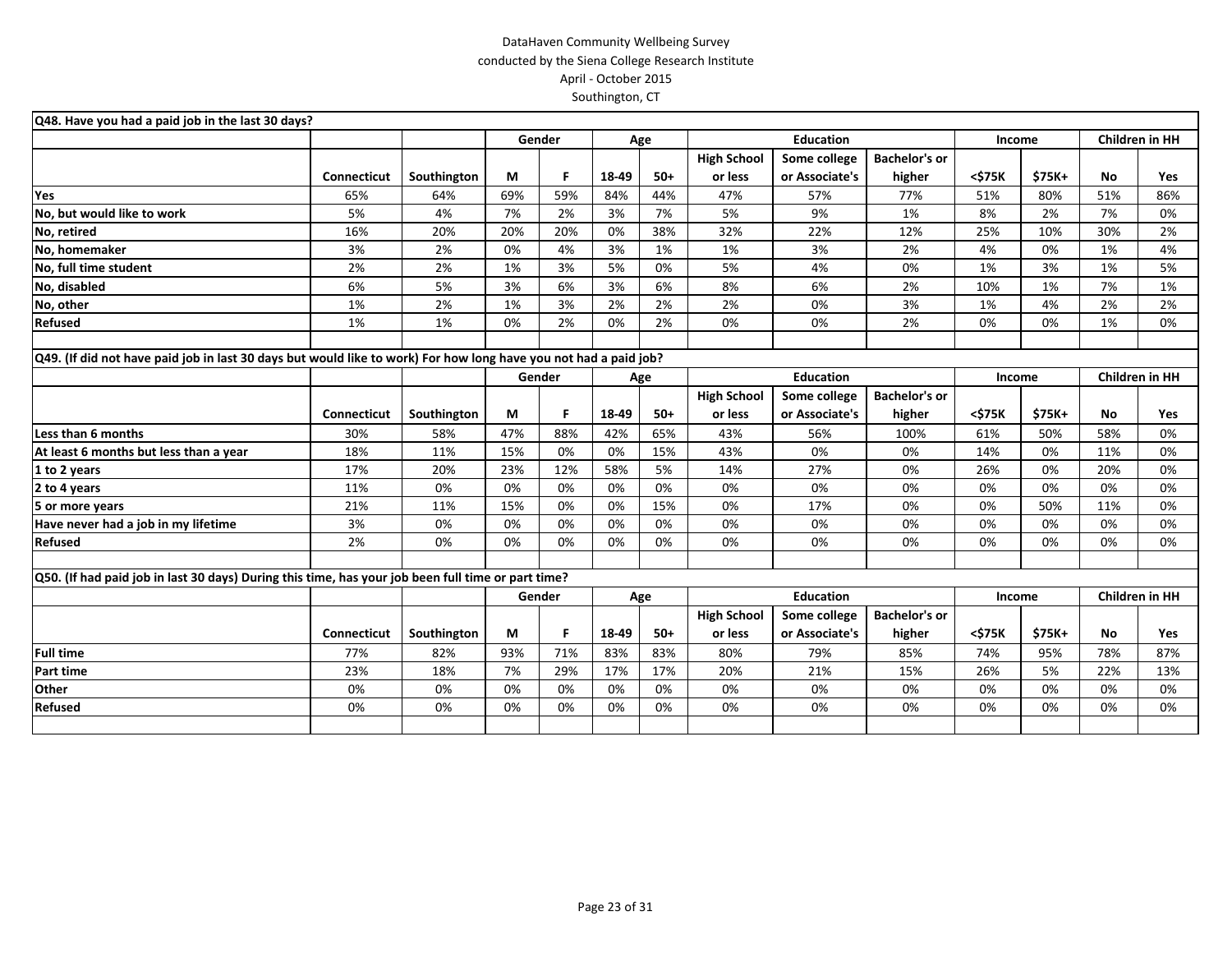| Q51. (If had paid part-time job in last 30 days) Are you working part-time by choice, or would you rather have a full-time job?                                        |                    |             |      |        |       |       |                    |                  |                      |        |        |                |                       |
|------------------------------------------------------------------------------------------------------------------------------------------------------------------------|--------------------|-------------|------|--------|-------|-------|--------------------|------------------|----------------------|--------|--------|----------------|-----------------------|
|                                                                                                                                                                        |                    |             |      | Gender |       | Age   |                    | <b>Education</b> |                      | Income |        |                | <b>Children in HH</b> |
|                                                                                                                                                                        |                    |             |      |        |       |       | <b>High School</b> | Some college     | <b>Bachelor's or</b> |        |        |                |                       |
|                                                                                                                                                                        | Connecticut        | Southington | М    | F.     | 18-49 | 50+   | or less            | or Associate's   | higher               | <\$75K | \$75K+ | No             | Yes                   |
| <b>By choice</b>                                                                                                                                                       | 69%                | 68%         | 100% | 59%    | 69%   | 84%   | 77%                | 100%             | 41%                  | 64%    | 100%   | 56%            | 88%                   |
| Rather have a full time job                                                                                                                                            | 30%                | 25%         | 0%   | 31%    | 18%   | 16%   | 23%                | 0%               | 42%                  | 21%    | 0%     | 32%            | 12%                   |
| <b>Refused</b>                                                                                                                                                         | 1%                 | 8%          | 0%   | 10%    | 13%   | 0%    | 0%                 | 0%               | 16%                  | 15%    | 0%     | 12%            | 0%                    |
|                                                                                                                                                                        |                    |             |      |        |       |       |                    |                  |                      |        |        |                |                       |
| Q52. (If had paid job in last 30 days) In total, how many hours per week do you work at paying jobs?                                                                   |                    |             |      |        |       |       |                    |                  |                      |        |        |                |                       |
|                                                                                                                                                                        |                    |             |      | Gender |       | Age   |                    | <b>Education</b> |                      | Income |        |                | <b>Children in HH</b> |
|                                                                                                                                                                        |                    |             |      |        |       |       | <b>High School</b> | Some college     | <b>Bachelor's or</b> |        |        |                |                       |
|                                                                                                                                                                        | <b>Connecticut</b> | Southington | М    | F.     | 18-49 | $50+$ | or less            | or Associate's   | higher               | <\$75K | \$75K+ | No             | Yes                   |
| Less than 30 hours                                                                                                                                                     | 17%                | 11%         | 4%   | 18%    | 10%   | 12%   | 20%                | 11%              | 8%                   | 18%    | 2%     | 13%            | 9%                    |
| 30 to 49 hours                                                                                                                                                         | 58%                | 59%         | 55%  | 64%    | 55%   | 65%   | 64%                | 66%              | 54%                  | 56%    | 62%    | 58%            | 60%                   |
| 50 to 79 hours                                                                                                                                                         | 22%                | 28%         | 41%  | 14%    | 32%   | 21%   | 16%                | 23%              | 33%                  | 19%    | 36%    | 24%            | 31%                   |
| 80 hours or more                                                                                                                                                       | 1%                 | 2%          | 0%   | 5%     | 3%    | 1%    | 0%                 | 0%               | 4%                   | 7%     | 0%     | 5%             | 0%                    |
| Refused                                                                                                                                                                | 1%                 | 0%          | 0%   | 0%     | 0%    | 0%    | 0%                 | 0%               | 0%                   | 0%     | 0%     | 0%             | 0%                    |
|                                                                                                                                                                        |                    |             |      |        |       |       |                    |                  |                      |        |        |                |                       |
| Q53. (If had paid job in last 30 days) Over the past 5 years, was there ever a time when you were out of work and looking for a job?                                   |                    |             |      |        |       |       |                    |                  |                      |        |        |                |                       |
|                                                                                                                                                                        |                    |             |      | Gender | Age   |       |                    | <b>Education</b> |                      | Income |        |                | Children in HH        |
|                                                                                                                                                                        |                    |             |      |        |       |       | <b>High School</b> | Some college     | <b>Bachelor's or</b> |        |        |                |                       |
|                                                                                                                                                                        | Connecticut        | Southington | М    | F.     | 18-49 | 50+   | or less            | or Associate's   | higher               | <\$75K | \$75K+ | No             | Yes                   |
| Yes                                                                                                                                                                    | 30%                | 32%         | 26%  | 38%    | 35%   | 27%   | 41%                | 22%              | 34%                  | 36%    | 28%    | 31%            | 33%                   |
| <b>No</b>                                                                                                                                                              | 70%                | 68%         | 74%  | 62%    | 65%   | 73%   | 59%                | 78%              | 66%                  | 64%    | 72%    | 69%            | 67%                   |
| Don't know                                                                                                                                                             | 0%                 | 0%          | 0%   | 0%     | 0%    | 0%    | 0%                 | 0%               | 0%                   | 0%     | 0%     | 0%             | 0%                    |
| Refused                                                                                                                                                                | 0%                 | 0%          | 0%   | 0%     | 0%    | 0%    | 0%                 | 0%               | 0%                   | 0%     | 0%     | 0%             | 0%                    |
|                                                                                                                                                                        |                    |             |      |        |       |       |                    |                  |                      |        |        |                |                       |
| Q54. (If had paid job in last 30 days and was out of work and looking over the last 5 years) Does your current job pay more, less, or about the same as your last job? |                    |             |      |        |       |       |                    |                  |                      |        |        |                |                       |
|                                                                                                                                                                        |                    |             |      | Gender | Age   |       |                    | <b>Education</b> |                      | Income |        | Children in HH |                       |
|                                                                                                                                                                        |                    |             |      |        |       |       | <b>High School</b> | Some college     | <b>Bachelor's or</b> |        |        |                |                       |
|                                                                                                                                                                        | <b>Connecticut</b> | Southington | М    | F      | 18-49 | $50+$ | or less            | or Associate's   | higher               | <\$75K | \$75K+ | No             | Yes                   |
| <b>More</b>                                                                                                                                                            | 46%                | 51%         | 56%  | 47%    | 63%   | 27%   | 65%                | 19%              | 56%                  | 36%    | 66%    | 41%            | 61%                   |
| Less                                                                                                                                                                   | 30%                | 36%         | 26%  | 43%    | 25%   | 55%   | 35%                | 40%              | 35%                  | 49%    | 17%    | 43%            | 28%                   |
| About the same                                                                                                                                                         | 22%                | 13%         | 18%  | 10%    | 12%   | 18%   | 0%                 | 41%              | 9%                   | 15%    | 17%    | 16%            | 11%                   |
| Don't know                                                                                                                                                             | 2%                 | 0%          | 0%   | 0%     | 0%    | 0%    | 0%                 | 0%               | 0%                   | 0%     | 0%     | 0%             | 0%                    |
| Refused                                                                                                                                                                | 0%                 | 0%          | 0%   | 0%     | 0%    | 0%    | 0%                 | 0%               | 0%                   | 0%     | 0%     | 0%             | 0%                    |
|                                                                                                                                                                        |                    |             |      |        |       |       |                    |                  |                      |        |        |                |                       |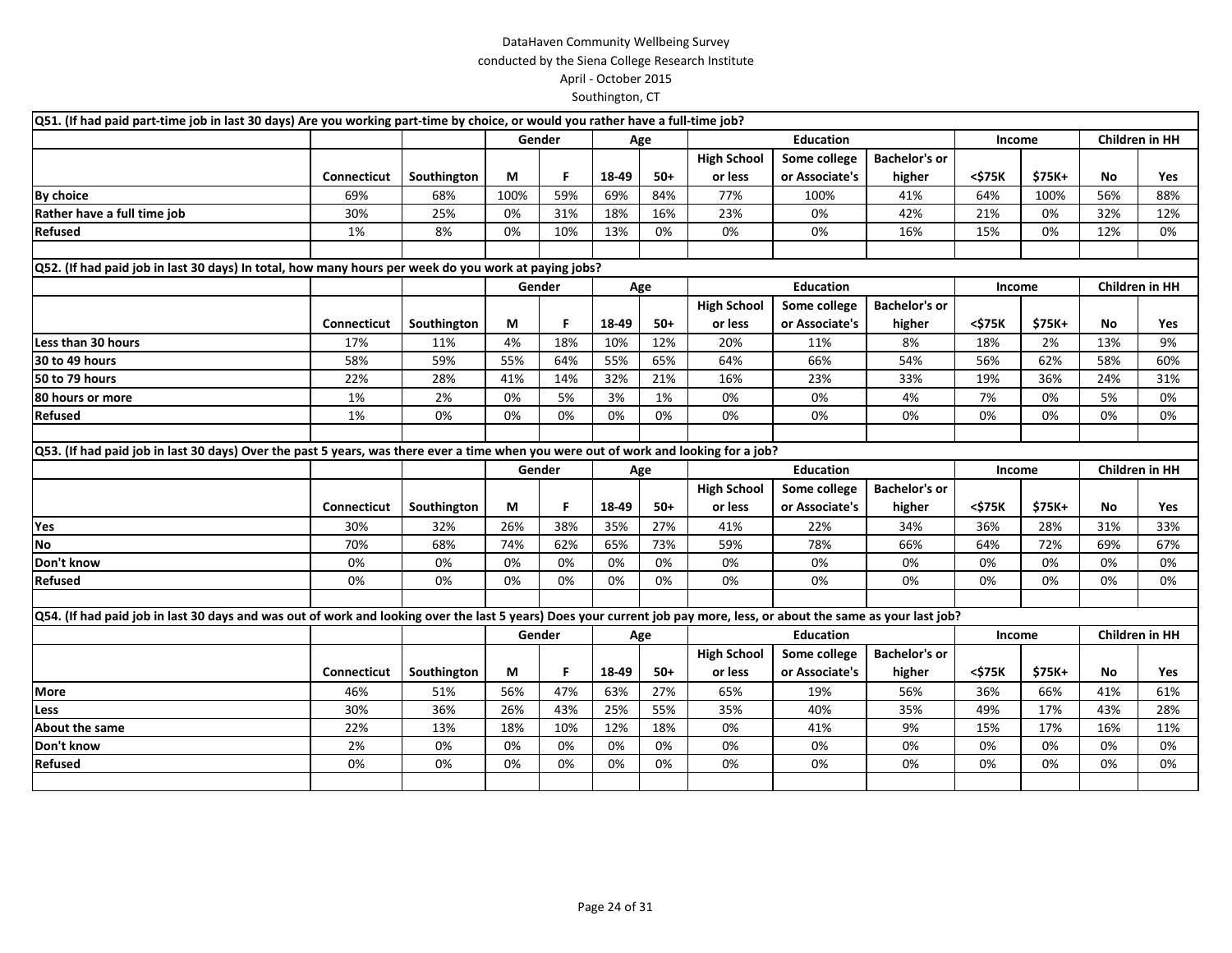| Q55. (If had paid job in last 30 days) Do you feel you have both the education and training necessary to get ahead in your job or career, or do you need either more education or training?                                 |                    |             |     |        |       |       |                    |                  |                      |        |        |                       |            |
|-----------------------------------------------------------------------------------------------------------------------------------------------------------------------------------------------------------------------------|--------------------|-------------|-----|--------|-------|-------|--------------------|------------------|----------------------|--------|--------|-----------------------|------------|
|                                                                                                                                                                                                                             |                    |             |     | Gender |       | Age   | <b>Education</b>   |                  |                      | Income |        | <b>Children in HH</b> |            |
|                                                                                                                                                                                                                             |                    |             |     |        |       |       | <b>High School</b> | Some college     | <b>Bachelor's or</b> |        |        |                       |            |
|                                                                                                                                                                                                                             | <b>Connecticut</b> | Southington | М   | F.     | 18-49 | $50+$ | or less            | or Associate's   | higher               | <\$75K | \$75K+ | No                    | <b>Yes</b> |
| Have necessary education and training                                                                                                                                                                                       | 71%                | 78%         | 84% | 72%    | 75%   | 85%   | 70%                | 65%              | 87%                  | 73%    | 85%    | 77%                   | 79%        |
| <b>Need more</b>                                                                                                                                                                                                            | 27%                | 22%         | 16% | 28%    | 25%   | 15%   | 30%                | 35%              | 13%                  | 27%    | 15%    | 23%                   | 21%        |
| Don't know                                                                                                                                                                                                                  | 1%                 | 0%          | 0%  | 0%     | 0%    | 0%    | 0%                 | 0%               | 0%                   | 0%     | 0%     | 0%                    | 0%         |
| Refused                                                                                                                                                                                                                     | 0%                 | 0%          | 0%  | 0%     | 0%    | 0%    | 0%                 | 0%               | 0%                   | 0%     | 0%     | 0%                    | 0%         |
| Q56. (If did not have paid job in last 30 days but would like to work) Do you feel you have both the education and training necessary to get the kind of job you want, or do you need either more education<br>or training? |                    |             |     |        |       |       |                    |                  |                      |        |        |                       |            |
|                                                                                                                                                                                                                             |                    |             |     | Gender |       | Age   |                    | <b>Education</b> |                      | Income |        | <b>Children in HH</b> |            |
|                                                                                                                                                                                                                             |                    |             |     |        |       |       | <b>High School</b> | Some college     | <b>Bachelor's or</b> |        |        |                       |            |
|                                                                                                                                                                                                                             | <b>Connecticut</b> | Southington | М   | F.     | 18-49 | $50+$ | or less            | or Associate's   | higher               | <\$75K | \$75K+ | No                    | <b>Yes</b> |
| Have necessary education and training                                                                                                                                                                                       | 60%                | 73%         | 85% | 44%    | 100%  | 63%   | 43%                | 80%              | 100%                 | 66%    | 100%   | 73%                   | 0%         |
| Need more                                                                                                                                                                                                                   | 36%                | 27%         | 15% | 56%    | 0%    | 37%   | 57%                | 20%              | 0%                   | 34%    | 0%     | 27%                   | 0%         |
| Don't know                                                                                                                                                                                                                  | 3%                 | 0%          | 0%  | 0%     | 0%    | 0%    | 0%                 | 0%               | 0%                   | 0%     | 0%     | 0%                    | 0%         |
| Refused                                                                                                                                                                                                                     | 1%                 | 0%          | 0%  | 0%     | 0%    | 0%    | 0%                 | 0%               | 0%                   | 0%     | 0%     | 0%                    | 0%         |
|                                                                                                                                                                                                                             |                    |             |     |        |       |       |                    |                  |                      |        |        |                       |            |
| Q57. What is your primary means of transportation to work, school, or the place where you spend most of your time outside of home?                                                                                          |                    |             |     |        |       |       |                    |                  |                      |        |        |                       |            |
|                                                                                                                                                                                                                             |                    |             |     | Gender |       | Age   |                    | <b>Education</b> |                      | Income |        | Children in HH        |            |
|                                                                                                                                                                                                                             |                    |             |     |        |       |       | <b>High School</b> | Some college     | <b>Bachelor's or</b> |        |        |                       |            |
|                                                                                                                                                                                                                             | Connecticut        | Southington | М   | F      | 18-49 | $50+$ | or less            | or Associate's   | higher               | <\$75K | \$75K+ | No                    | <b>Yes</b> |
| Drive myself                                                                                                                                                                                                                | 83%                | 93%         | 95% | 91%    | 96%   | 89%   | 88%                | 91%              | 97%                  | 89%    | 98%    | 92%                   | 95%        |
| Get a ride with friends or family                                                                                                                                                                                           | 6%                 | 6%          | 4%  | 7%     | 1%    | 11%   | 12%                | 6%               | 2%                   | 10%    | 0%     | 7%                    | 3%         |
| Public bus system                                                                                                                                                                                                           | 4%                 | 1%          | 2%  | 1%     | 2%    | 1%    | 0%                 | 1%               | 2%                   | 1%     | 2%     | 0%                    | 2%         |
| <b>Train or railroad</b>                                                                                                                                                                                                    | 1%                 | 0%          | 0%  | 0%     | 0%    | 0%    | 0%                 | 0%               | 0%                   | 0%     | 0%     | 0%                    | 0%         |
| Walk                                                                                                                                                                                                                        | 3%                 | 1%          | 0%  | 1%     | 1%    | 0%    | 0%                 | 2%               | 0%                   | 0%     | 0%     | 1%                    | 0%         |
| <b>Bicycle</b>                                                                                                                                                                                                              | 0%                 | 0%          | 0%  | 0%     | 0%    | 0%    | 0%                 | 0%               | 0%                   | 0%     | 0%     | 0%                    | 0%         |
| Take a taxi                                                                                                                                                                                                                 | 0%                 | 0%          | 0%  | 0%     | 0%    | 0%    | 0%                 | 0%               | 0%                   | 0%     | 0%     | 0%                    | 0%         |
| Vol: Ride paratransit                                                                                                                                                                                                       | 0%                 | 0%          | 0%  | 0%     | 0%    | 0%    | 0%                 | 0%               | 0%                   | 0%     | 0%     | 0%                    | 0%         |
| Vol: Other                                                                                                                                                                                                                  | 1%                 | 0%          | 0%  | 0%     | 0%    | 0%    | 0%                 | 0%               | 0%                   | 0%     | 0%     | 0%                    | 0%         |
| Vol: I took no trips last month/Homebound                                                                                                                                                                                   | 0%                 | 0%          | 0%  | 0%     | 0%    | 0%    | 0%                 | 0%               | 0%                   | 0%     | 0%     | 0%                    | 0%         |
| Don't know                                                                                                                                                                                                                  | 0%                 | 0%          | 0%  | 0%     | 0%    | 0%    | 0%                 | 0%               | 0%                   | 0%     | 0%     | 0%                    | 0%         |
| <b>Refused</b>                                                                                                                                                                                                              | 0%                 | 0%          | 0%  | 0%     | 0%    | 0%    | 0%                 | 0%               | 0%                   | 0%     | 0%     | 0%                    | 0%         |
|                                                                                                                                                                                                                             |                    |             |     |        |       |       |                    |                  |                      |        |        |                       |            |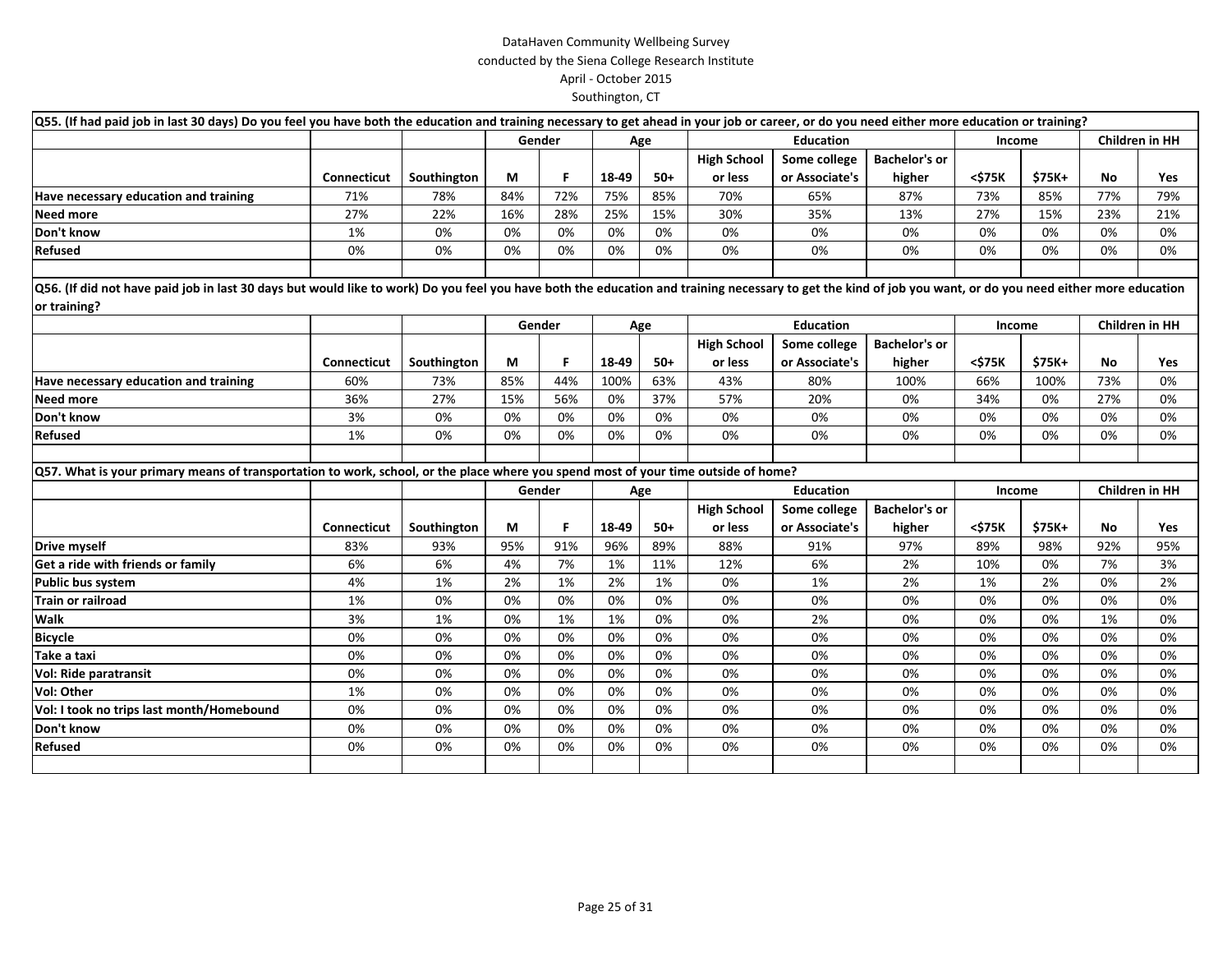| Q58. (If had paid job in last 30 days) How many minutes does it usually take to get from home to work one way?                    |                    |             |     |        |       |       |                    |                  |                      |        |        |                |                       |
|-----------------------------------------------------------------------------------------------------------------------------------|--------------------|-------------|-----|--------|-------|-------|--------------------|------------------|----------------------|--------|--------|----------------|-----------------------|
|                                                                                                                                   |                    |             |     | Gender |       | Age   | <b>Education</b>   |                  |                      | Income |        |                | <b>Children in HH</b> |
|                                                                                                                                   |                    |             |     |        |       |       | <b>High School</b> | Some college     | <b>Bachelor's or</b> |        |        |                |                       |
|                                                                                                                                   | Connecticut        | Southington | M   | F      | 18-49 | $50+$ | or less            | or Associate's   | higher               | <\$75K | \$75K+ | No             | Yes                   |
| Less than 15 minutes                                                                                                              | 32%                | 30%         | 22% | 38%    | 25%   | 38%   | 26%                | 49%              | 21%                  | 32%    | 34%    | 30%            | 30%                   |
| 15 to 29 minutes                                                                                                                  | 36%                | 35%         | 42% | 27%    | 39%   | 26%   | 45%                | 21%              | 39%                  | 28%    | 29%    | 31%            | 39%                   |
| 30 to 59 minutes                                                                                                                  | 23%                | 30%         | 27% | 33%    | 29%   | 34%   | 20%                | 26%              | 36%                  | 35%    | 31%    | 34%            | 26%                   |
| 60 to 89 minutes                                                                                                                  | 5%                 | 2%          | 3%  | 0%     | 3%    | 0%    | 9%                 | 0%               | 0%                   | 5%     | 0%     | 3%             | 0%                    |
| 90 minutes or more                                                                                                                | 3%                 | 3%          | 5%  | 2%     | 4%    | 3%    | 0%                 | 4%               | 4%                   | 0%     | 5%     | 2%             | 5%                    |
| Refused                                                                                                                           | 1%                 | 0%          | 0%  | 0%     | 0%    | 0%    | 0%                 | 0%               | 0%                   | 0%     | 0%     | 0%             | 0%                    |
|                                                                                                                                   |                    |             |     |        |       |       |                    |                  |                      |        |        |                |                       |
| Q59. What is your marital status?                                                                                                 |                    |             |     |        |       |       |                    |                  |                      |        |        |                |                       |
|                                                                                                                                   |                    |             |     | Gender |       | Age   | <b>Education</b>   |                  |                      | Income |        | Children in HH |                       |
|                                                                                                                                   |                    |             |     |        |       |       | <b>High School</b> | Some college     | <b>Bachelor's or</b> |        |        |                |                       |
|                                                                                                                                   | Connecticut        | Southington | М   | F      | 18-49 | $50+$ | or less            | or Associate's   | higher               | <\$75K | \$75K+ | No             | Yes                   |
| Single, never married                                                                                                             | 31%                | 25%         | 29% | 21%    | 39%   | 13%   | 36%                | 29%              | 16%                  | 42%    | 11%    | 32%            | 12%                   |
| <b>Married or civil union</b>                                                                                                     | 48%                | 56%         | 53% | 58%    | 56%   | 56%   | 32%                | 52%              | 71%                  | 31%    | 81%    | 44%            | 76%                   |
| Living with partner                                                                                                               | 3%                 | 1%          | 1%  | 1%     | 0%    | 1%    | 0%                 | 1%               | 1%                   | 0%     | 1%     | 1%             | 0%                    |
| <b>Separated</b>                                                                                                                  | 1%                 | 1%          | 0%  | 1%     | 0%    | 0%    | 3%                 | 0%               | 0%                   | 0%     | 0%     | 1%             | 0%                    |
| <b>Divorced</b>                                                                                                                   | 9%                 | 10%         | 12% | 9%     | 5%    | 15%   | 16%                | 8%               | 9%                   | 18%    | 7%     | 10%            | 10%                   |
| Widowed                                                                                                                           | 6%                 | 7%          | 5%  | 8%     | 0%    | 13%   | 13%                | 8%               | 3%                   | 8%     | 0%     | 11%            | 0%                    |
| Refused                                                                                                                           | 1%                 | 1%          | 0%  | 3%     | 0%    | 2%    | 0%                 | 2%               | 2%                   | 1%     | 0%     | 1%             | 2%                    |
|                                                                                                                                   |                    |             |     |        |       |       |                    |                  |                      |        |        |                |                       |
| Q60. How many children under the age of 18 are living in household?                                                               |                    |             |     |        |       |       |                    |                  |                      |        |        |                |                       |
|                                                                                                                                   |                    |             |     | Gender |       | Age   |                    | <b>Education</b> |                      | Income |        |                | <b>Children in HH</b> |
|                                                                                                                                   |                    |             |     |        |       |       | <b>High School</b> | Some college     | <b>Bachelor's or</b> |        |        |                |                       |
|                                                                                                                                   | <b>Connecticut</b> | Southington | М   | F      | 18-49 | $50+$ | or less            | or Associate's   | higher               | <\$75K | \$75K+ | No             | Yes                   |
| None                                                                                                                              | 64%                | 64%         | 61% | 67%    | 40%   | 87%   | 75%                | 71%              | 53%                  | 78%    | 44%    | 100%           | 0%                    |
| 1 to 2                                                                                                                            | 28%                | 31%         | 31% | 30%    | 51%   | 12%   | 25%                | 26%              | 37%                  | 21%    | 44%    | 0%             | 85%                   |
| 3 or more                                                                                                                         | 7%                 | 5%          | 9%  | 3%     | 9%    | 1%    | 0%                 | 3%               | 10%                  | 1%     | 11%    | 0%             | 15%                   |
| Refused                                                                                                                           | 1%                 | 0%          | 0%  | 0%     | 0%    | 0%    | 0%                 | 0%               | 0%                   | 0%     | 0%     | 0%             | 0%                    |
|                                                                                                                                   |                    |             |     |        |       |       |                    |                  |                      |        |        |                |                       |
| Q61. (If have children under age of 18 in household) How many children living in the household have not yet started Kindergarten? |                    |             |     |        |       |       |                    |                  |                      |        |        |                |                       |
|                                                                                                                                   |                    |             |     | Gender |       | Age   |                    | <b>Education</b> |                      | Income |        |                | <b>Children in HH</b> |
|                                                                                                                                   |                    |             |     |        |       |       | <b>High School</b> | Some college     | <b>Bachelor's or</b> |        |        |                |                       |
|                                                                                                                                   | Connecticut        | Southington | М   | F      | 18-49 | $50+$ | or less            | or Associate's   | higher               | <\$75K | \$75K+ | No             | Yes                   |
| None                                                                                                                              | 65%                | 66%         | 70% | 61%    | 58%   | 91%   | 64%                | 70%              | 64%                  | 68%    | 69%    | 0%             | 66%                   |
| 1 to 2                                                                                                                            | 33%                | 34%         | 30% | 39%    | 42%   | 9%    | 36%                | 30%              | 36%                  | 32%    | 31%    | 0%             | 34%                   |
| 3 or more                                                                                                                         | 1%                 | 0%          | 0%  | 0%     | 0%    | 0%    | 0%                 | 0%               | 0%                   | 0%     | 0%     | 0%             | 0%                    |
| Refused                                                                                                                           | 0%                 | 0%          | 0%  | 0%     | 0%    | 0%    | 0%                 | 0%               | 0%                   | 0%     | 0%     | 0%             | 0%                    |
|                                                                                                                                   |                    |             |     |        |       |       |                    |                  |                      |        |        |                |                       |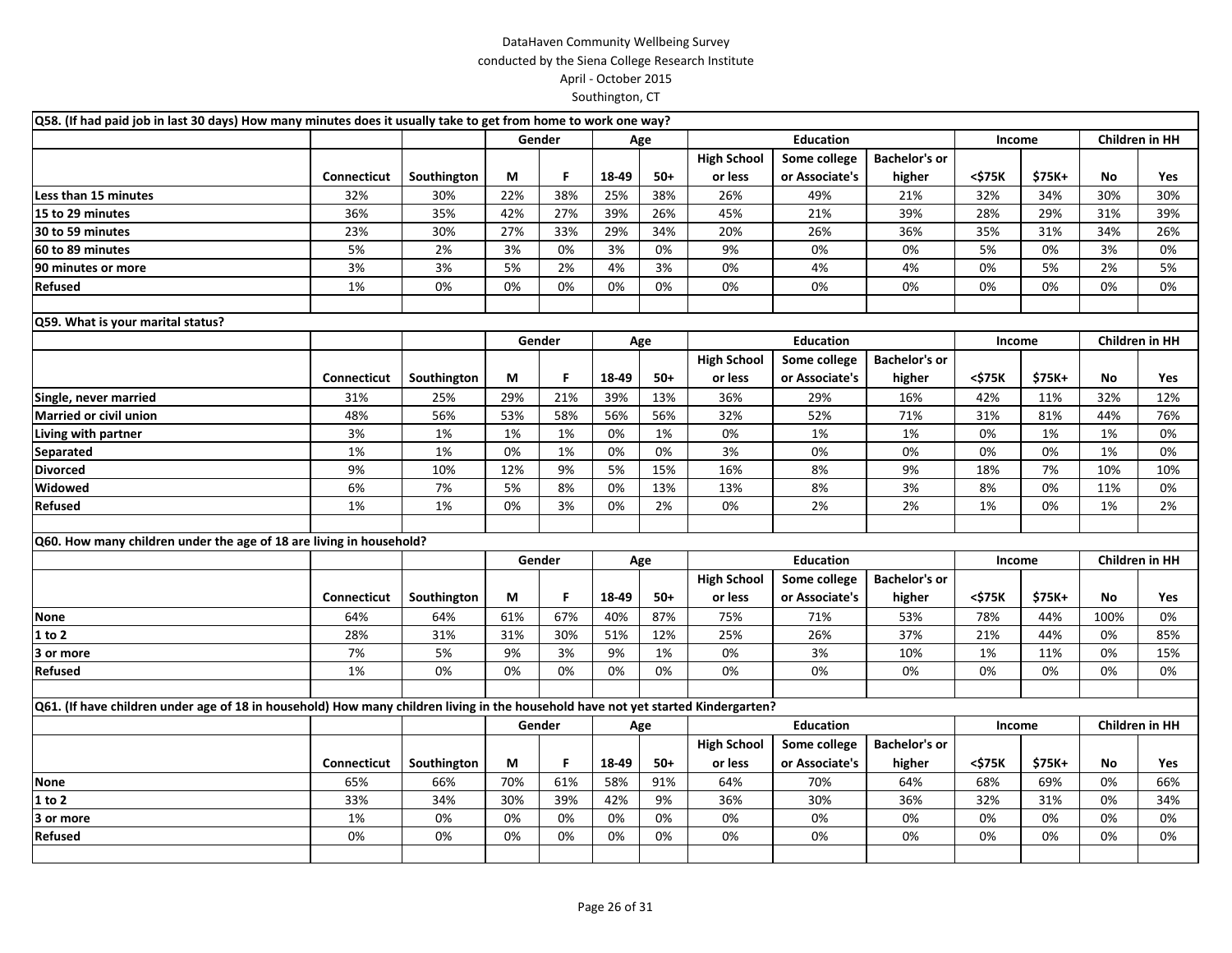| Q62. What is the number of adults, 18 and older (including yourself) living in the household?                                                                                                              |             |             |     |        |       |       |                    |                  |                      |        |        |                       |                       |
|------------------------------------------------------------------------------------------------------------------------------------------------------------------------------------------------------------|-------------|-------------|-----|--------|-------|-------|--------------------|------------------|----------------------|--------|--------|-----------------------|-----------------------|
|                                                                                                                                                                                                            |             |             |     | Gender |       | Age   |                    | <b>Education</b> |                      | Income |        |                       | Children in HH        |
|                                                                                                                                                                                                            |             |             |     |        |       |       | <b>High School</b> | Some college     | <b>Bachelor's or</b> |        |        |                       |                       |
|                                                                                                                                                                                                            | Connecticut | Southington | М   | F      | 18-49 | $50+$ | or less            | or Associate's   | higher               | <\$75K | \$75K+ | No                    | Yes                   |
| One                                                                                                                                                                                                        | 24%         | 22%         | 23% | 21%    | 14%   | 30%   | 34%                | 23%              | 15%                  | 35%    | 5%     | 31%                   | 5%                    |
| Two                                                                                                                                                                                                        | 49%         | 49%         | 48% | 49%    | 54%   | 42%   | 38%                | 47%              | 55%                  | 37%    | 58%    | 40%                   | 65%                   |
| <b>Three</b>                                                                                                                                                                                               | 15%         | 20%         | 21% | 19%    | 22%   | 19%   | 21%                | 20%              | 21%                  | 20%    | 23%    | 22%                   | 18%                   |
| Four or more                                                                                                                                                                                               | 10%         | 8%          | 7%  | 8%     | 9%    | 7%    | 7%                 | 7%               | 8%                   | 7%     | 13%    | 5%                    | 13%                   |
| Refused                                                                                                                                                                                                    | 1%          | 1%          | 0%  | 3%     | 0%    | 2%    | 0%                 | 3%               | 1%                   | 1%     | 1%     | 2%                    | 0%                    |
|                                                                                                                                                                                                            |             |             |     |        |       |       |                    |                  |                      |        |        |                       |                       |
| Q63. Which of these devices do you have?                                                                                                                                                                   |             |             |     |        |       |       |                    |                  |                      |        |        |                       |                       |
|                                                                                                                                                                                                            |             |             |     | Gender |       | Age   |                    | <b>Education</b> |                      | Income |        | <b>Children in HH</b> |                       |
|                                                                                                                                                                                                            |             |             |     |        |       |       | <b>High School</b> | Some college     | <b>Bachelor's or</b> |        |        |                       |                       |
|                                                                                                                                                                                                            | Connecticut | Southington | М   | F      | 18-49 | $50+$ | or less            | or Associate's   | higher               | <\$75K | \$75K+ | No                    | Yes                   |
| A computer or tablet with internet access                                                                                                                                                                  | 84%         | 83%         | 85% | 82%    | 92%   | 73%   | 62%                | 83%              | 95%                  | 74%    | 97%    | 79%                   | 91%                   |
| A smartphone                                                                                                                                                                                               | 71%         | 70%         | 77% | 64%    | 93%   | 49%   | 53%                | 70%              | 80%                  | 56%    | 91%    | 61%                   | 88%                   |
| A cell phone with text and calling only but no                                                                                                                                                             |             |             |     |        |       |       |                    |                  |                      |        |        |                       |                       |
| internet                                                                                                                                                                                                   | 28%         | 34%         | 30% | 37%    | 25%   | 39%   | 44%                | 32%              | 29%                  | 36%    | 27%    | 34%                   | 32%                   |
| None of the above                                                                                                                                                                                          | 5%          | 5%          | 5%  | 6%     | 2%    | 10%   | 11%                | 6%               | 2%                   | 9%     | 0%     | 8%                    | 1%                    |
| Refused                                                                                                                                                                                                    | 1%          | 0%          | 0%  | 0%     | 0%    | 0%    | 0%                 | 0%               | 0%                   | 0%     | 0%     | 0%                    | 0%                    |
|                                                                                                                                                                                                            |             |             |     |        |       |       |                    |                  |                      |        |        |                       |                       |
| I'm going to read a list of things that you may or may not have experienced in the past 12 months, that is, since <month> 2014. Please let me know if any of these things happened to you, or not.</month> |             |             |     |        |       |       |                    |                  |                      |        |        |                       |                       |
| Q64. Have there been times in the past 12 months when you did not have enough money to buy food that you or your family needed?                                                                            |             |             |     |        |       |       |                    |                  |                      |        |        |                       |                       |
|                                                                                                                                                                                                            |             |             |     | Gender |       | Age   |                    |                  | Income               |        |        | Children in HH        |                       |
|                                                                                                                                                                                                            |             |             |     |        |       |       | <b>High School</b> | Some college     | <b>Bachelor's or</b> |        |        |                       |                       |
|                                                                                                                                                                                                            | Connecticut | Southington | М   | F      | 18-49 | $50+$ | or less            | or Associate's   | higher               | <\$75K | \$75K+ | No                    | Yes                   |
| Yes                                                                                                                                                                                                        | 12%         | 8%          | 6%  | 9%     | 9%    | 5%    | 13%                | 11%              | 3%                   | 11%    | 1%     | 7%                    | 10%                   |
| No                                                                                                                                                                                                         | 87%         | 92%         | 94% | 91%    | 91%   | 95%   | 87%                | 89%              | 97%                  | 89%    | 99%    | 93%                   | 90%                   |
| Don't know                                                                                                                                                                                                 | 0%          | 0%          | 0%  | 0%     | 0%    | 0%    | 0%                 | 0%               | 0%                   | 0%     | 0%     | 0%                    | 0%                    |
| <b>Refused</b>                                                                                                                                                                                             | 1%          | 0%          | 0%  | 0%     | 0%    | 0%    | 0%                 | 0%               | 0%                   | 0%     | 0%     | 0%                    | 0%                    |
|                                                                                                                                                                                                            |             |             |     |        |       |       |                    |                  |                      |        |        |                       |                       |
| Q65. (If did not have enough money to buy food) How often did this happen - almost every month, some months but not every month, or in only 1 or 2 months?                                                 |             |             |     |        |       |       |                    |                  |                      |        |        |                       |                       |
|                                                                                                                                                                                                            |             |             |     | Gender |       | Age   |                    | <b>Education</b> |                      | Income |        |                       | <b>Children in HH</b> |
|                                                                                                                                                                                                            |             |             |     |        |       |       | <b>High School</b> | Some college     | <b>Bachelor's or</b> |        |        |                       |                       |
|                                                                                                                                                                                                            | Connecticut | Southington | М   | F      | 18-49 | $50+$ | or less            | or Associate's   | higher               | <\$75K | \$75K+ | No                    | Yes                   |
| Almost every month                                                                                                                                                                                         | 24%         | 14%         | 8%  | 18%    | 0%    | 45%   | 10%                | 25%              | 0%                   | 17%    | 0%     | 25%                   | 0%                    |
| Some months but not every month                                                                                                                                                                            | 37%         | 37%         | 40% | 35%    | 37%   | 32%   | 33%                | 58%              | 0%                   | 50%    | 0%     | 35%                   | 39%                   |
| Only 1 or 2 months                                                                                                                                                                                         | 37%         | 49%         | 51% | 47%    | 63%   | 23%   | 57%                | 17%              | 100%                 | 33%    | 100%   | 40%                   | 61%                   |
| Don't know                                                                                                                                                                                                 | 1%          | 0%          | 0%  | 0%     | 0%    | 0%    | 0%                 | 0%               | 0%                   | 0%     | 0%     | 0%                    | 0%                    |
| Refused                                                                                                                                                                                                    | 0%          | 0%          | 0%  | 0%     | 0%    | 0%    | 0%                 | 0%               | 0%                   | 0%     | 0%     | 0%                    | 0%                    |
|                                                                                                                                                                                                            |             |             |     |        |       |       |                    |                  |                      |        |        |                       |                       |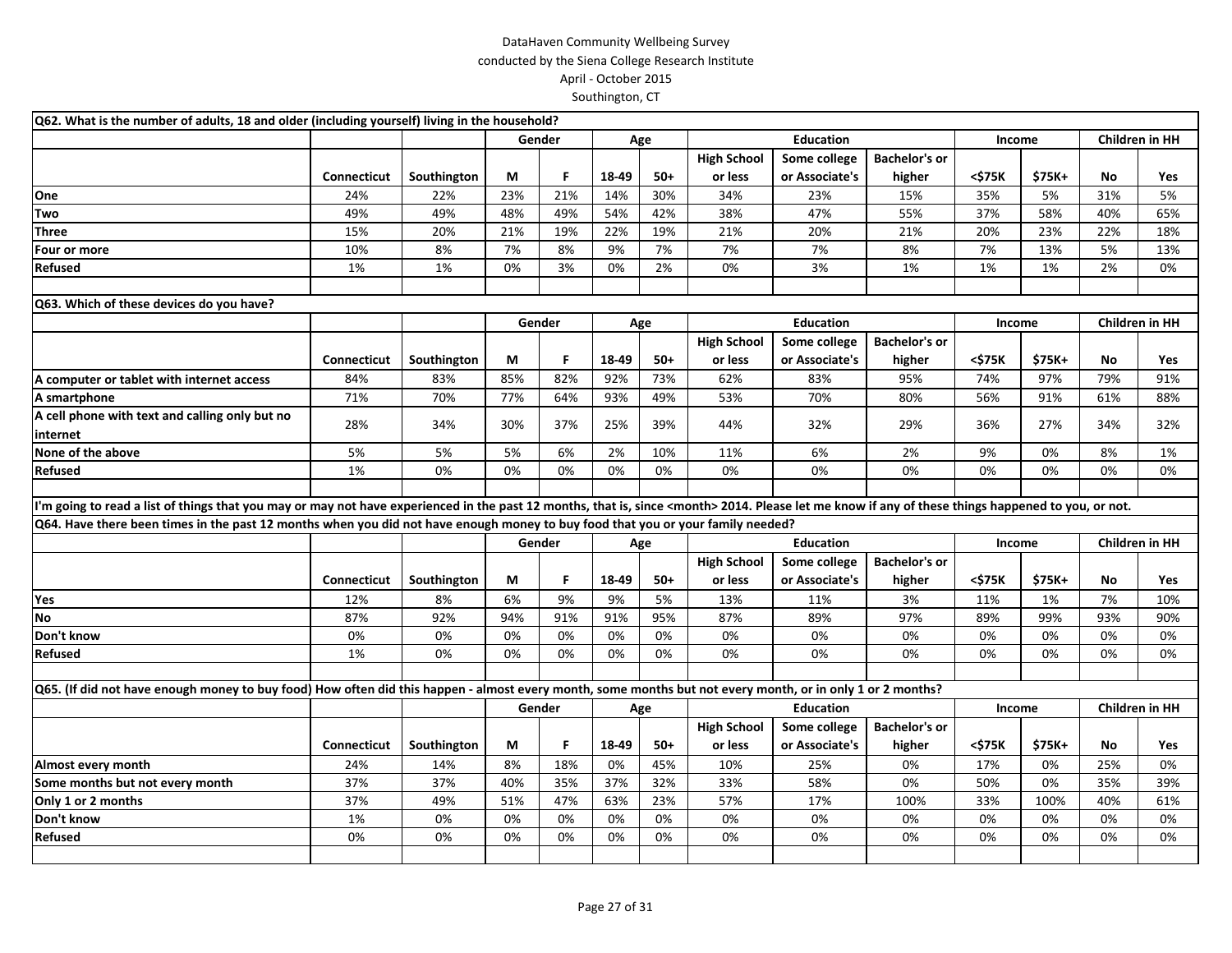| Q66. In the last 12 months, have you not had enough money to provide adequate shelter or housing for you or your family?                                                                              |                    |             |               |        |       |                  |                    |                  |                      |        |                |                |                |
|-------------------------------------------------------------------------------------------------------------------------------------------------------------------------------------------------------|--------------------|-------------|---------------|--------|-------|------------------|--------------------|------------------|----------------------|--------|----------------|----------------|----------------|
|                                                                                                                                                                                                       |                    |             | Gender<br>Age |        |       |                  | <b>Education</b>   |                  | Income               |        |                | Children in HH |                |
|                                                                                                                                                                                                       |                    |             |               |        |       |                  | <b>High School</b> | Some college     | <b>Bachelor's or</b> |        |                |                |                |
|                                                                                                                                                                                                       | <b>Connecticut</b> | Southington | М             | F.     | 18-49 | $50+$            | or less            | or Associate's   | higher               | <\$75K | \$75K+         | <b>No</b>      | Yes            |
| Yes                                                                                                                                                                                                   | 6%                 | 2%          | 3%            | 1%     | 0%    | 4%               | 2%                 | 3%               | 1%                   | 2%     | 2%             | 3%             | 0%             |
| <b>No</b>                                                                                                                                                                                             | 93%                | 98%         | 97%           | 99%    | 100%  | 96%              | 98%                | 97%              | 99%                  | 98%    | 98%            | 97%            | 100%           |
| Don't know                                                                                                                                                                                            | 0%                 | 0%          | 0%            | 0%     | 0%    | 0%               | 0%                 | 0%               | 0%                   | 0%     | 0%             | 0%             | 0%             |
| <b>Refused</b>                                                                                                                                                                                        | 1%                 | 0%          | 0%            | 0%     | 0%    | 0%               | 0%                 | 0%               | 0%                   | 0%     | 0%             | 0%             | 0%             |
|                                                                                                                                                                                                       |                    |             |               |        |       |                  |                    |                  |                      |        |                |                |                |
| Q67. In the past 12 months, did you stay home when you needed or wanted to go someplace because you had no access to reliable transportation?                                                         |                    |             |               |        |       |                  |                    |                  |                      |        |                |                |                |
|                                                                                                                                                                                                       |                    |             |               | Gender |       | Age              |                    | <b>Education</b> |                      | Income |                | Children in HH |                |
|                                                                                                                                                                                                       |                    |             |               |        |       |                  | <b>High School</b> | Some college     | <b>Bachelor's or</b> |        |                |                |                |
|                                                                                                                                                                                                       | <b>Connecticut</b> | Southington | М             | F.     | 18-49 | $50+$            | or less            | or Associate's   | higher               | <\$75K | \$75K+         | No             | Yes            |
| Yes                                                                                                                                                                                                   | 13%                | 9%          | 2%            | 16%    | 9%    | 9%               | 20%                | 9%               | 3%                   | 13%    | 3%             | 8%             | 11%            |
| No                                                                                                                                                                                                    | 86%                | 91%         | 98%           | 84%    | 91%   | 91%              | 80%                | 91%              | 97%                  | 87%    | 97%            | 92%            | 89%            |
| Don't know                                                                                                                                                                                            | 0%                 | 0%          | 0%            | 0%     | 0%    | 0%               | 0%                 | 0%               | 0%                   | 0%     | 0%             | 0%             | 0%             |
| <b>Refused</b>                                                                                                                                                                                        | 1%                 | 0%          | 0%            | 0%     | 0%    | 0%               | 0%                 | 0%               | 0%                   | 0%     | 0%             | 0%             | 0%             |
|                                                                                                                                                                                                       |                    |             |               |        |       |                  |                    |                  |                      |        |                |                |                |
| Q68. In the last 12 months, have you held a checking or savings account?                                                                                                                              |                    |             |               |        |       |                  |                    |                  |                      |        |                |                |                |
|                                                                                                                                                                                                       |                    |             | Gender<br>Age |        |       | <b>Education</b> |                    | Income           |                      |        | Children in HH |                |                |
|                                                                                                                                                                                                       |                    |             |               |        |       |                  | <b>High School</b> | Some college     | <b>Bachelor's or</b> |        |                |                |                |
|                                                                                                                                                                                                       | <b>Connecticut</b> | Southington | М             | F.     | 18-49 | $50+$            | or less            | or Associate's   | higher               | <\$75K | \$75K+         | No             | Yes            |
| Yes                                                                                                                                                                                                   | 90%                | 97%         | 97%           | 97%    | 98%   | 97%              | 96%                | 100%             | 97%                  | 96%    | 99%            | 97%            | 99%            |
| <b>No</b>                                                                                                                                                                                             | 8%                 | 3%          | 3%            | 3%     | 2%    |                  |                    |                  |                      |        |                |                |                |
| Don't know                                                                                                                                                                                            |                    |             |               |        |       | 3%               | 4%                 | 0%               | 3%                   | 4%     | 1%             | 3%             | 1%             |
|                                                                                                                                                                                                       | 0%                 | 0%          | 0%            | 0%     | 0%    | 0%               | 0%                 | 0%               | 0%                   | 0%     | 0%             | 0%             | 0%             |
| <b>Refused</b>                                                                                                                                                                                        | 1%                 | 0%          | 0%            | 0%     | 0%    | 0%               | 0%                 | 0%               | 0%                   | 0%     | 0%             | 0%             | 0%             |
|                                                                                                                                                                                                       |                    |             |               |        |       |                  |                    |                  |                      |        |                |                |                |
| Q69. In the last 12 months, have you obtained any of the following financial products from somewhere that wasn't a bank, such as a money order, check cashing, refund anticipation loans, rent-to-own |                    |             |               |        |       |                  |                    |                  |                      |        |                |                |                |
| services, pawn shop loans, or auto title loans?                                                                                                                                                       |                    |             |               |        |       |                  |                    |                  |                      |        |                |                |                |
|                                                                                                                                                                                                       |                    |             |               | Gender |       | Age              |                    | <b>Education</b> |                      | Income |                |                | Children in HH |
|                                                                                                                                                                                                       |                    |             |               |        |       |                  | <b>High School</b> | Some college     | <b>Bachelor's or</b> |        |                |                |                |
|                                                                                                                                                                                                       | <b>Connecticut</b> | Southington | М             | F      | 18-49 | $50+$            | or less            | or Associate's   | higher               | <\$75K | \$75K+         | No             | Yes            |
| Yes                                                                                                                                                                                                   | 11%                | 3%          | 4%            | 3%     | 2%    | 5%               | 8%                 | 2%               | 2%                   | 7%     | 0%             | 5%             | 0%             |
| <b>No</b>                                                                                                                                                                                             | 87%                | 96%         | 95%           | 97%    | 98%   | 94%              | 92%                | 98%              | 98%                  | 93%    | 100%           | 94%            | 100%           |
| Don't know                                                                                                                                                                                            | 0%                 | 0%          | 0%            | 0%     | 0%    | 0%               | 0%                 | 0%               | 0%                   | 0%     | 0%             | 0%             | 0%             |
| Refused                                                                                                                                                                                               | 1%                 | 0%          | 1%            | 0%     | 0%    | 1%               | 0%                 | 0%               | 1%                   | 0%     | 0%             | 0%             | 0%             |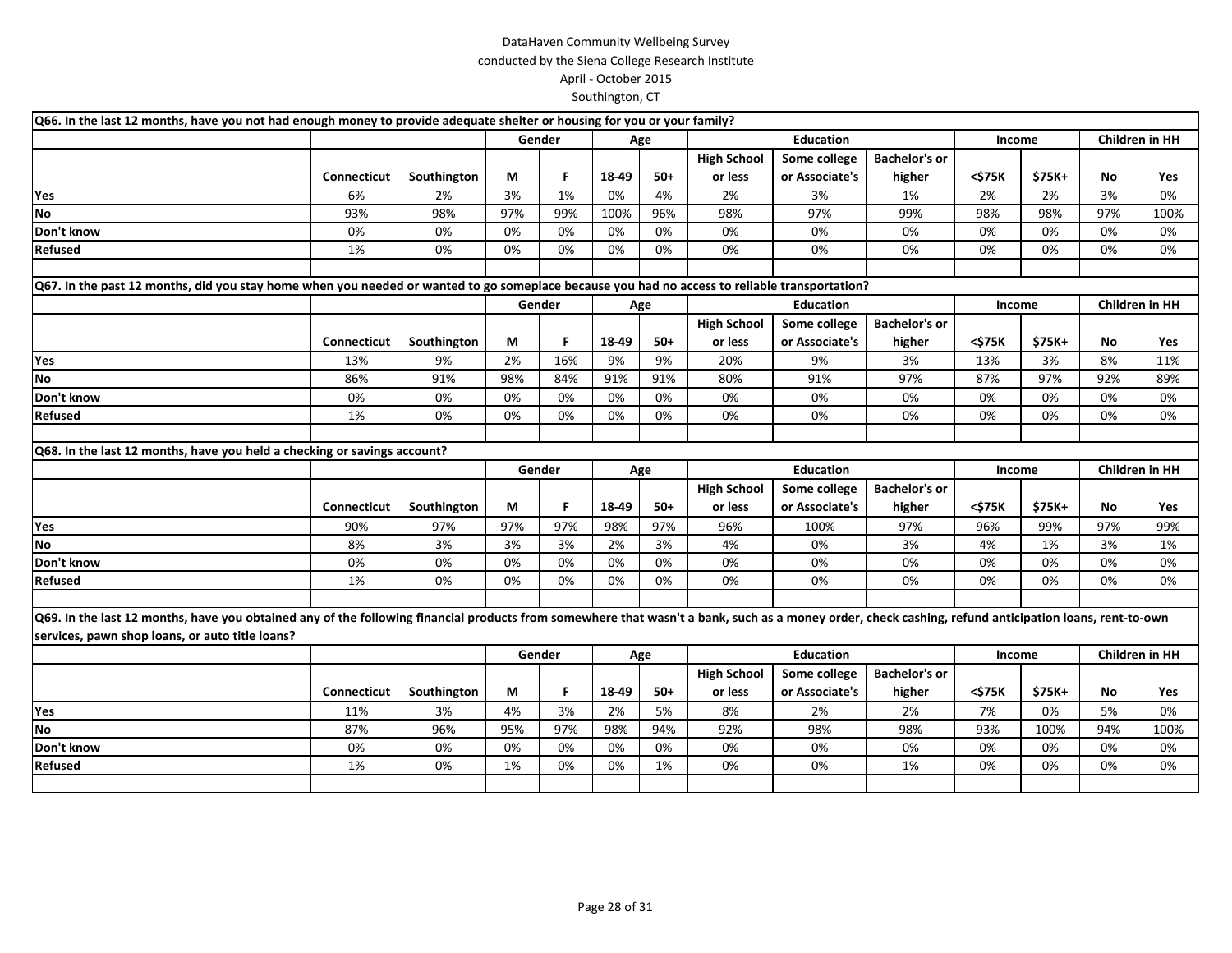| Q70. In the past 12 months, have you had anyone deliberately vandalize, try to steal, or steal any property that you own, or anyone attempt to break into your home?                                                            |                    |             |     |        |       |       |                    |                  |                      |        |        |                       |                       |
|---------------------------------------------------------------------------------------------------------------------------------------------------------------------------------------------------------------------------------|--------------------|-------------|-----|--------|-------|-------|--------------------|------------------|----------------------|--------|--------|-----------------------|-----------------------|
|                                                                                                                                                                                                                                 |                    |             |     | Gender |       | Age   | <b>Education</b>   |                  |                      | Income |        |                       | <b>Children in HH</b> |
|                                                                                                                                                                                                                                 |                    |             |     |        |       |       | <b>High School</b> | Some college     | <b>Bachelor's or</b> |        |        |                       |                       |
|                                                                                                                                                                                                                                 | <b>Connecticut</b> | Southington | М   | F      | 18-49 | $50+$ | or less            | or Associate's   | higher               | <\$75K | \$75K+ | No                    | Yes                   |
| Yes                                                                                                                                                                                                                             | 9%                 | 9%          | 6%  | 11%    | 10%   | 7%    | 12%                | 4%               | 10%                  | 5%     | 12%    | 10%                   | 7%                    |
| <b>No</b>                                                                                                                                                                                                                       | 90%                | 91%         | 94% | 89%    | 90%   | 93%   | 88%                | 96%              | 90%                  | 95%    | 88%    | 90%                   | 93%                   |
| Don't know                                                                                                                                                                                                                      | 0%                 | 0%          | 0%  | 0%     | 0%    | 0%    | 0%                 | 0%               | 0%                   | 0%     | 0%     | 0%                    | 0%                    |
| <b>Refused</b>                                                                                                                                                                                                                  | 1%                 | 0%          | 0%  | 0%     | 0%    | 0%    | 0%                 | 0%               | 0%                   | 0%     | 0%     | 0%                    | 0%                    |
|                                                                                                                                                                                                                                 |                    |             |     |        |       |       |                    |                  |                      |        |        |                       |                       |
| Q71. In the past 12 months, have you had an experience in which someone attacked you, tried to take something from you by force, or physically threatened you?                                                                  |                    |             |     |        |       |       |                    |                  |                      |        |        |                       |                       |
|                                                                                                                                                                                                                                 |                    |             |     | Gender |       | Age   |                    | <b>Education</b> |                      | Income |        | <b>Children in HH</b> |                       |
|                                                                                                                                                                                                                                 |                    |             |     |        |       |       | <b>High School</b> | Some college     | <b>Bachelor's or</b> |        |        |                       |                       |
|                                                                                                                                                                                                                                 | Connecticut        | Southington | М   | F      | 18-49 | 50+   | or less            | or Associate's   | higher               | <\$75K | \$75K+ | No                    | Yes                   |
| Yes                                                                                                                                                                                                                             | 4%                 | 1%          | 3%  | 0%     | 2%    | 2%    | 0%                 | 3%               | 1%                   | 2%     | 1%     | 2%                    | 0%                    |
| No                                                                                                                                                                                                                              | 95%                | 98%         | 97% | 99%    | 98%   | 98%   | 100%               | 96%              | 99%                  | 97%    | 99%    | 97%                   | 100%                  |
| Don't know                                                                                                                                                                                                                      | 0%                 | 0%          | 0%  | 1%     | 0%    | 1%    | 0%                 | 1%               | 0%                   | 1%     | 0%     | 0%                    | 0%                    |
| Refused                                                                                                                                                                                                                         | 1%                 | 0%          | 0%  | 0%     | 0%    | 0%    | 0%                 | 0%               | 0%                   | 0%     | 0%     | 0%                    | 0%                    |
|                                                                                                                                                                                                                                 |                    |             |     |        |       |       |                    |                  |                      |        |        |                       |                       |
| Q72. (If attacked in the past 12 months) How many times did this happen to you in the last 12 months?                                                                                                                           |                    |             |     |        |       |       |                    |                  |                      |        |        |                       |                       |
|                                                                                                                                                                                                                                 |                    |             |     |        |       |       |                    |                  |                      |        |        |                       |                       |
| Q73 (If attacked in the past 12 months) Were you physically injured in any way?                                                                                                                                                 |                    |             |     |        |       |       |                    |                  |                      |        |        |                       |                       |
|                                                                                                                                                                                                                                 |                    |             |     |        |       |       |                    |                  |                      |        |        |                       |                       |
| Q74. (If attacked in the past 12 months and injured) Did you receive medical attention from a doctor or nurse for any of these injuries?                                                                                        |                    |             |     |        |       |       |                    |                  |                      |        |        |                       |                       |
|                                                                                                                                                                                                                                 |                    |             |     |        |       |       |                    |                  |                      |        |        |                       |                       |
| Q75. (If attacked in the past 12 months) Did it get reported to the police in any way?                                                                                                                                          |                    |             |     |        |       |       |                    |                  |                      |        |        |                       |                       |
|                                                                                                                                                                                                                                 |                    |             |     |        |       |       |                    |                  |                      |        |        |                       |                       |
| Q76. (If attacked in the past 12 months and reported to police) Did the police take any actions, such as visiting the scene, making a report, looking for a suspect, filing any charges, making an arrest, or<br>other actions? |                    |             |     |        |       |       |                    |                  |                      |        |        |                       |                       |
|                                                                                                                                                                                                                                 |                    |             |     |        |       |       |                    |                  |                      |        |        |                       |                       |
| Q77. (If attacked in the past 12 months, reported to police and police took action(s)) What actions were taken?                                                                                                                 |                    |             |     |        |       |       |                    |                  |                      |        |        |                       |                       |
|                                                                                                                                                                                                                                 |                    |             |     |        |       |       |                    |                  |                      |        |        |                       |                       |
| Q78. (If attacked in the past 12 months, reported to police and police took action(s)) How satisfied were you with the actions that the police took?                                                                            |                    |             |     |        |       |       |                    |                  |                      |        |        |                       |                       |
|                                                                                                                                                                                                                                 |                    |             |     |        |       |       |                    |                  |                      |        |        |                       |                       |
| Q79. (If attacked in the past 12 months) Thinking of any of the experiences in which you were attacked or threatened, did any of them involve someone that you know or work with?                                               |                    |             |     |        |       |       |                    |                  |                      |        |        |                       |                       |
|                                                                                                                                                                                                                                 |                    |             |     |        |       |       |                    |                  |                      |        |        |                       |                       |
|                                                                                                                                                                                                                                 |                    |             |     |        |       |       |                    |                  |                      |        |        |                       |                       |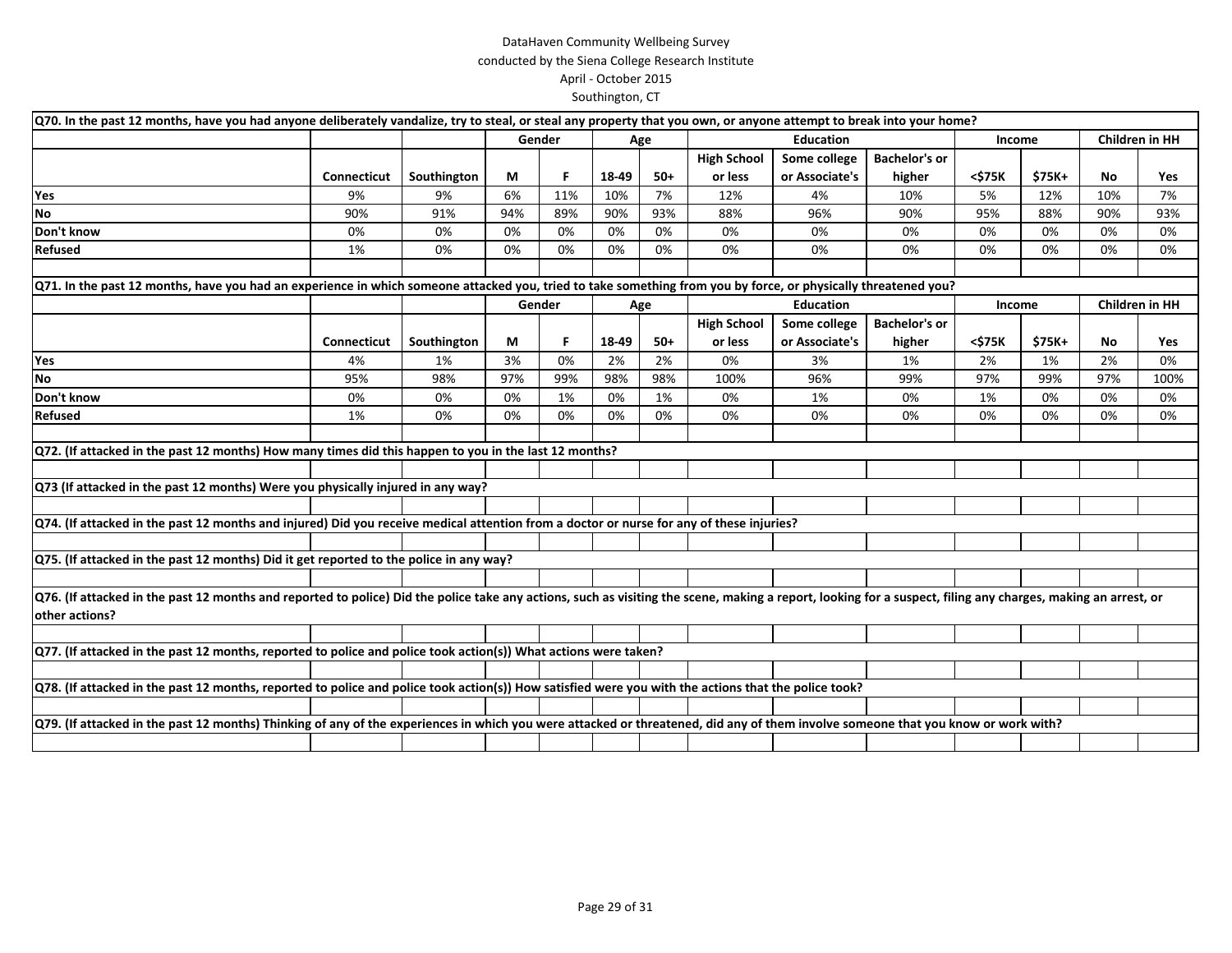| Q80. Is English the primary language spoken in your home?                                                                                                                                                                                                                                                                                              |                    |             |        |                                   |       |       |                    |                  |                      |        |                       |                       |                       |  |
|--------------------------------------------------------------------------------------------------------------------------------------------------------------------------------------------------------------------------------------------------------------------------------------------------------------------------------------------------------|--------------------|-------------|--------|-----------------------------------|-------|-------|--------------------|------------------|----------------------|--------|-----------------------|-----------------------|-----------------------|--|
|                                                                                                                                                                                                                                                                                                                                                        |                    |             |        | Gender<br><b>Education</b><br>Age |       |       |                    | Income           |                      |        | <b>Children in HH</b> |                       |                       |  |
|                                                                                                                                                                                                                                                                                                                                                        |                    |             |        |                                   |       |       | <b>High School</b> | Some college     | <b>Bachelor's or</b> |        |                       |                       |                       |  |
|                                                                                                                                                                                                                                                                                                                                                        | Connecticut        | Southington | М      | F                                 | 18-49 | $50+$ | or less            | or Associate's   | higher               | <\$75K | \$75K+                | <b>No</b>             | Yes                   |  |
| Yes                                                                                                                                                                                                                                                                                                                                                    | 93%                | 96%         | 98%    | 95%                               | 93%   | 99%   | 98%                | 98%              | 94%                  | 95%    | 98%                   | 97%                   | 96%                   |  |
| <b>No</b>                                                                                                                                                                                                                                                                                                                                              | 7%                 | 4%          | 2%     | 5%                                | 7%    | 1%    | 2%                 | 2%               | 6%                   | 5%     | 2%                    | 3%                    | 4%                    |  |
| Refused                                                                                                                                                                                                                                                                                                                                                | 0%                 | 0%          | 0%     | 0%                                | 0%    | 0%    | 0%                 | 0%               | 0%                   | 0%     | 0%                    | 0%                    | 0%                    |  |
| Q81. (If English not primary language spoken in home) What language is the primary language spoken in your home?                                                                                                                                                                                                                                       |                    |             |        |                                   |       |       |                    |                  |                      |        |                       |                       |                       |  |
| Q82. Were you born in United States?                                                                                                                                                                                                                                                                                                                   |                    |             |        |                                   |       |       |                    |                  |                      |        |                       |                       |                       |  |
|                                                                                                                                                                                                                                                                                                                                                        |                    |             | Gender |                                   |       | Age   |                    | <b>Education</b> |                      | Income |                       | <b>Children in HH</b> |                       |  |
|                                                                                                                                                                                                                                                                                                                                                        |                    |             |        |                                   |       |       | <b>High School</b> | Some college     | <b>Bachelor's or</b> |        |                       |                       |                       |  |
|                                                                                                                                                                                                                                                                                                                                                        | <b>Connecticut</b> | Southington | М      | F                                 | 18-49 | $50+$ | or less            | or Associate's   | higher               | <\$75K | \$75K+                | <b>No</b>             | Yes                   |  |
| Yes                                                                                                                                                                                                                                                                                                                                                    | 86%                | 95%         | 94%    | 96%                               | 93%   | 96%   | 95%                | 98%              | 93%                  | 93%    | 96%                   | 94%                   | 96%                   |  |
| <b>No</b>                                                                                                                                                                                                                                                                                                                                              | 13%                | 5%          | 6%     | 4%                                | 7%    | 4%    | 5%                 | 2%               | 7%                   | 7%     | 4%                    | 6%                    | 4%                    |  |
| Refused                                                                                                                                                                                                                                                                                                                                                | 1%                 | 0%          | 0%     | 0%                                | 0%    | 0%    | 0%                 | 0%               | 0%                   | 0%     | 0%                    | 0%                    | 0%                    |  |
| Q83. (If not born in United States) Many people in our community that we have talked to today are not currently U.S. citizens. Some have green cards, some have visas, and others don't. I assure you that<br>we do not have any relationship with U.S. authorities. Your identity will never be revealed, this is for research purposes only. Are you |                    |             |        |                                   |       |       |                    |                  |                      |        |                       |                       |                       |  |
| Q84. (If not born in United States) How many years have you lived in the United States?                                                                                                                                                                                                                                                                |                    |             |        |                                   |       |       |                    |                  |                      |        |                       |                       |                       |  |
|                                                                                                                                                                                                                                                                                                                                                        |                    |             |        | Gender                            |       | Age   |                    | <b>Education</b> |                      | Income |                       |                       | <b>Children in HH</b> |  |
|                                                                                                                                                                                                                                                                                                                                                        |                    |             |        |                                   |       |       | <b>High School</b> | Some college     | <b>Bachelor's or</b> |        |                       |                       |                       |  |
|                                                                                                                                                                                                                                                                                                                                                        | Connecticut        | Southington | М      | F.                                | 18-49 | $50+$ | or less            | or Associate's   | higher               | <\$75K | \$75K+                | No                    | Yes                   |  |
| Less than 5                                                                                                                                                                                                                                                                                                                                            | 11%                | 12%         | 0%     | 28%                               | 20%   | 0%    | 0%                 | 0%               | 19%                  | 20%    | 0%                    | 0%                    | 45%                   |  |
| 5 to 10                                                                                                                                                                                                                                                                                                                                                | 12%                | 0%          | 0%     | 0%                                | 0%    | 0%    | 0%                 | 0%               | 0%                   | 0%     | 0%                    | 0%                    | 0%                    |  |
| 11 to 20                                                                                                                                                                                                                                                                                                                                               | 29%                | 37%         | 19%    | 60%                               | 56%   | 8%    | 64%                | 0%               | 37%                  | 44%    | 0%                    | 51%                   | 0%                    |  |
| More than 20                                                                                                                                                                                                                                                                                                                                           | 47%                | 50%         | 81%    | 13%                               | 24%   | 92%   | 36%                | 100%             | 44%                  | 36%    | 100%                  | 49%                   | 55%                   |  |
| <b>Refused</b>                                                                                                                                                                                                                                                                                                                                         | 1%                 | 0%          | 0%     | 0%                                | 0%    | 0%    | 0%                 | 0%               | 0%                   | 0%     | 0%                    | 0%                    | 0%                    |  |
|                                                                                                                                                                                                                                                                                                                                                        |                    |             |        |                                   |       |       |                    |                  |                      |        |                       |                       |                       |  |